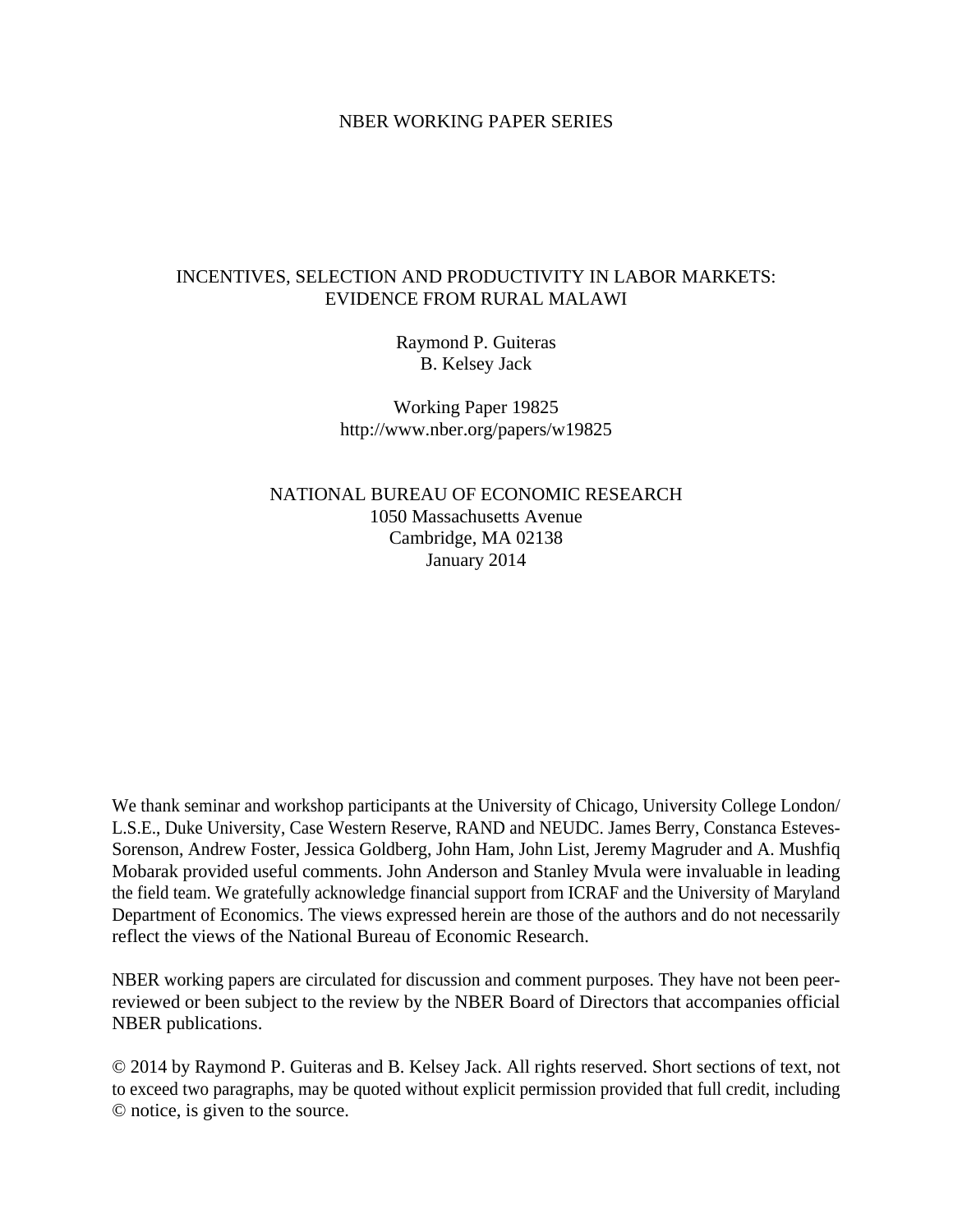Incentives, Selection and Productivity in Labor Markets: Evidence from Rural Malawi Raymond P. Guiteras and B. Kelsey Jack NBER Working Paper No. 19825 January 2014 JEL No. C93,J22,J24,J33,O12

### **ABSTRACT**

An observed positive relationship between compensation and productivity cannot distinguish between two channels: (1) an incentive effect and (2) worker selection. We use a simplified Becker-DeGroot-Marschak mechanism, which provides random variation in piece rates conditional on revealed reservation rates, to separately identify the two channels in the context of casual labor markets in rural Malawi. A higher piece rate increases output in our setting, but does not attract more productive workers. Among men, the average worker recruited at higher piece rates is actually less productive. Local labor market imperfections appear to undermine the worker sorting observed in well-functioning labor markets.

Raymond P. Guiteras Department of Economics 3114 Tydings Hall University of Maryland College Park, MD 20742 guiteras@econ.umd.edu

B. Kelsey Jack Department of Economics Tufts University 314 Braker Hall Medford, MA 02155 and NBER kelsey.jack@tufts.edu

An online appendix is available at: http://www.nber.org/data-appendix/w19825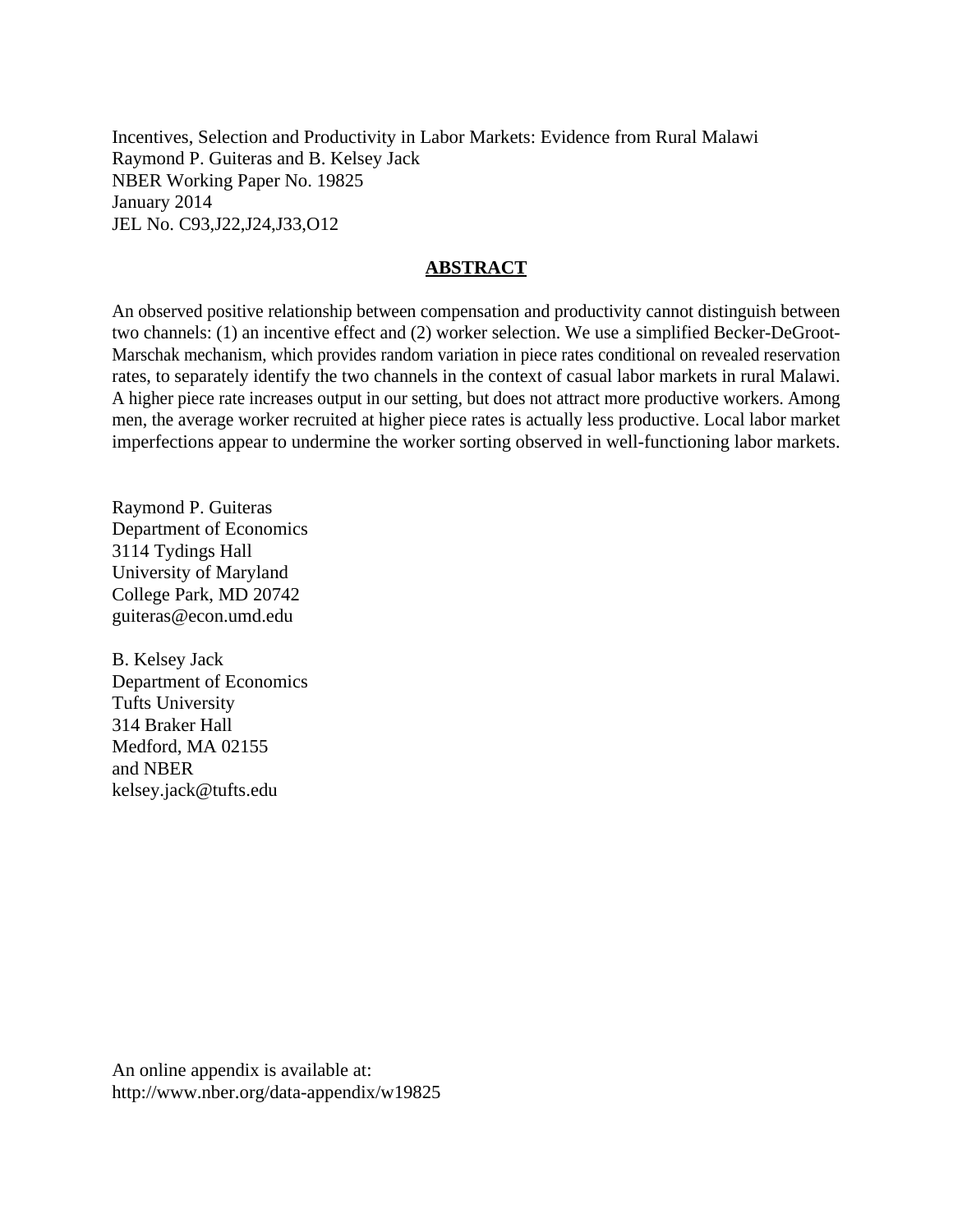# **1 Introduction**

An observed positive relationship between compensation and productivity cannot distinguish between two channels: (1) an incentive effect: a higher piece rate motivates productivity; (2) selection: if higher-productivity workers have better outside options, then increasing compensation attracts a higher-productivity pool of workers. These channels have different implications for efficiency: the first effect represents a causal effect and increased output, whereas the second could be simply a zero-sum reallocation of labor. In the absence of information on reservation piece rates, even randomly assigned piece rates cannot solve this problem unless worker selection is also exogenously determined.

A long-standing literature describes the role of sorting in labor markets, including the effect of market frictions on efficiency [\(Sattinger 1993;](#page-28-0) [Abowd et al. 1999;](#page-26-0) [Shimer and Smith](#page-28-1) [2000\)](#page-28-1). The empirical literature from developed countries finds that worker selection constitutes a meaningful share of the relationship between compensation and productivity (e.g. [Lazear 2000;](#page-27-0) [Dohmen and Falk 2011\)](#page-26-1). More recently, in a developing country context, [Fafchamps, Söderbom, and Benhassine](#page-27-1) [\(2009\)](#page-27-1) examine the relationship between wages, education and gender in the manufacturing sector. While they find evidence of sorting, they also emphasize that various market failures can interfere with efficient sorting. To the extent that higher productivity employers do not match with more productive workers, labor markets may allocate workers inefficiently across jobs. However, few quasi-experimental studies on the determinants of worker productivity are available for developing countries, perhaps due to the scarcity of detailed micro-data. This paper joins a small but growing number of studies that use experimental variation to examine the performance of existing markets in developing countries,<sup>[1](#page--1-0)</sup> and is the first to separate the effects of worker selection from worker effort.

We use a simplified Becker-DeGroot-Marschak mechanism (BDM, [Becker et al. 1964\)](#page-26-2) to identify the incentive and selection channels in the context of informal day labor markets in rural Malawi. Workers choose the minimum piece rate at which they are willing to accept a one-day contract to perform a simple task: sorting beans by type and quality. A piece rate offer is then generated randomly, determining whether the worker is given a contract and, if so, the piece rate. Random assignment to a quality monitoring treatment provides exogenous variation in the workers' incentives to trade off quantity of output for quality. The experiment is conducted over four consecutive days in each of twelve villages, spanning both the low and high labor demand seasons.<sup>[2](#page--1-0)</sup>

<sup>1</sup>For example, [Goldberg](#page-27-2) [\(2011\)](#page-27-2); [Beaman and Magruder](#page-26-3) [\(2012\)](#page-26-3); [Beaman et al.](#page-26-4) [\(2013\)](#page-26-4); [Bloom et al.](#page-26-5) [\(2013\)](#page-26-5); [Dupas and Robinson](#page-26-6) [\(2013\)](#page-26-6) and others.

<sup>2</sup>Agriculture in Malawi is rainfed with a single cropping cycle per year. Peak labor demand occurs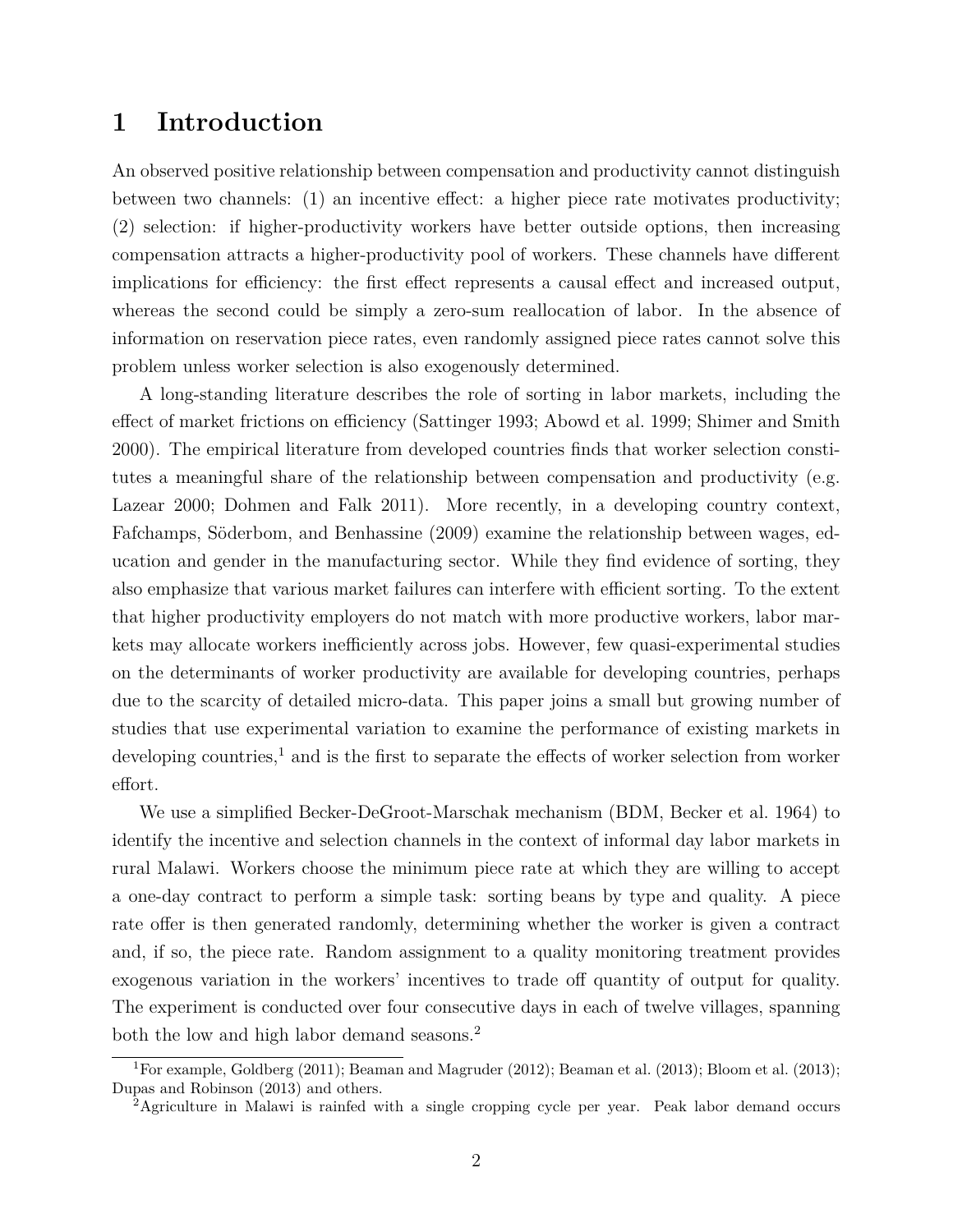We use the resulting data to examine a number of determinants of worker productivity. First, we separate the effects of a higher piece rate on the average productivity of contracted workers from its direct effect on productivity. We also compare effort allocation toward quantity versus quality with and without explicit incentives for quality. We observe that workers are responsive to the piece rate in terms of the quantity of output produced, and that output quantity and quality are substitutes. Consequently, the introduction of explicit quality monitoring improves the average quality of production but at a quantity cost: workers are slower but more precise when errors are penalized. The selection and incentive effects of piece rates are of opposite signs. While higher piece rates encourage more effort, they also attract workers that are less productive, on average.

Second, the design is stratified by gender, which is an important determinant of labor market outcomes in rural Malawi. Both extensive and intensive margin effects are sensitive to gender. In our setting, women both accept lower piece rates and produce more and higher quality output. Furthermore, the overall negative selection effect is driven exclusively by men, for whom a higher minimum piece rate is associated with lower output quantity. We do not observe significant selection among women. These observed gender differences are consistent with an outside option for men that rewards different skills than those required by the bean sorting task.

Third, the experiment is implemented during both the low and the high agricultural seasons, across which the opportunity cost of time and the marginal value of money vary. Specifically, during the high season, the opportunity cost of time is relatively high since onand off-farm labor demand is high, but the marginal value of income is also relatively high, since this is a cash-poor season and a time of year in which households report frequent food shortages. In spite of better self-reported outside options during the high season, participants have lower stated willingness to accept and produce more output, which may be due to a higher marginal value of income during these months. Men are more productive during the high season, while the productivity of women does not vary with the season. Though the study design does not hold the worker pool constant across seasons, the observed seasonality in the results is consistent with differences in the available outside option and fluctuations in liquidity constraints by season.

Fourth, our experimental design introduces variation in the piece rates received by workers seated together during the observed task. We use within-group variation in piece rates to test for peer effects. We find that the average exogenously determined piece rate for other

from November to May, during which crops are planted, tended and harvested. We refer to this as the "high" season. Food shortages and liquidity constraints are most acute in the months leading up to harvest, specifically January, February and March.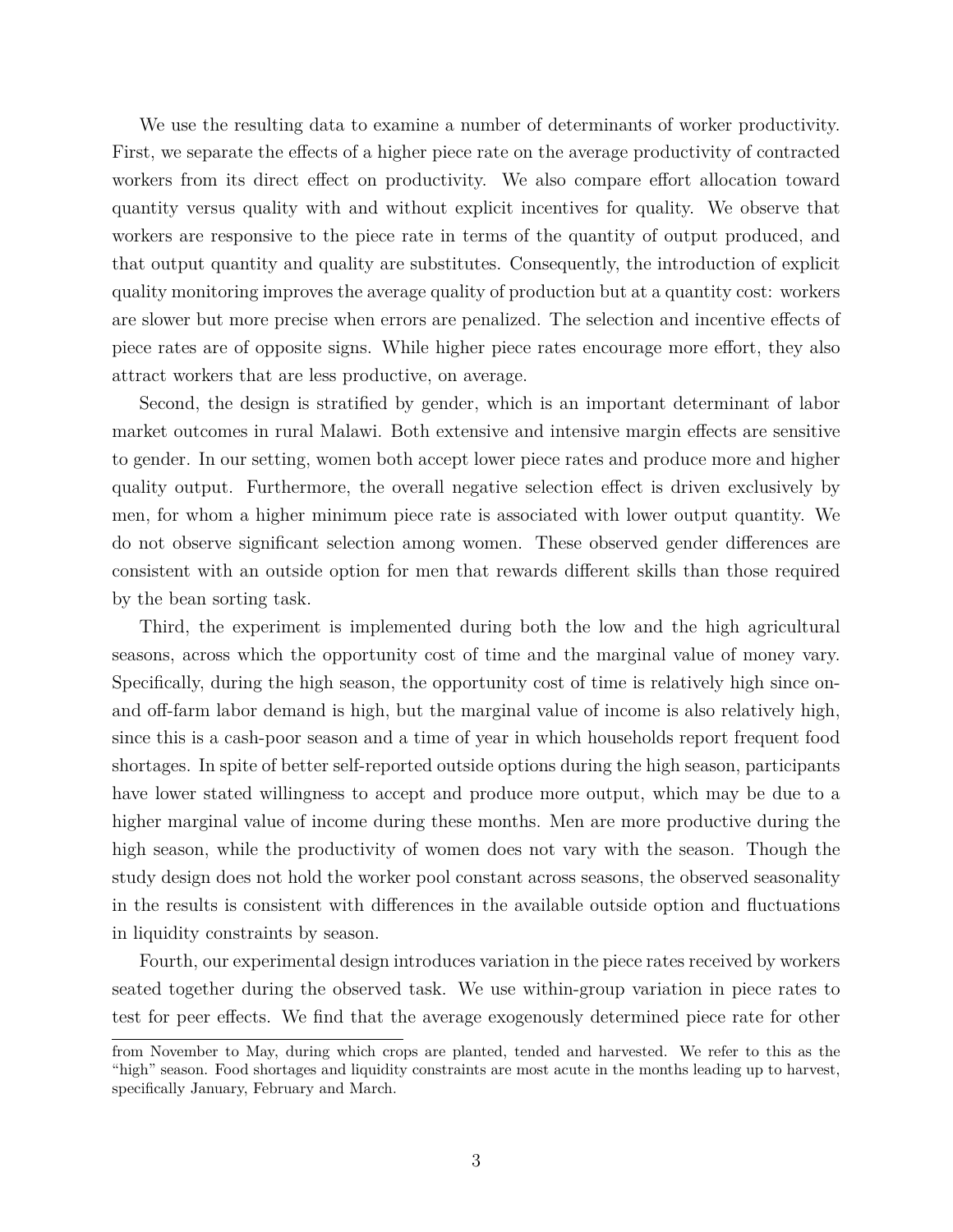workers in the group has a positive effect on worker productivity in small groups, but the effect decreases as the size of the work group increases, and is negative in large groups.

This paper contributes to a number of different strands of literature in both labor and development economics. First, both observational and experimental studies have examined the relative importance of worker selection and worker effort in determining the total produc-tivity effect of incentives in well functioning labor markets.<sup>[3](#page--1-0)</sup> While these studies suggest that selection is an important determinant of worker ability, they tend to compare selection across types rather than levels of compensation. Selection may be less important for determining overall output in settings where effort can be measured and tied directly to compensation, which is more likely to be the case for output quantity than quality.<sup>[4](#page--1-0)</sup> Our experimental design varies both the level and type of incentive scheme and separately measures the selection and incentive effects of the former and the combined effect of the latter.

Second, studies in development economics on gender differences in labor supply date back several decades, and consistently document differences in supply elasticities by gender [\(Bardhan 1979;](#page-26-7) [Rosenzweig 1978\)](#page-28-2). In a recent field experiment, [Goldberg](#page-27-2) [\(2011\)](#page-27-2) randomly varies daily wages in rural Malawi and finds similar supply elasticities for men and women during the low labor demand season. In another recent field experiment, [Beaman, Keleher,](#page-26-4) [and Magruder](#page-26-4) [\(2013\)](#page-26-4) study the role of gender and social networks in job matching among educated workers in urban Malawi, finding that hiring via referrals exacerbates women's disadvantages in labor markets. While numerous previous studies have shown that men and women face different labor market opportunities, our design allows us to characterize the margins on which these differences operate.

Third, workers may be sensitive to the effort choices or incentives of their peers [\(Gaechter](#page-27-3) [et al. 2010\)](#page-27-3). Peer effects may be driven by the production technology (e.g., [Mas and Moretti](#page-27-4) [\(2009\)](#page-27-4)) or the incentive scheme (e.g., [Bandiera et al.](#page-26-8) [\(2005\)](#page-26-8)). Generally, studies of peer

<sup>&</sup>lt;sup>3</sup>In the context of a U.S. factory producing windshield glass, [Lazear](#page-27-0) [\(2000\)](#page-27-0) concludes that approximately half of the productivity gains from a switch from wages to piece rates is due to changes in worker composition, i.e. selection. [Dohmen and Falk](#page-26-1) [\(2011\)](#page-26-1) document sorting on both productivity and other worker characteristics in a laboratory setting. [Eriksson and Villeval](#page-27-5) [\(2008\)](#page-27-5) also use a laboratory setting to generate exogenous variation in incentive schemes and observe both sorting and effort effects. In a month-long data entry task, Heywood et al. [\(2013\)](#page-27-6) examine a different type of selection – the employer's recruitment of motivated employees – and find that hiring more motivated workers is a substitute for monitoring the quality of output in a piece rate task.

<sup>4</sup>Where effort can be measured, the optimal piece rate depends on the elasticity of effort with respect to the piece rate [\(Stiglitz 1975\)](#page-28-3). For example, in a study of workers in a tree planting firm in British Columbia, [Paarsch and Shearer](#page-27-7) [\(1999\)](#page-27-7) estimate an elasticity of effort, as measured by the number of trees planted per day, with respect to the piece rate. A substantial literature also examines the effects of different levels and types of incentives on worker effort choice (e.g. [Bandiera et al.](#page-26-8) [\(2005\)](#page-26-8); [Fehr and Goette](#page-27-8) [\(2007\)](#page-27-8); [Bandiera](#page-26-9) [et al.](#page-26-9) [\(2010\)](#page-26-9)), including exogenous variation in monitoring [\(Nagin et al. 2002\)](#page-27-9) but cannot typically identify both worker effort and worker composition effects.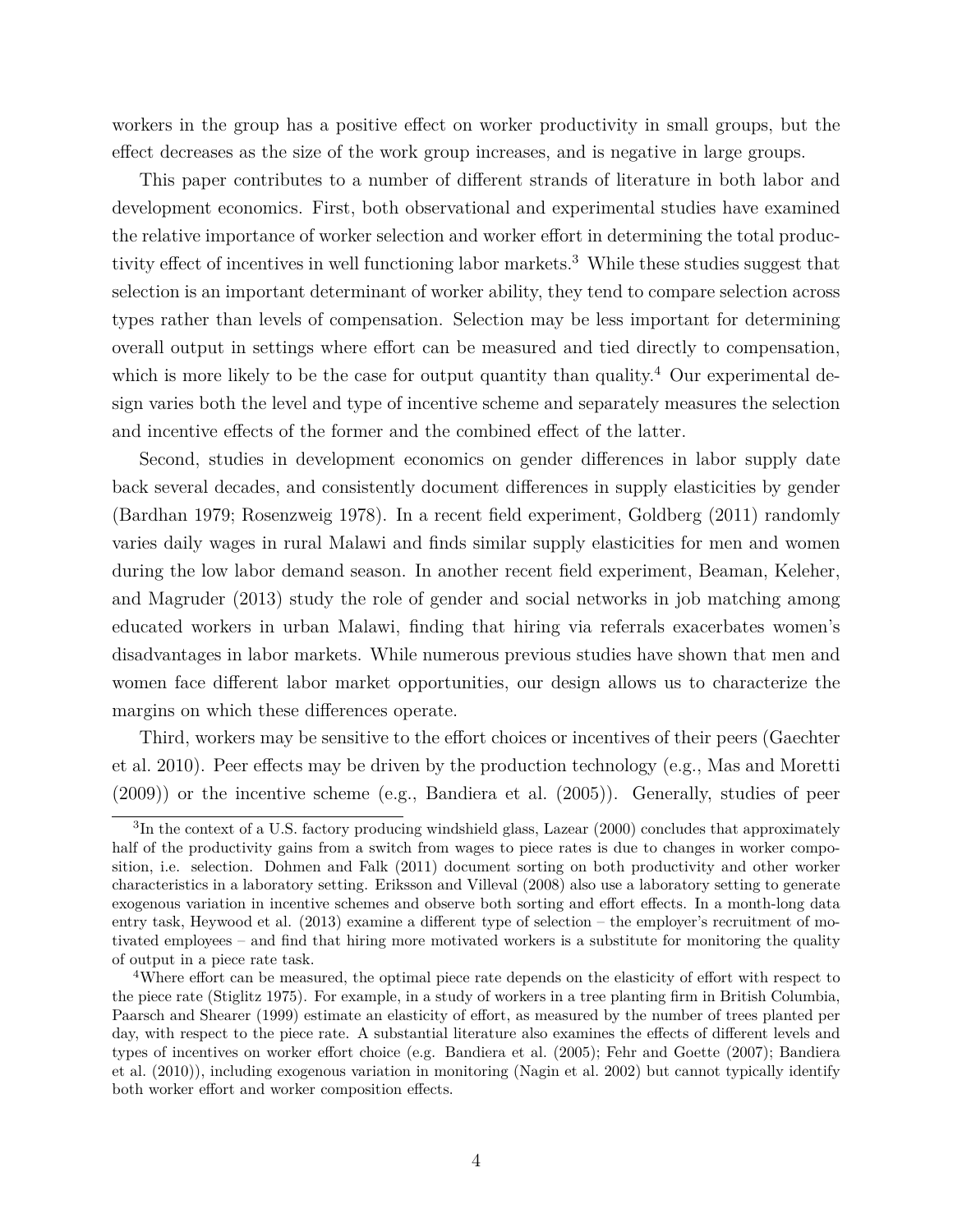effects find a positive spillover from highly productive workers to less productive colleagues, particularly when incentives to free ride are small. However, evidence from Kenya suggests that in settings with strong redistribution norms, peer effects may instead lead to negative spillovers from less productive individuals [\(Jakiela and Ozier 2012\)](#page-27-10). To date, field studies of peer effects predominantly examine developed country labor markets, and may not generalize well to developing countries. We show evidence of positive productivity spillovers in a setting where redistribution norms are likely to be important, though decrease and eventually become negative as free riding incentives increase.

The study design offers a novel approach to characterizing labor market supply and productivity parameters in an environment where data are typically scarce. While the point estimates are specific to our study context, the findings provide several pieces of unique evidence and offer a methodology for generating rich micro-data in a setting where data constraints typically interfere with clean empirical identification. Our design cleanly separates the selection margin from the incentive margin, and shows that higher piece rates are more important for generating high effort than for attracting high quality workers.<sup>[5](#page--1-0)</sup> While previous work has shown meaningful selection effects in developed country settings, our setting is characterized by highly imperfect labor markets, which may undermine worker sorting on productivity. To the extent that the findings differ from previous work in labor economics, they are consistent with the imperfections in local labor and credit markets that are pervasive in developing countries.

The paper proceeds as follows. Section [2](#page-5-0) provides a simple theoretical model to motivate the experiment and frame the empirical analysis. Section [3](#page-10-0) describes the experimental design and implementation. Section [4](#page-18-0) presents the empirical results. Section [5](#page-24-0) concludes.

# <span id="page-5-0"></span>**2 Model**

To provide a framework for our analysis, we describe a simple model of effort choice under a piece rate scheme. The model generates predictions about selection, effort, and the effects of monitoring. We extend the framework to discuss gender differences and peer effects.

<sup>5</sup>A number of recent field experiments in development economics have relied on a two stage randomization to isolate the effect of self selection on outcomes. Karlan and Zinman [\(2009\)](#page-27-11) randomized interest rates before and after take up in a consumer credit experiment in South Africa, which allowed them to distinguish the effect of adverse selection from that of moral hazard on loan default rates. Ashraf et al. [\(2010\)](#page-26-10) and Cohen and Dupas [\(2010\)](#page-26-11) used similar two-stage pricing designs to isolate the screening effect of prices for health products.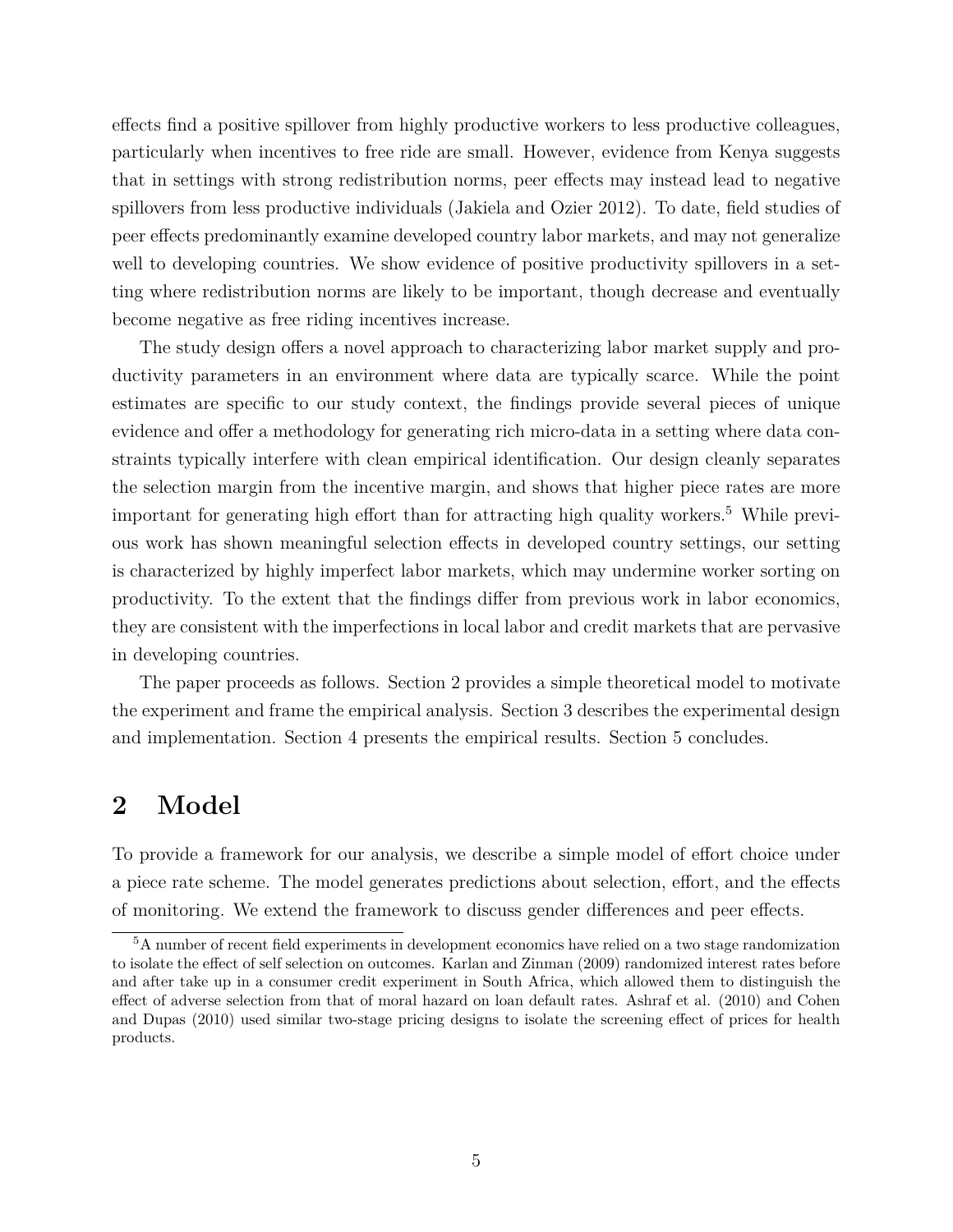#### **2.1 Setup**

A firm values output quantity, *q*, and loses revenue when output quality, *Q*, falls below a threshold *Q*. It offers a piece rate *r* to workers for production of *q* and may also choose to monitor *Q* using a costly monitoring technology *M*. The monitoring technology, *M*, is binary  $(M \in \{0,1\})$ , and is perfectly able to detect Q when Q falls below the threshold *Q*. We assume there is a lower bound on quality *Q* such that the firm can costlessly detect  $Q < Q$  even when  $M = 0$ . We normalize  $Q$  such that  $Q = 0$  and  $\overline{Q} = 1$ .

Workers are offered a piece rate *r* for each unit of output. If the firm is monitoring  $(M = 1)$  and quality falls below the threshold  $\overline{Q} = 1$ , then the worker receives a qualityadjusted piece rate  $rQ$ . If the firm is not monitoring  $(M = 0)$ , the worker receives r per unit output regardless of quality as long as  $Q \geq 0$ . In either regime (monitoring or not), the worker is not paid for output with *Q <* 0. The worker's income, therefore, is

$$
y(q, Q; r, M) = \begin{cases} rqQ & \text{if } M = 1\\ rq & \text{if } M = 0 \end{cases}
$$

$$
= rqQM + rq(1 - M)
$$

for all  $Q \in [0, 1]$ .<sup>[6](#page--1-0)</sup>

The worker chooses to allocate effort toward production of *q* and *Q*, which together determine the cost of effort  $c(q, Q)$ , which is increasing and convex in each argument. Workers are indexed by their productivity,  $\gamma \geq 1$ , which for simplicity we model as entering multiplicatively and symmetrically between quantity and quality:[7](#page--1-0)

$$
c(q, Q; \gamma) = c(q, Q) / \gamma.
$$

Worker utility is their income minus their effort cost:

$$
U(q, Q; r, \gamma, M) = \begin{cases} rqQ - c(q, Q)/\gamma & \text{if } M = 1 \\ rq - c(q, Q)/\gamma & \text{if } M = 0 \end{cases}
$$
  
=  $rqQM + rq(1 - M) - c(q, Q)/\gamma$ 

for all  $Q \in [0, 1]$ .

 $6Q > 1$  cannot be optimal for the worker, since she is not paid for quality above the threshold. Similarly, the worker will never produce *Q <* 0, since in either regime he knows that he will not be paid.

<sup>&</sup>lt;sup>7</sup>In the data, quality and quantity do seem to move together, in that their correlations with key covariates generally have the same sign. See discussion in Section [3.3.3.](#page-18-1)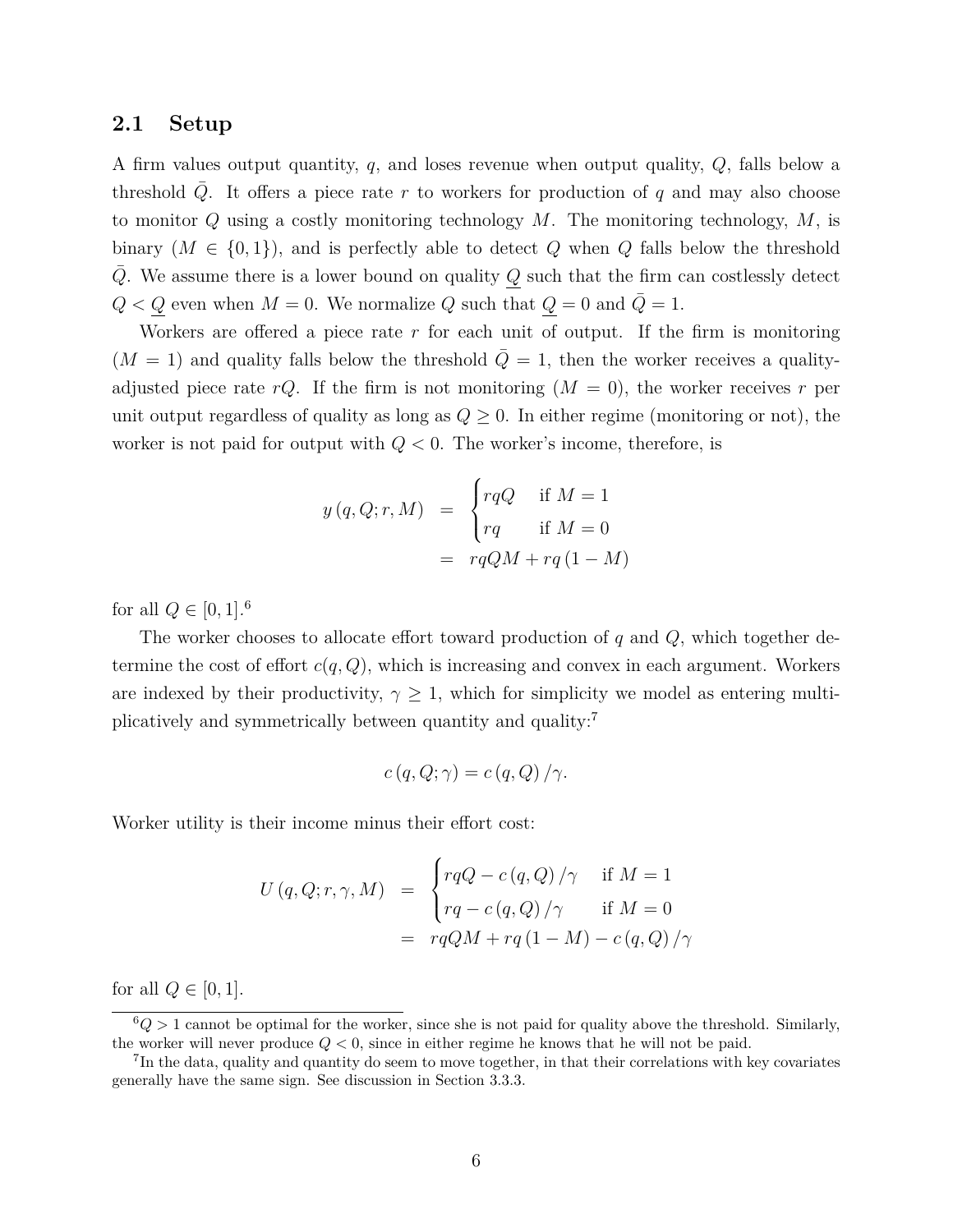## <span id="page-7-2"></span>**2.2 Worker's optimal response**

If the firm does not monitor  $(M = 0)$ , the worker's optimal response is to set quality  $Q_{NM}^* = 0$ and quantity  $q_{NM}^*$  determined by the first-order condition

$$
q_{NM}^* \quad : \quad \frac{1}{\gamma} \left. \frac{\partial c}{\partial q} \right|_{\left(q_{NM}^*,0\right)} = r. \tag{1}
$$

If the firm does monitor  $(M = 1)$ , the worker's optimum is either a corner solution, with  $Q_M^* = 1$  and quantity  $q_M^*$  determined by the first-order condition

<span id="page-7-1"></span>
$$
q_M^* \quad : \quad \frac{1}{\gamma} \left. \frac{\partial c}{\partial q} \right|_{\left( q_M^*, 1 \right)} = r,\tag{2}
$$

or an interior solution with  $(q_M^*, Q_M^*)$  solving the system of first-order conditions

<span id="page-7-0"></span>
$$
\text{FOC}_{q_M}: rQ_M^* = \left. \frac{1}{\gamma} \frac{\partial c}{\partial q} \right|_{(q_M^*, Q_M^*)}
$$
(3)

$$
\text{FOC}_{Q_M}: r q_M^* = \left. \frac{1}{\gamma} \left. \frac{\partial c}{\partial Q} \right|_{\left(q_M^*, Q_M^* \right)} \right. \tag{4}
$$

Intuitively, in  $(3)$  the worker sets the marginal revenue from a unit of output<sup>[8](#page--1-0)</sup> equal to the marginal effort cost in the quantity dimension, while in [\(4\)](#page-7-0) the worker sets the marginal revenue from an improvement in quality equal to the marginal effort cost in the quality dimension. Since *c* is convex in both arguments, the first order conditions imply that higherproductivity workers produce more output and weakly higher quality output, i.e. *∂q*<sup>∗</sup>*/∂γ >* 0 and  $\partial Q^*/\partial \gamma \geq 0$ , with  $\partial Q^*/\partial \gamma = 0$  when  $M = 0$  or at the corner solution with  $Q^*_M = 1$ .

In the absence of monitoring  $(M = 0)$ , a higher piece rate unambiguously increases effort in the quantity dimension, but quality will not improve. Similarly, a worker under monitoring  $(M = 1)$  optimizing at the corner  $(Q_M^* = 1)$ , with first-order condition given by Equation [\(2\)](#page-7-1), will unambiguously increase quantity as the piece rate increases, holding quality constant until she is moved to an interior solution, which will only occur if quantity and quality are substitutes. For a worker under monitoring  $(M = 1)$  at an interior solution given by Equations [\(3\)](#page-7-0) and [\(4\)](#page-7-0), optimal quantity will increase in response to an increase in the piece rate. Whether quality increases or decreases depends on whether quantity and quality are complements or substitutes in the worker's production function. For the task we study, they are likely to be substitutes  $\left(\frac{\partial^2 c(q, Q)}{\partial q \partial Q} > 0\right)$ , in which case an increase in

<sup>&</sup>lt;sup>8</sup>Given the optimal quality level  $Q_M^*$ , the quality-adjusted piece rate is  $rQ_M^*$ .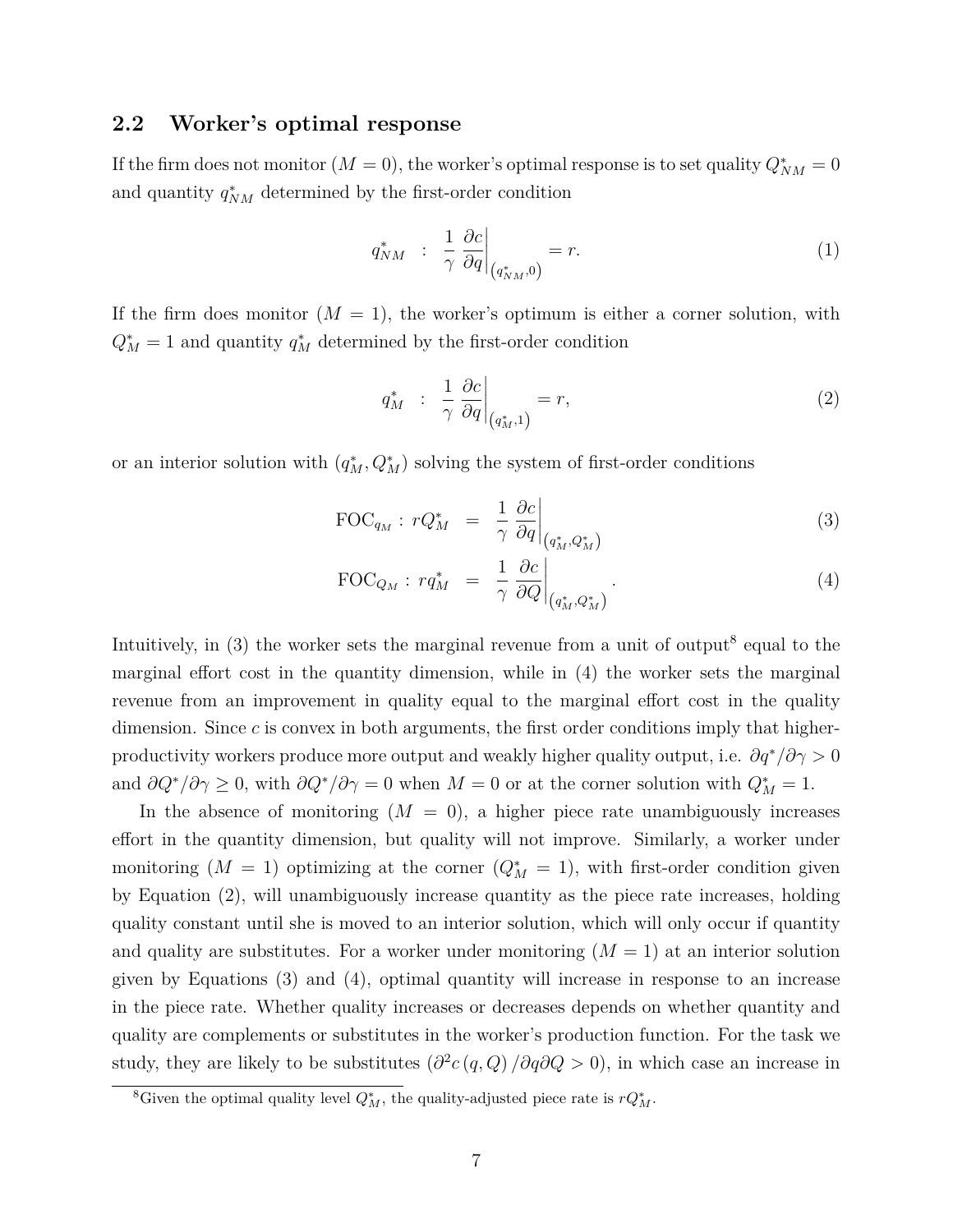the piece rate increases output quality at a cost of a reduction in output quantity.

## <span id="page-8-2"></span>**2.3 Selection**

As the piece rate and monitoring technology are varied, workers will choose whether or not to accept a contract according to their utility under the contract and their outside option,  $V(\gamma)$ . We index the outside option by the productivity parameter to emphasize that a worker's outside option will depend on her overall productivity, which may be reflected in  $γ$ , her productivity in this task. While we cannot sign this relationship unambiguously,  $V'(\gamma) > 0$  if workers who are more productive in this task have better outside options. This is likely to be the case for workers with outside options that reward similar skills.

The worker's participation constraints with and without monitoring are

$$
V(\gamma, r; M = 1) = r q_M^* Q_M^* - c (q_M^*, Q_M^*) / \gamma \ge \underline{V}(\gamma)
$$
 (PC-M)

$$
V(\gamma, r; M = 0) = r q_{NM}^* - c (q_{NM}^*, 0) / \gamma \ge \underline{V}(\gamma)
$$
 (PC-NM)

which lead to reservation rates

<span id="page-8-1"></span><span id="page-8-0"></span>
$$
\underline{r}_M = \frac{\underline{V}(\gamma) + c (q_M^*, Q_M^*) / \gamma}{q_M^* Q_M^*}
$$
\n
$$
\underline{r}_{NM} = \frac{\underline{V}(\gamma) + c (q_{NM}^*, 0) / \gamma}{q_{NM}^*}.
$$

We are interested in comparative statics with respect to monitoring (the relationship between <u>r</u> and M) and selection (the relationship between <u>r</u> and  $\gamma$ ). The first is relatively simple:  $r_M > r_{NM}$ . This follows from the fact that  $V(\gamma, r; M = 1) < V(\gamma, r; M = 0)$ : monitoring imposes a constraint on the worker, so *r* must increase to compensate her. The second, whether selection is positively or negatively related to productivity (i.e. the sign of *∂r/∂γ*) is ambiguous. Selection improves productivity, i.e. *∂r/∂γ >* 0, if an increase in *γ* makes the participation constraint more difficult to satisfy. We consider the case  $M = 1$ .<sup>[9](#page--1-0)</sup> The left-hand-side of  $(PC-M)$  has derivative<sup>[10](#page--1-0)</sup>

$$
\frac{dV(\gamma, r; M=1)}{d\gamma} = \frac{\partial V(\gamma, r; M=1)}{\partial \gamma} = \frac{c(q_M^*, Q_M^*)}{\gamma^2} > 0.
$$

The right-hand side of [\(PC-M\)](#page-8-0) has derivative  $\underline{V}'(\gamma)$ . If  $\underline{V}'(\gamma) < 0$ , i.e. if workers with

<sup>&</sup>lt;sup>9</sup>The derivation when  $M = 0$  is the same.

<sup>&</sup>lt;sup>10</sup>Because *V* ( $\gamma$ , *r*; *M* = 1) is a value function, by the envelope theorem it is sufficient to consider the partial derivative.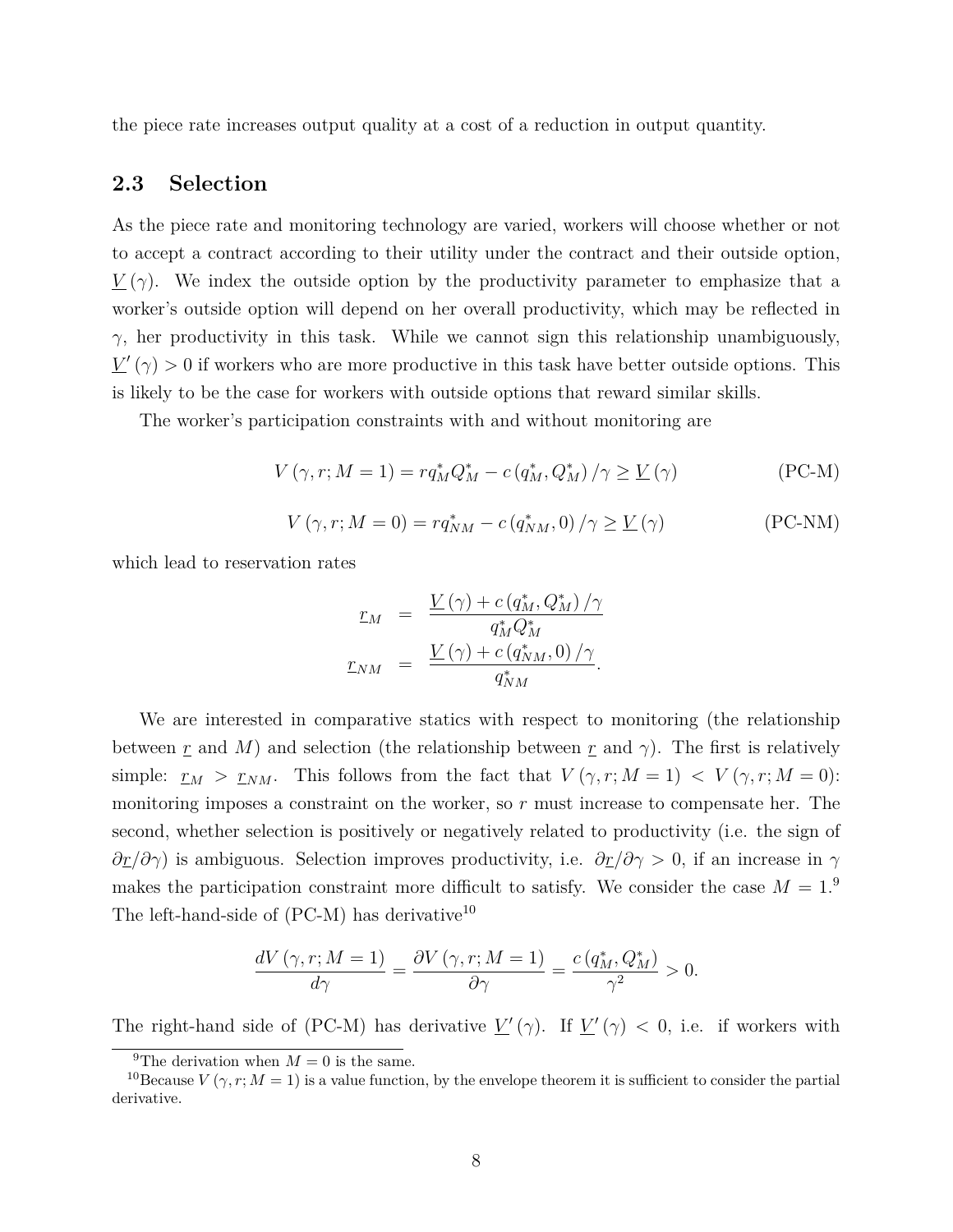higher productivity in this task have lower-value outside options, then clearly *∂r/∂γ <* 0. If  $\underline{V}'(\gamma) > 0$ , then the sign of  $\partial$ *r*/∂γ depends on the relative magnitudes of  $c$  ( $q_M^*, Q_M^*$ )/ $\gamma^2$  and  $V'(\gamma)$ . Intuitively, as a worker's productivity increases, whether the minimum piece rate required for her to participate increases or decreases depends on how rapidly her effort cost decreases relative to the improvement in her outside option.

### **2.4 Direct and Indirect Effects of Monitoring and Piece Rates**

In this section, we consider the overall effect of firm's choice variables, *M* and *r*. The simple point is that the firm must consider both direct effects on worker incentives for a fixed workforce, and the indirect effect via the selection mechanism.

For a given worker, monitoring increases quality and reduces quantity, as long as they are substitutes in the worker's production function. The general equilibrium effect may be larger or smaller than this partial equilibrium effect, depending on how monitoring affects the composition of the work force. From the participation constraints above, workers for whom [\(PC-NM\)](#page-8-1) is satisfied but [\(PC-M\)](#page-8-0) is not satisfied at the current piece rate will exit the work force when monitoring is introduced. If, however, these are relatively low-productivity workers, the effect on average quantity may be muted.

Similarly, for a given worker, an increase in the piece rate will increase the quantity produced, while the effect on quality is ambiguous, as shown in Section [2.2.](#page-7-2) Additionally, a change in the piece rate may change the composition of the labor force, which is clear from the participation constraints and the discussion in Section [2.3.](#page-8-2) As with monitoring, whether this selection effect from a change in the piece rate reinforces or counteracts the direct effect is ambiguous – here, it depends on the degree to which higher piece rates attract more or less productive workers.

## **2.5 Gender**

In the context of our model, worker gender is primarily relevant through the joint distribution of productivity,  $\gamma$ , and the outside option, <u>V</u>. Men and women can have different distributions of productivity, of the outside option, or the relationship between these two, i.e. the function  $\underline{V}(\gamma)$ . If the skills that enhance productivity in this task are more similar to the skills that enhance productivity in the opportunities available to women than to men, then we are more likely to observe positive selection in our experiment for women than we are for men. $^{11}$  $^{11}$  $^{11}$ 

<sup>&</sup>lt;sup>11</sup>Selection into different incentive schemes may be affected by factors other than the reservation wage. For example, [Niederle and Vesterlund](#page-27-12) [\(2007\)](#page-27-12) find that, in the laboratory, women choose competitive com-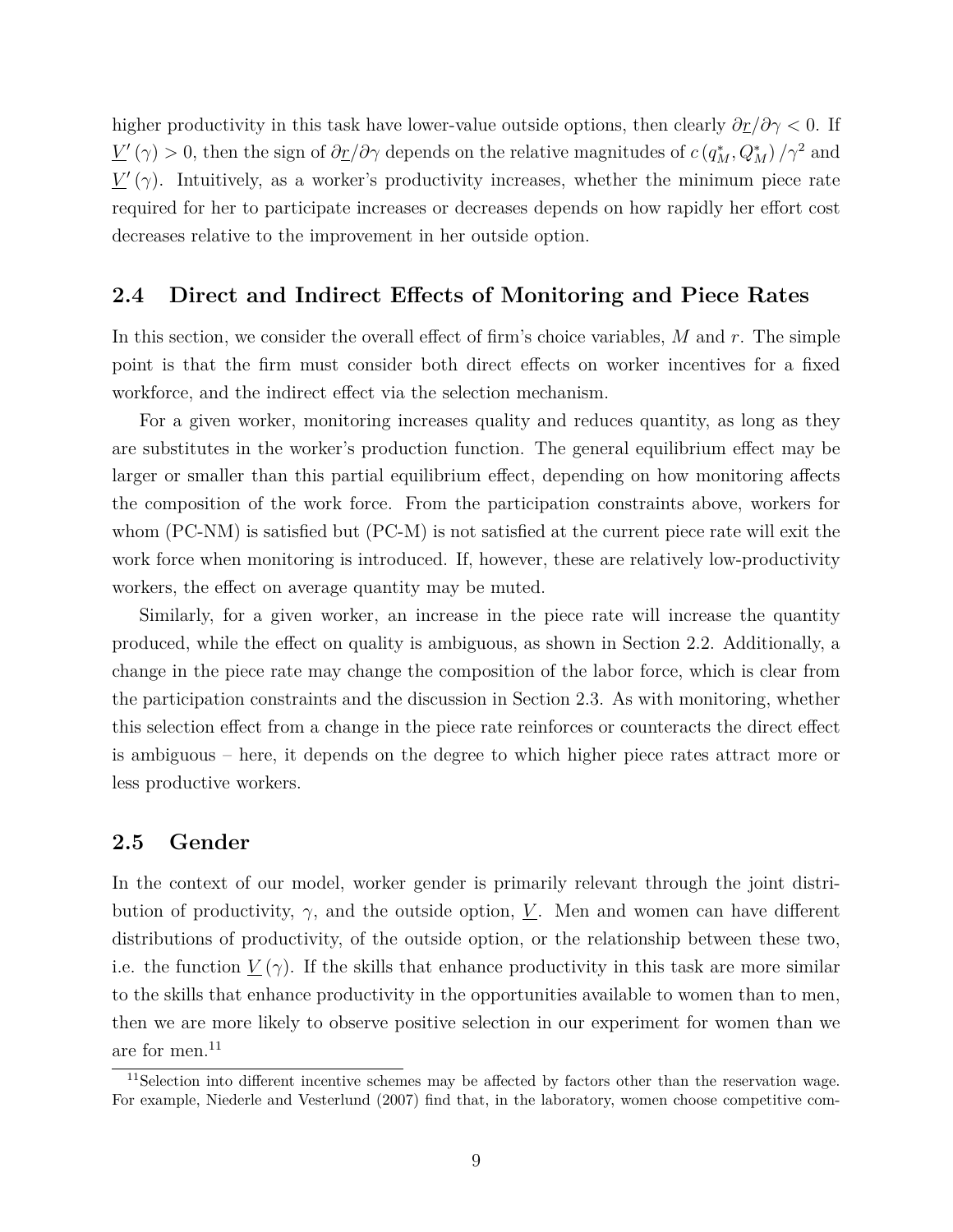## **2.6 Peer effects**

In a neoclassical productivity model, workers respond to their own incentives to exert effort. However, worker productivity may also be affected by other factors such as the effort choices of their peers. Two possible channels are highlighted in the existing literature.[12](#page--1-0) First, greater effort by peers may decrease a worker's own effort cost. In the context of our model, the marginal cost of output decreases as the output of peers increases. Second, workers may respond to relative incentives because of fairness norms, which affect the cost of effort. The predictions are ambiguous. On the one hand, workers who receive piece rates below those of their peers may be discouraged from exerting effort. Alternatively, workers who receive piece rates above those of their peers may lower effort to avoid social pressure to redistribute earnings.<sup>[13](#page--1-0)</sup> Since output quantity is easier to observe than quality, we expect peer effects to be more likely to affect quantity.

# <span id="page-10-0"></span>**3 Experimental design and implementation**

To study productivity in the casual labor market, we create new demand for casual labor under controlled conditions that generate random variation in worker incentives. The context is informal day labor markets in rural Malawi, where such work is called *ganyu*. In Malawi, like in many rural agricultural settings in developing countries, labor markets are highly seasonal. Households both buy and sell labor, both for daily wages and in piece-rate-based jobs. In our study, workers are hired to sort harvested, dried beans into eight categories.<sup>[14](#page--1-0)</sup> Sorted beans receive a price premium of roughly 50 percent. This task is well-suited to our

pensation schemes less often than men, even when their potential earnings are higher under competitive incentives. [Gneezy et al.](#page-27-13) [\(2009\)](#page-27-13) conduct a similar study across matriarchal and patriarchal societies and find that the lab results are reversed (women are more competitive) in the matriarchal society. Together these and numerous other studies suggest that men and women may sort into different incentive schemes based on underlying preferences. Women may also be differentially responsive to other aspects of the employment relationship, including the relationship with the employer (reciprocity) or relationships with colleagues (peer effects).

<sup>&</sup>lt;sup>12</sup>[Bandiera et al.](#page-26-9) [\(2010\)](#page-26-9) estimate the effects of social ties on those working near each other, in a piece rate setting where any externalities between workers are purely social. They find that workers adjust their effort upward or downward to more closely match the productivity of those with whom they have close social ties. In a more laboratory-like setting, [Falk and Ichino](#page-27-14) [\(2006\)](#page-27-14) find evidence of peer effects even in the absence of social ties. Though the incentives in their set up offer no rewards for cooperation, peer effects increase overall output by raising the productivity of the least productive workers.

<sup>&</sup>lt;sup>13</sup>[Gaechter et al.](#page-27-3) [\(2010\)](#page-27-3) show that, in a laboratory experiment, peers' wages and effort choices affect one's own effort choice, but only when these are observable. [Jakiela and Ozier](#page-27-10) [\(2012\)](#page-27-10) provide evidence that redistribution norms deter profitable investments in a rural developing country setting.

<sup>14</sup>Specifically: *nanyati* (light brown or red with stripes), *zoyara* (small white), *khaki* (beige), *zofira* (small red), *phalombe* (large red), *napilira* (red with white stripes), *zosakaniza* (mixed / other) and discards (e.g. rotten, soybeans, stones, etc.). The categories are derived from discussions with purveyors of sorted beans in the Lilongwe market.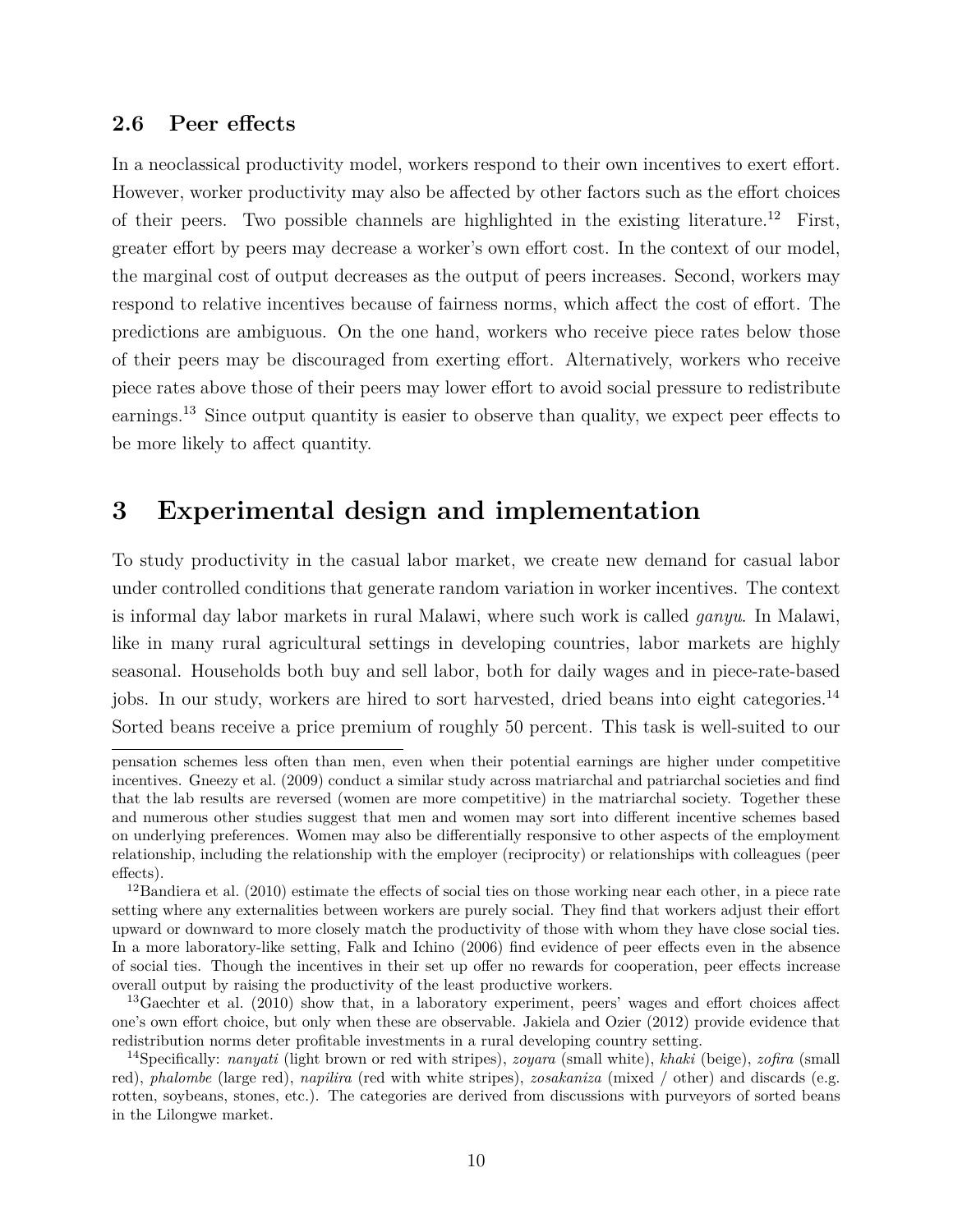study for several reasons: it is a familiar, common task for *ganyu*, typically compensated by piece rates; output has clear quantity and quality dimensions; it is a task where output can respond strongly to effort (in this case, focus and concentration) but effort is not physically taxing.

## **3.1 Experimental design**

Subjects<sup>[15](#page--1-0)</sup> are first invited to a "day zero" training session at which the task is explained and they are shown examples of the categories of beans.<sup>[16](#page--1-0)</sup> Then, on each of the next four days, we obtain each participant's reservation piece rate  $PR_i$  (truthful revelation is incentivecompatible in our design, as discussed in Section [3.1.1](#page-11-0) below) and make a randomized piece rate offer  $PR_i$ , which determines whether the participant is hired  $(PR_i \geq PR_i)$  and the piece rate, if hired, per unit (*P Ri*). Workers who are hired work for the remainder of the day, about six hours on average. We measure output  $q_i$  as the number of units ("scoops", approximately  $800g$ ) sorted in a six-hour day. We also record a quality measure  $Q_i$ , the number of errors in a random sample of beans from a category. A randomized monitoring treatment, described below, explores workers' multitasking problem (quantity vs. quality) and the impact of rewarding output quality on the tradeoff between quantity and quality.

#### <span id="page-11-0"></span>**3.1.1 Randomization and the Becker-DeGroot-Marschak Mechanism**

We use the Becker-DeGroot-Marschak mechanism (BDM) to uncover reservation piece rates, determine who works and set the piece rate. In BDM, the participants first states her reservation piece rate,  $PR_i$ . A piece rate  $PR_i$  is then drawn at random from a jug. If the random draw is less than the reservation piece rate, i.e.  $PR_i \leq PR_i$ , the participant is not hired. If the random draw is at least as high as the reservation piece rate, i.e.  $PR_i \geq PR_i$ , then the participant is hired at a piece rate of  $PR_i$ . Using BDM provides two key advantages. First, by breaking the link between the stated reservation piece rate and the actual piece rate paid, it makes truthful revelation of minimum willingness to accept (WTA) the dominant strategy for the participant.<sup>[17](#page--1-0)</sup> Second, it creates random variation in the actual piece rate

<sup>15</sup>Throughout, we refer to those with whom we interact at any stage as *subjects*, those who are present at the beginning of the work day and wish to participate as *attendees,* those who participate in BDM as *participants*, and those hired to work as *workers*. Not all attendees are participants because participation was capacity constrained. When this constraint was binding, participation was decided by lottery. See Section [3.2](#page-14-0) for details.

<sup>16</sup>We also provide subjects with visual aids during the sorting process, including examples of each of the sorted bean categories.

<sup>&</sup>lt;sup>17</sup>The work activity was conducted on four consecutive days in each village, giving subjects the opportunity to participate in the BDM exercise on multiple days. This could present a problem for the incentivecompatibility of BDM. In its traditional use to measure willingness to pay for products, the option to play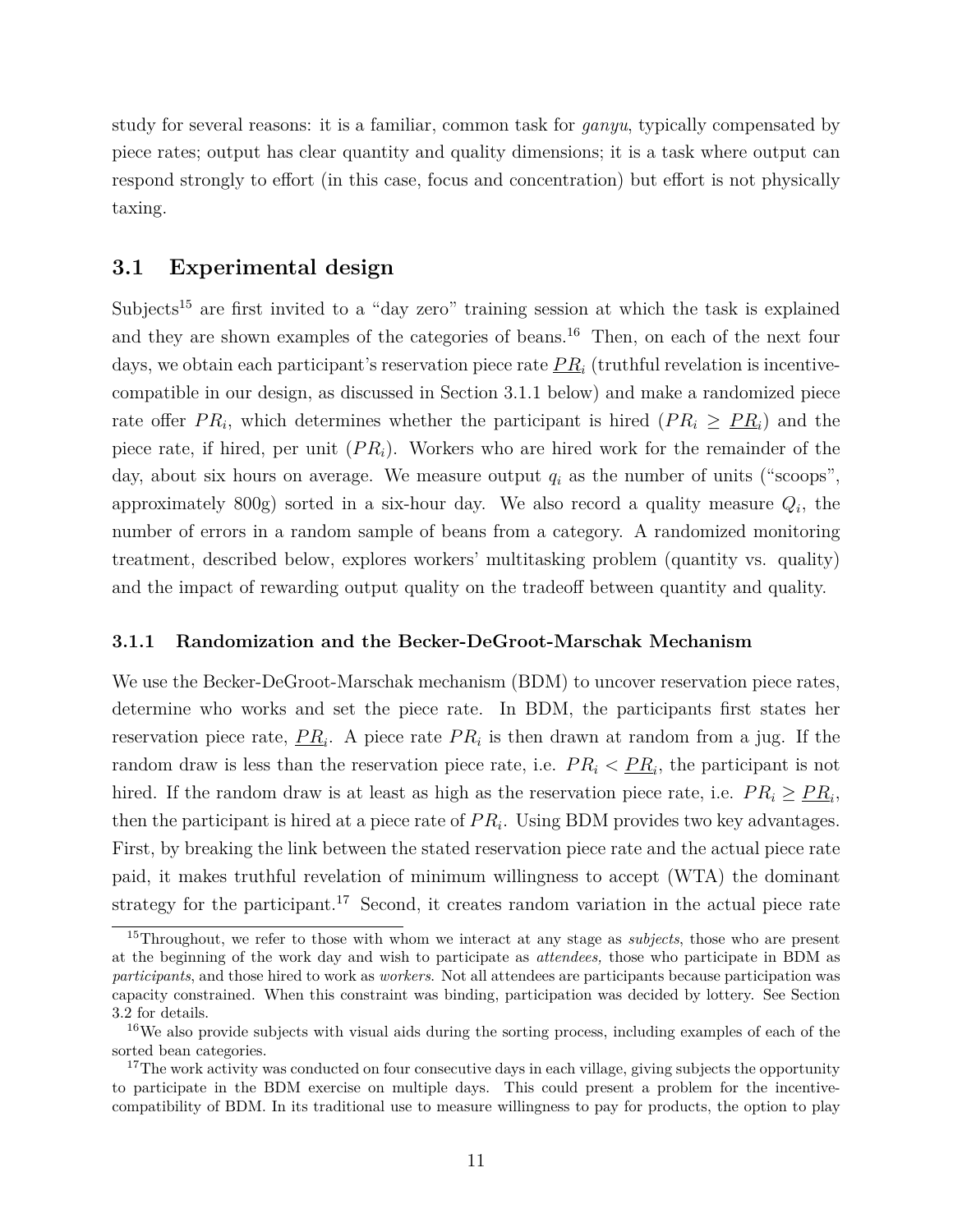paid to workers with identical reservation piece rates. That is, two participants with the same reservation piece rate,  $PR_i = PR_j$ , can face different actual piece rates,  $PR_i \neq PR_j$ , and this difference will be determined purely by chance. This random variation allows us to isolate the causal effect of the piece rate on productivity.<sup>[18](#page--1-0)</sup>

We implement a simplified version of BDM, in which a surveyor presents an individual participant with a menu of 5 piece rates: 5*,* 10*,* 15*,* 20*,* 25 MWK per unit sorted.[19](#page--1-0) The participant indicates which of the rates she will accept, the lowest of which we record as her reservation piece rate.<sup>[20](#page--1-0)</sup> She then draws the actual piece rate offer from a uniform distribution with the same support as the reservation piece rates. Her draw determines whether she will work, and if so at what rate. $21$ 

The table below shows the possible outcomes of the game, with reservation piece rates in rows and piece rate offers in columns. The matrix is upper triangular because outcomes are only observed for participants who draw a piece rate at least as high as their reservation piece rate.

<sup>20</sup>To be precise, she reveals a range on her reservation piece rate. For example, if she indicates that  $15$ MWK is the lowest rate she will accept, the her true reservation piece rate is in the interval (10*,* 15]. We believe this loss in resolution is more than outweighed by the gain in simplicity.

 $21$ This description of the implementation of BDM is simplified. In practice, the surveyor leads the subject through a series of checks designed to confirm that the subject is indeed willing to work at the rates she says she will accept, and indeed prefers not working to working at the rates she declines. Our complete script in English is provided in the Supplementary Materials. All subjects attend a training session prior to BDM implementation in which the surveyors perform a skit with several examples designed to communicate the incentive-compatibility of BDM. The BDM decisions are elicited in private, so only the participant and the interviewer know her piece rate, unless she chooses to reveal it. Of course, whether or not she works is observed by everyone.

BDM multiple times could lead the subject to bid below her true WTP in early rounds. However, BDM is still incentive-compatible if decisions are independent across days. This would not be the case if, for example, the work was very physically demanding and effort on one day affected one's disutility of effort the next day. Another violation would occur if there were income effects, i.e. working one day increased NPV lifetime earnings appreciably and led to more consumption of leisure. We do not believe either of these are present in our current context: the work was by design not physically taxing, and these earnings are not large enough to plausibly affect willingness to work in a neoclassical model.

<sup>&</sup>lt;sup>18</sup>[Berry, Fischer, and Guiteras](#page-26-12) [\(2011\)](#page-26-12) emphasize a third benefit of BDM: the ability to estimate heterogeneous treatment effects. [Chassang et al.](#page-26-13) [\(2012\)](#page-26-13) provide theoretical foundations, placing BDM in the class of "selective trials."

<sup>19</sup>All figures are in Malawi Kwacha. At the time of the study, the official exchange rate was roughly 150 MWK per US dollar. Given the price premium for sorted beans on the market and abstracting from the costs of hiring and monitoring workers, an employer would find it profitable to hire workers to sort beans at piece rates up to 40 MWK per unit sorted.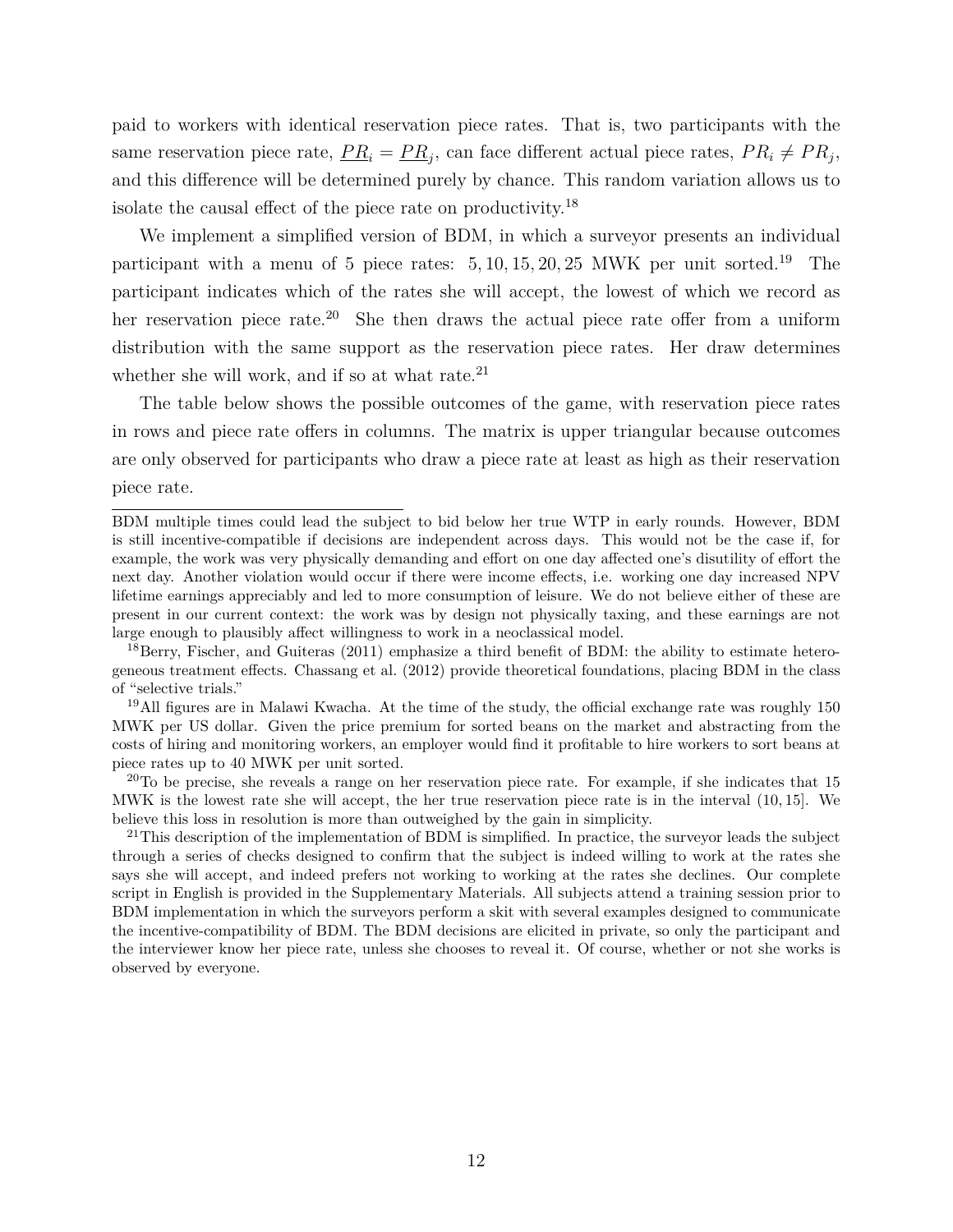| $PR_i$ |        |          | $PR_i$   |           |          |
|--------|--------|----------|----------|-----------|----------|
|        | 5      | 10       | 15       | <b>20</b> | 25       |
| 5      | (5, 5) | (5, 10)  | (5, 15)  | (5, 20)   | (5, 25)  |
| 10     |        | (10, 10) | (10, 15) | (10, 20)  | (10, 25) |
| 15     |        |          | (15, 15) | (15, 20)  | (15, 25) |
| 20     |        |          |          | (20, 20)  | (20, 25) |
| 25     |        |          |          |           | (25, 25) |
| >25    |        |          |          |           |          |

Without knowledge of the reservation piece rate, differences in productivity across piece rates (columns) are confounded with differences in productivity across workers with different reservation piece rates (rows). The benefit of BDM is the ability to make comparisons of outcomes across rows and down columns. A comparison across a row shows the causal effect of the piece rate, holding the reservation piece rate constant. A comparison down a column shows the association between the reservation piece rate and output, holding the actual piece rate fixed. Since we can only observe individuals working at or above their reservation piece rates, the number of comparisons that can be made varies. For example, we will have a lot of information in the relationship between the piece rate and output for those with very low reservation piece rates (row 1), but none for those with very high reservation piece rates (row 5). Conversely, we will obtain no information on the association between the reservation piece rate and productivity when the actual piece rate is very low (column 1), but we will have a lot of information on this association when the actual piece rate is very high (column 5). This will limit our ability to conduct fully nonparametric, cell-by-cell analysis – without a very large sample, some functional form assumptions will be necessary.

#### **3.1.2 Output quality versus output quantity**

A higher piece rate gives a worker a clear incentive to work faster. However, sheer quantity is not the only desired outcome: incorrect sorting of beans lowers the value of the final product. To investigate this tradeoff between quantity and quality, we randomize a monitoring treatment that increases workers' incentives to produce quality output.

Quality is measured by recording the error rate. In both the monitoring and no monitoring treatments, two randomly determined categories of beans were checked for errors each time a worker presented a sorted unit. Possible errors include mis-categorized beans, flawed beans (with holes or rotten areas), or other foreign materials. The number of errors for each of the checked categories was recorded for each unit sorted, and the categories for evaluation were re-randomized (with replacement) for each unit.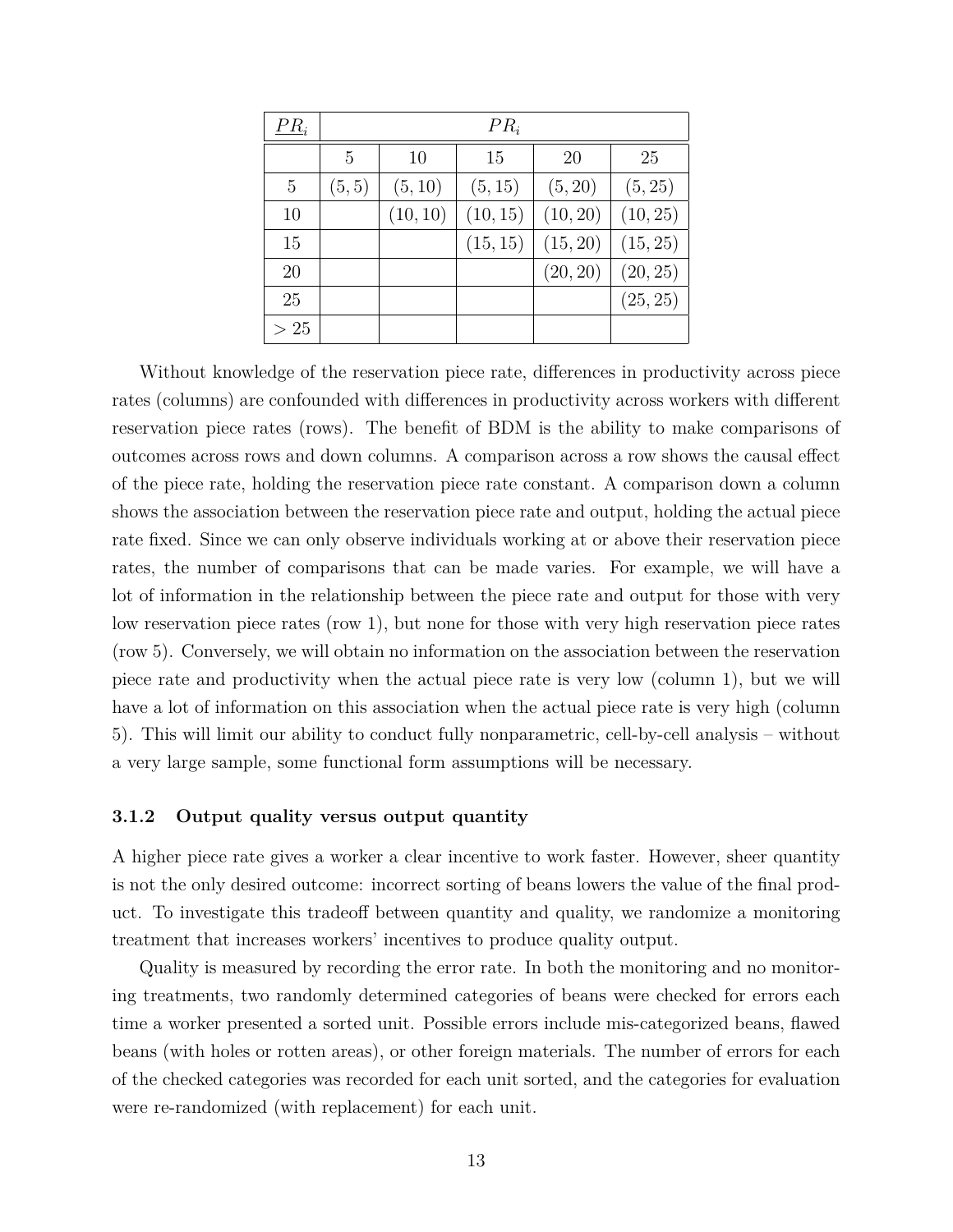In addition to measuring this quantity-quality relationship, we are interested in learning how this relationship changes when we make the workers' pay dependent on quality. We randomly assigned half of the subjects each day, stratified by gender, to a monitoring treatment. Subjects assigned to monitoring were told before stating their minimum WTA that each unit of sorted beans would be checked for quality. The procedure (both as implemented and as described to the subjects) was that two categories of beans would be randomly selected and then a quantity equal to the size of a small handful from each category would be checked for errors. A unit was accepted if two or fewer errors were detected in each sample, and rejected if three or more errors were detected in either sample. Workers were not told and could not observe which category was being evaluated, and the category was randomly assigned for each unit. If either sample failed, the workers were required to return to their workstation to correct errors. Upon resubmission, two categories were randomly selected again (with replacement of the original categories) and the procedure repeated. This acted as a time tax on carelessness, since they were not given a new unit of beans until the unit under consideration was approved. The monitoring and and no monitoring groups were physically separated to the extent possible during the day to reduce the salience of monitoring to the non-monitoring group. To reduce Hawthorne effects, the checks for workers not assigned to quality monitoring were performed after the worker received her next unit of beans and returned to her workstation to continue sorting.

## <span id="page-14-0"></span>**3.2 Implementation**

The experiment was implemented in 12 villages in six districts in Central Malawi over a period of six weeks in the low labor demand season (July-August) and a second six week period during the high labor demand season (January-February). In each of the six districts, a list of 12 or more suitable villages was obtained from a District Agriculture Extension Officer.<sup>[22](#page--1-0)</sup> We then randomly selected 2 villages from each district, one for implementation during the low labor demand season and a second during the high labor demand season. The village was informed of the activities approximately one week in advance and an open invitation was issued to attend the orientation and training session on a Monday afternoon. Subjects who participated in the orientation session were registered and became eligible to participate in the subsequent days' activities.

During the orientation session, the bean sorting task was explained and surveyors performed a skit to illustrate the BDM mechanism and show subjects that truthful revelation

 $22$ The villages were identified as locations where the collaborating NGO was not working. They were also selected on a number of characteristics, including distance from the district capital and distance from the road since these factors are likely to affect the functioning of labor markets in these villages.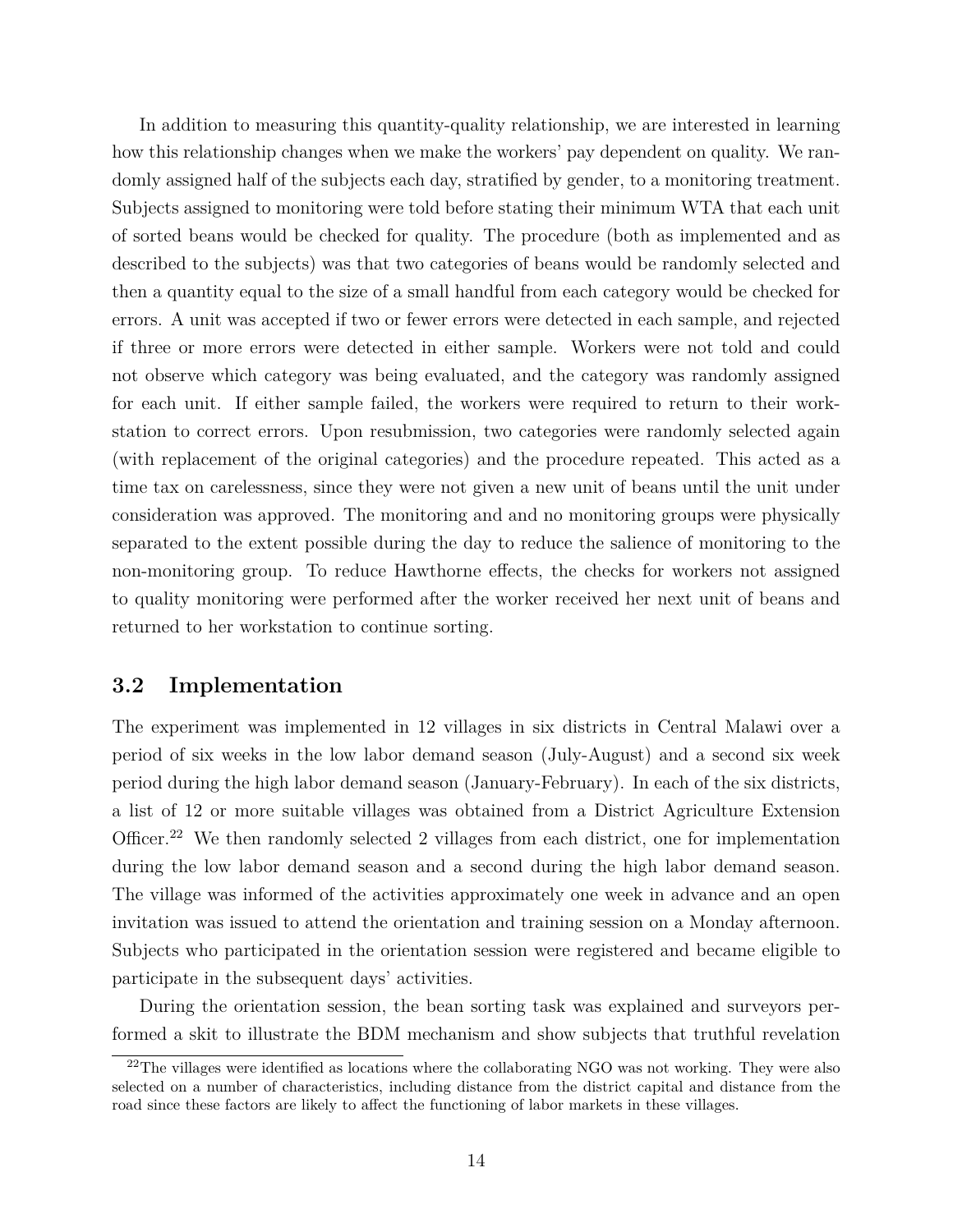of their minimum WTA was their best strategy. Subjects were informed that they would receive a participation fee of 50 MWK for each day they participated, plus their earnings from the day's work. The participation fee was emphasized to minimize self-selection into the experiment on subsequent days: we wanted to draw as representative as possible a sample of the village population.[23](#page--1-0) Because of field capacity constraints, we limited the number of BDM participants on each day to 50. After the first three weeks of the first data collection period, the number was reduced to 40 to address implementation challenges caused by the high acceptance rates of even low piece rate offers. On a given work day, if more than 40 (50) of subjects arrived by the pre-specified start time, a lottery was conducted to select 40 (50) participants. Those who were not selected were compensated for their time with a bar of soap. This constraint was often binding: on average, 52.9 (s.d. 20.9) potential subjects arrived on time and were eligible to participate in the lottery if there was one (48.5 (s.d. 10.7) in the low season and 57.3 (s.d. 27.1) in the high season). A lottery was required on 15 of 24 days of the experiment in the low labor demand season, and on all 24 days in the high labor demand season.

For each subject who attended the initial afternoon training session, we observe attendance decisions for every subsequent work day, for a total of four attendance observations per individual. Conditional on attending in a given day and being selected to participate in BDM and the survey, we also observe her reservation piece rate.<sup>[24](#page--1-0)</sup> Participants whose BDM draw was greater than or equal to their stated reservation piece rate received a contract. For contracted workers, we observe the number of bean units that a worker sorts, the quality for every unit sorted, and her seating location relative to other workers.

A short survey was administered to every participant to collect basic covariates, in particular those likely to be associated with the opportunity cost of time.[25](#page--1-0) The participation fee was contingent on the participant completing the survey.

<sup>&</sup>lt;sup>23</sup>If participants were not selected to work, they were free to depart immediately. The majority of BDM selections occurred before 10:00 AM leaving the participant the rest of the day for alternative activities (e.g. home production, working on own farm, other casual labor).

<sup>&</sup>lt;sup>24</sup>Individuals who participated in BDM in a previous session were given priority to maximize the balance within the panel of observations. This priority status did not depend on whether they received a contract.

<sup>&</sup>lt;sup>25</sup>Survey data were collected in two parts. The first, more comprehensive part, covering basic demographics and other time-invariant variables, was conducted only once with each participant. That is, a subject who was selected to participate on a given day was not administered this part of the survey if she had participated (and therefore been surveyed) on a previous day. The second part was a brief set of questions on the subject's potential alternative activities for that day. In both cases, the survey was conducted independent of the outcome of the BDM experiment. However, for logistical reasons, both were administered *after* the BDM experiment was conducted and the results were known, so it is possible that the responses were affected by the result of the experiment.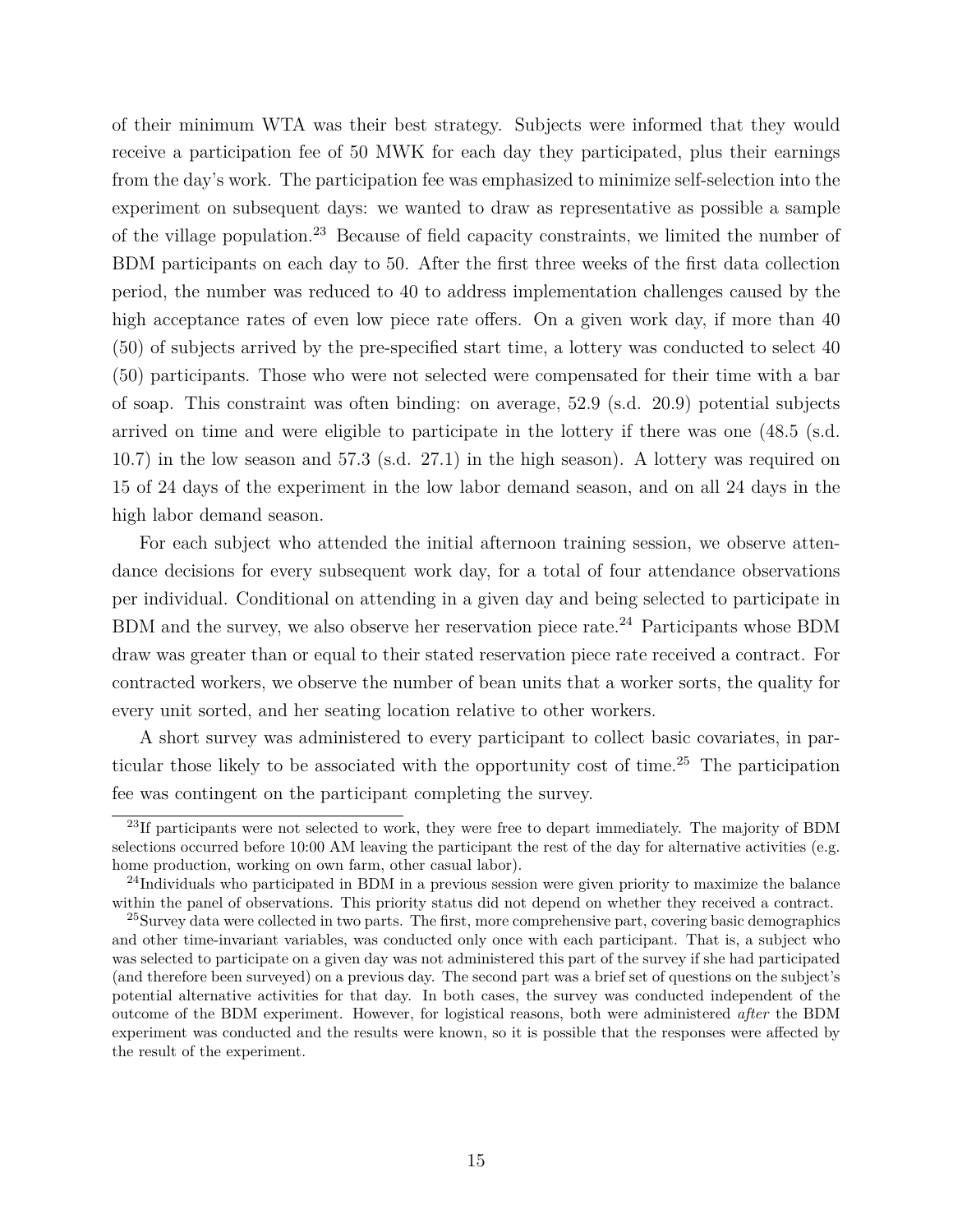## **3.3 Descriptive statistics**

#### **3.3.1 Characteristics and participation**

Characteristics of participants are described in Table [1,](#page-29-0) which breaks the sample into the low and high seasons (six weeks per season). There were 689 total participants, 355 in the low labor season and 334 in the high season. Individuals could work multiple days of the week, which results in an unbalanced individual panel by day with 1875 observations, 1005 in the low season and 870 in the high season.

Selected individual survey measures gathered for participants in BDM bidding are shown in Table [1.](#page-29-0)[26](#page--1-0) Over 60 percent of the sample is female and between 20 and 30 percent are from female-headed households. Effectively all participants work in agriculture, and approximately two-thirds of households grow beans. Close to 40 percent of the sample report performing some casual labor (*ganyu*) the previous week, and conditional on any *ganyu*, the mean is 3.8 days. A number of characteristics vary significantly with the season. Most notably, the daily wage reported for the most recent casual labor is significantly higher in the high labor demand season. Individuals who join during the high season report slightly fewer months per year of food shortage, suggesting that they are better off than participants in the low season.<sup>[27](#page--1-0)</sup> In the high season, workers are less likely to list housework as one of their alternative activities for the day and more likely to list working their own land.

Several factors may contribute to the observed differences across labor seasons. First, the underlying characteristics of the villages visited may differ across seasons. Although our villages were randomly assigned to season, given our small number of villages (12) we cannot appeal to the law of large numbers to argue that the villages are likely to be well-balanced. Second, different types of individuals may have selected into the study, explaining differences in average participant age or other income sources. The fairly generous participation fee (50 MWK) was in part intended to mitigate this sort of selection. Finally, seasonal variation in labor demand and productive activities may explain differences in reported casual labor wages and outside options on the day of data collection.<sup>[28](#page--1-0)</sup>

Table 2 provides descriptive statistics on participation, BDM outcomes, and work outcomes. In Panel A, we summarize attendance and participation rates overall (column 1) and by day (columns 2-5), by labor season (columns 6 and 7), and by participant gender

<sup>&</sup>lt;sup>26</sup>Summary statistics on a broader set of survey measures are reported in Table S1 of the Supplementary Materials.

<sup>&</sup>lt;sup>27</sup>Households are more likely to have run out of food in January (high season) than in July (low season), which suggests that this difference is not due to the salience of food shortages during food short months.

<sup>&</sup>lt;sup>28</sup>These explanations are not mutually exclusive. For example, differences in income sources may be due both to self selection and underlying differences in the villages. Because of the difficulty distinguishing among them, we do not emphasize direct comparisons of results across labor season.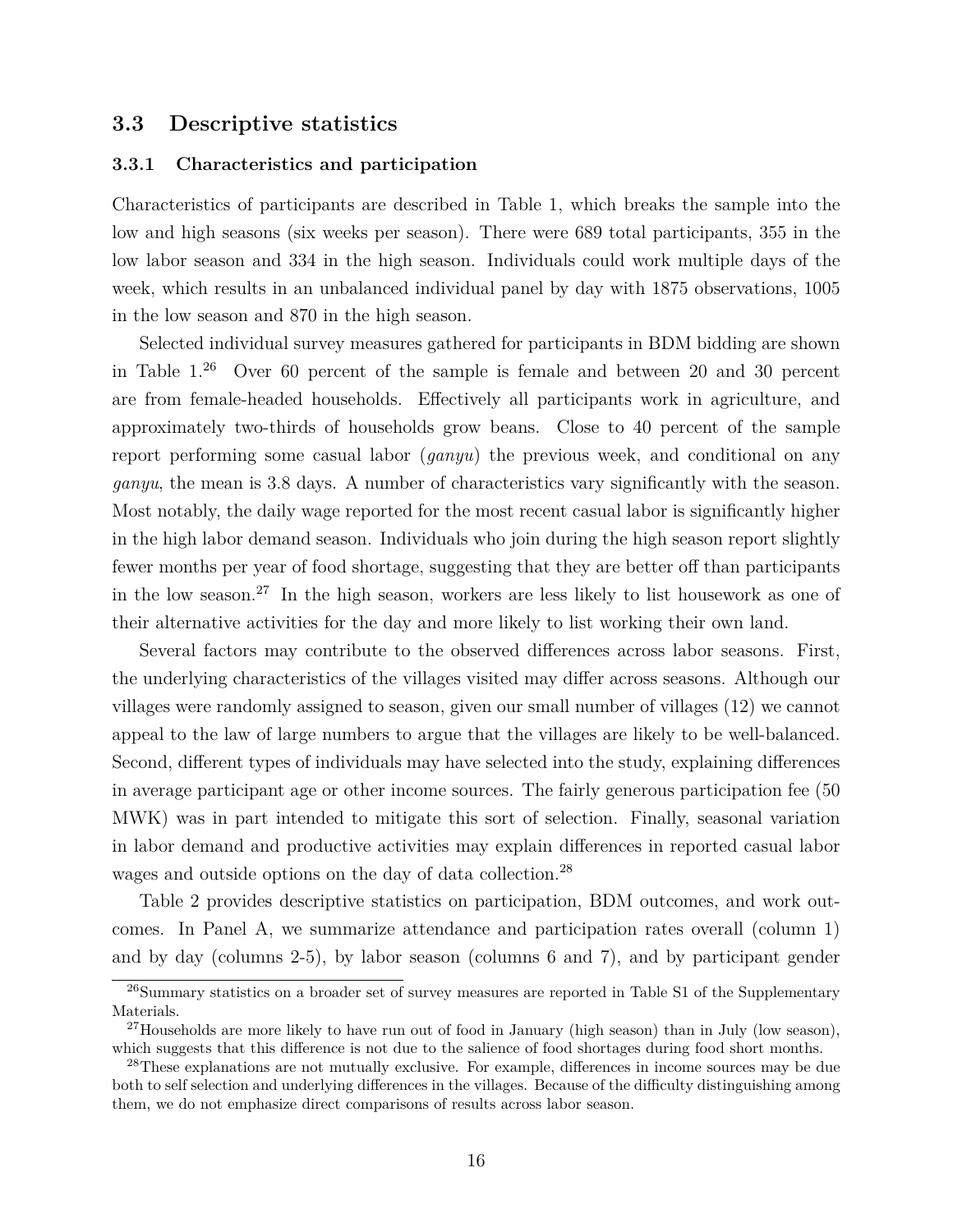(columns 8 and 9). On average, the number of attendees is increasing through the week, with more attendees during the high season. The average share of registered subjects attending each day is lower for the high season, suggesting fewer repeat workers during this period. Individuals in the low labor season work an average of 2.8 days while individuals in the high season work an average of 2.6 days out of the possible 4 work days.

We also collected village rosters to determine the share of invited households in a village that attended the study session. In both the high and low labor demand season, the probability of receiving an invitation was around 85 percent. Conditional on receiving an invitation, around 25 percent of individuals attended the orientation session in the low labor demand season, versus around 48 percent in the high labor demand season (*p <* 0*.*001, after controlling for district fixed effects). The probability of attending, conditional on receiving an invitation, is about 5 percent higher for females than for males, though it does not differ significantly for males and females by labor season.

#### **3.3.2 Willingness to accept**

Panel B of Table [2](#page-30-0) provides summary statistics on behavior in BDM. The first row shows the mean minimum WTA revealed in BDM, for the same categories as Panel A, and additionally by monitoring treatment (columns 10 and 11). The salient facts are that mean minimum WTA falls after the first day, and the mean minimum WTA for women is approximately 2 MWK lower than for men. We do not observe significant differences by season or by monitoring treatment. Figure [1](#page-37-0) shows the share of participants accepting each of the 5 piece rates. The most striking fact is that most participants are willing to accept very low piece rates: over 60 percent of participants accept a piece rate of 10 MWK per unit, for which expected daily earnings would be approximately  $70 \text{ MWK}^{29}$  $70 \text{ MWK}^{29}$  $70 \text{ MWK}^{29}$ . This is consistent with the high willingness to accept low daily wages observed by [Goldberg](#page-27-2)  $(2011)$ .

The bottom two rows of Panel B summarize "mistakes" in the BDM procedure. Very few participants (*<* 3 percent) refused a drawn price that they had accepted in their BDM decisions. A larger share (13 percent) state ex-post that they would have been willing to accept a drawn rate that they had rejected in their BDM decisions. The ex-post refusal rate declines throughout the week, consistent with participants learning that stating one's true minimum WTA was their best strategy. It also declines across weeks (noisily, not reported), which suggests that surveyors improved at communicating the optimal strategy to participants. Of course, the participant's statement that she would have been willing to accept at a previously rejected rate is purely hypothetical and individuals may have wished

<sup>29</sup>Workers sorted an average of 7.35 units per day (Table [2\)](#page-30-0). Workers reported that they expected to sort an average of 6.74 units per day (Table S1).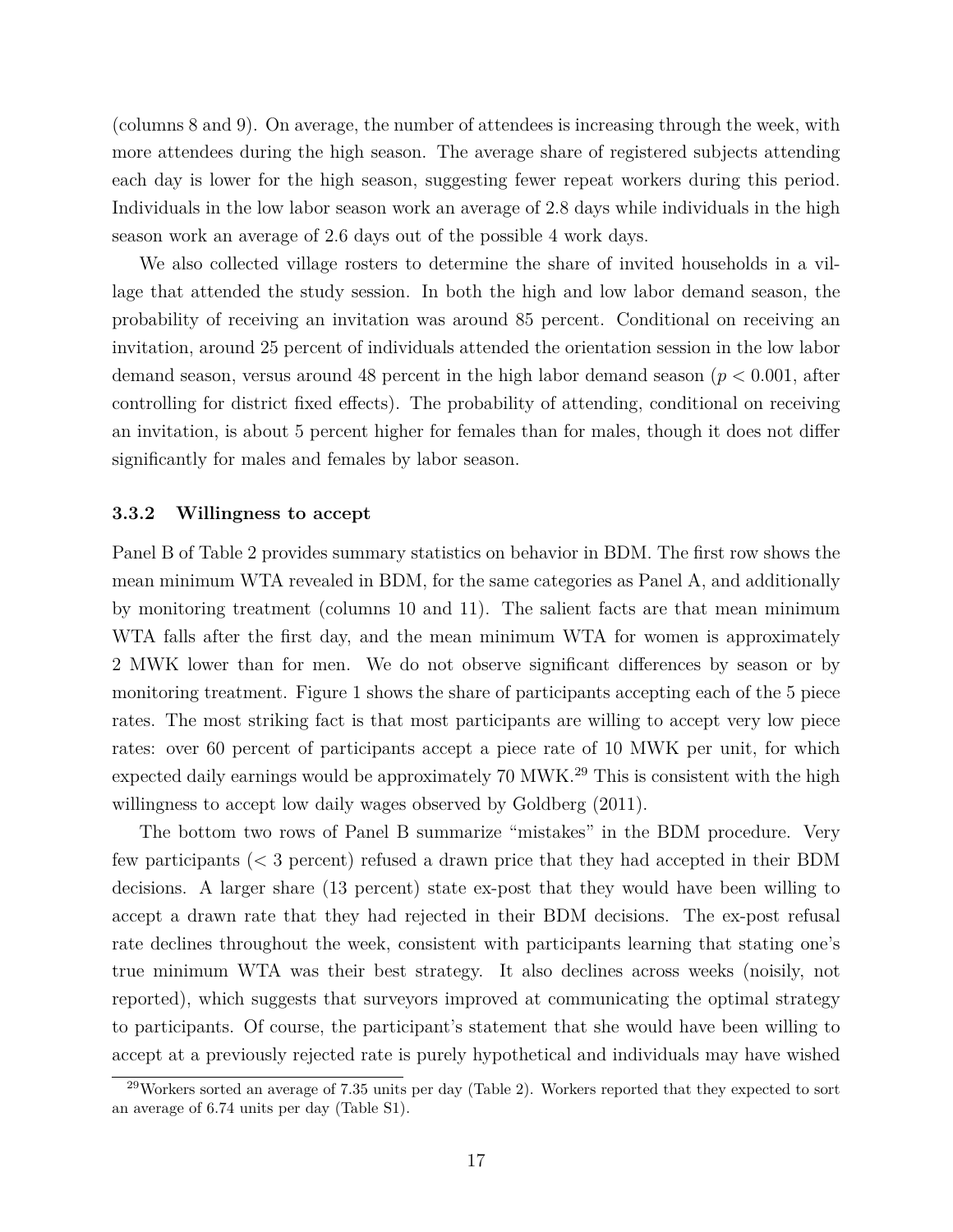to express a willingness to work in their responses to this non-binding question.

#### <span id="page-18-1"></span>**3.3.3 Quantity and quality of worker output**

The primary measures of productivity, number of units sorted per day (*q*) and average number of errors per unit  $(Q)$ , are summarized in Panel C of Table  $2^{30}$  $2^{30}$  $2^{30}$ . The mean number of units sorted per day across all days is 7.35 (s.d. 1.97), which is increasing throughout the week, and the mean number of errors per unit is 1.88 (s.d. 1.01). The quantity of output is lower (0.59 fewer units per day) and the quality of output is higher (0.66 fewer errors per unit) in the monitoring treatment, suggested that workers sorted more carefully and therefore more slowly in the monitoring treatment. Females sort 0.76 more units per day than men, and commit slightly fewer errors per unit (0.16). This co-movement of quantity and quality is observed for several covariates, consistent with our model's single productivity parameter for quality and quantity.[31](#page--1-0)

## <span id="page-18-0"></span>**4 Empirical Results**

We present our empirical strategy and results together, by theme. Our three outcome measures are minimum WTA as measured by BDM, quantity of output measured by the number of units of beans sorted per day, and quality of output measured by the number of errors per unit. We first discuss selection, i.e. the relationship between minimum WTA and productivity. Second, we estimate incentive effects, i.e. the causal effect of piece rates on output. Third, we estimate differences between men and women in selection and incentive effects. Finally, we test for peer effects.

## <span id="page-18-2"></span>**4.1 Selection and productivity**

In this subsection, we explore the relationship between reservation piece rates and productivity. First, we examine how well covariates predict minimum WTA. Second, we estimate the relationship between minimum WTA and output, which we interpret as the selection channel of of the relationship between piece rates and productivity.

To study the predictors of reservation piece rates, we regress minimum WTA on characteristics of the market, specifically, indicators for the labor season (Peak  $= 1$  for high

 $30Q$  is recorded the first time the workers bring a unit of sorted beans to the enumerator, before they have been instructed to correct any errors above the threshold.

<sup>&</sup>lt;sup>31</sup>See Table S3 in the Supplementary Materials, which reports the pairwise correlation between outcomes (WTA, quantity and quality) and survey measures.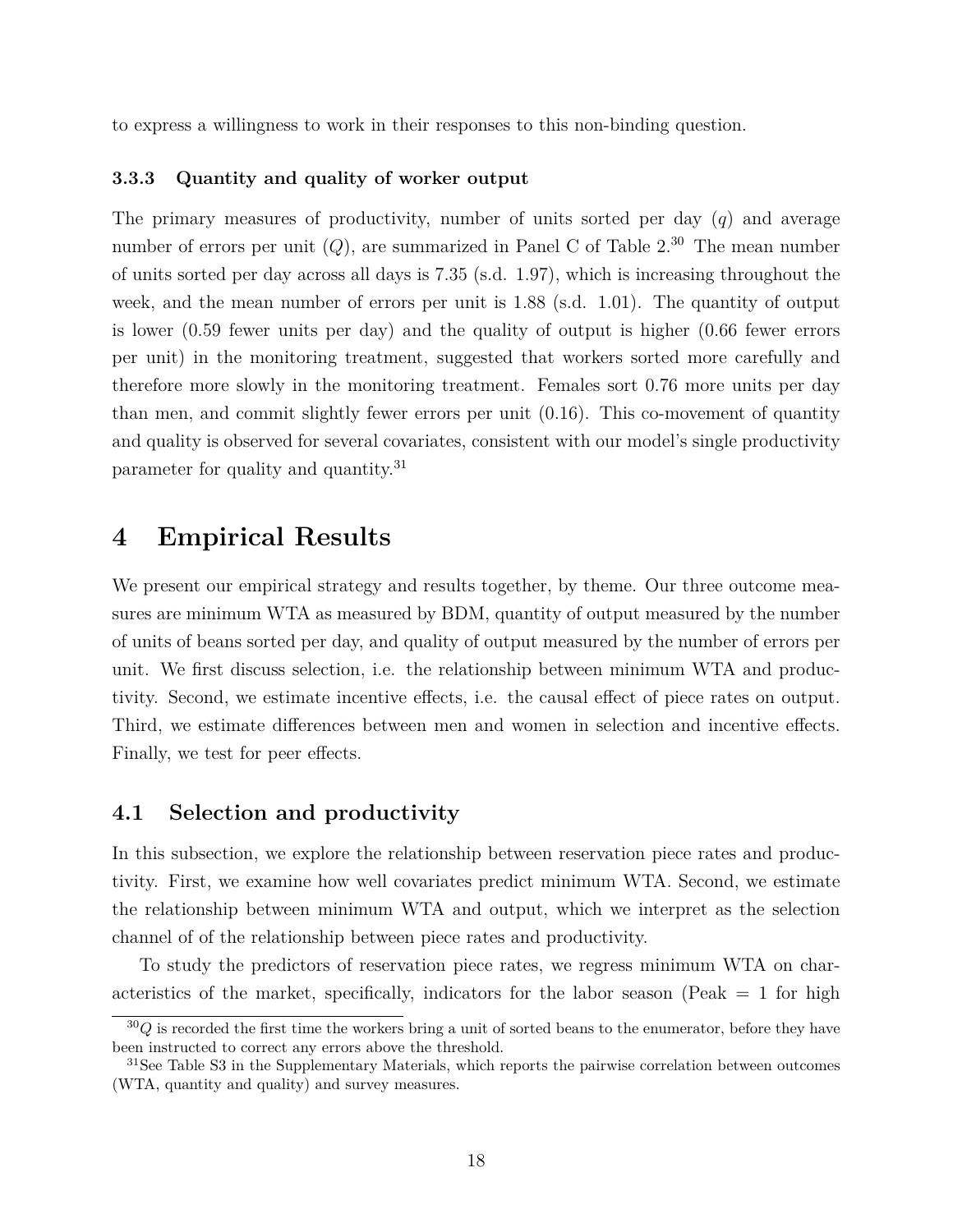season), the monitoring treatment, *Mid*, whether the participant is female, *F<sup>i</sup>* , and day of the week, DoW*d*:

<span id="page-19-1"></span>
$$
\text{MinWTA}_{id} = \phi \text{Peak}_{i} + \lambda M_{id} + \zeta F_{i} + \tau \text{DoW}_{d} + \delta \text{Dist}_{i} + \varepsilon_{id}.
$$
\n
$$
\tag{5}
$$

Table [3](#page-31-0) shows estimation results in cross section (columns 1 and 2), with random effects (columns 3 and 4) and with individual fixed effects (column 5).<sup>[32](#page--1-0)</sup> All columns include district fixed effects (Dist<sub>i</sub>). Minimum WTA is slightly lower in the high season (columns 1 and 3). This appears to be driven in part by selection into the study: the relationship weakens when we include individual controls (columns 2 and 4), suggesting that participants in the high season had covariates associated with lower minimum WTA. The monitoring treatment does not increase minimum  $WTA$  – in fact, the coefficient is negative across specifications, although significant only in one. This is somewhat surprising, in that subjects do not demand greater compensation for the more stringent standards imposed by monitoring. Minimum WTA falls over the course of the week, which cannot be explained solely by selection given the robustness to individual fixed effects (column 5). Minimum WTA is about 1 MWK higher on the first day than on later days in the week, relative to a mean of 10 MWK in the sample.

Next, we investigate selection: the association between output (quality and quantity) and minimum WTA. To isolate the selection channel, we estimate the relationship between minimum WTA and our two outcome measures, controlling for the actual piece rate received by the worker:

<span id="page-19-0"></span>
$$
y_{id} = \phi \text{Peak}_i + \lambda \text{M}_{id} + \alpha \text{PR}_{id} + \psi (\text{PR}_{id} \times \text{M}_{id}) + \beta \text{minWTA}_{id}
$$
  
+ $\zeta F_i + \tau \text{DoW}_d + \delta \text{Dist}_j + \varepsilon_{id}.$  (6)

We interpret the coefficient  $\beta$  as selection: the relationship between the reservation piece rate and productivity, holding the actual piece rate constant. Tables [4](#page-32-0) and [5](#page-33-0) show the effects of relationship between WTA and the number of scoops sorted per day and the number of

<sup>&</sup>lt;sup>32</sup>Throughout the paper, we view random effects estimation as preferred, since we only make causal claims about variables that are randomized (monitoring and actual piece rate), and therefore are orthogonal to any time-invariant unobservables. Using random effects allows us to estimate non-causal relationships between outcomes of interest and time-invariant observables (e.g. worker gender), which would otherwise be absorbed by fixed effects. Furthermore, when we estimate relationships between productivity and minimum WTA, fixed effects models discard any cross-worker variation in minimum WTA, and are instead estimating the relationship between productivity and within-worker day-to-day fluctuations in minimum WTA. While this relationship may be of interest in some contexts, it is not of primary interest here. Nevertheless, as a robustness check, we also report estimates from fixed-effects models for time-varying observables of interest, and the results are generally similar.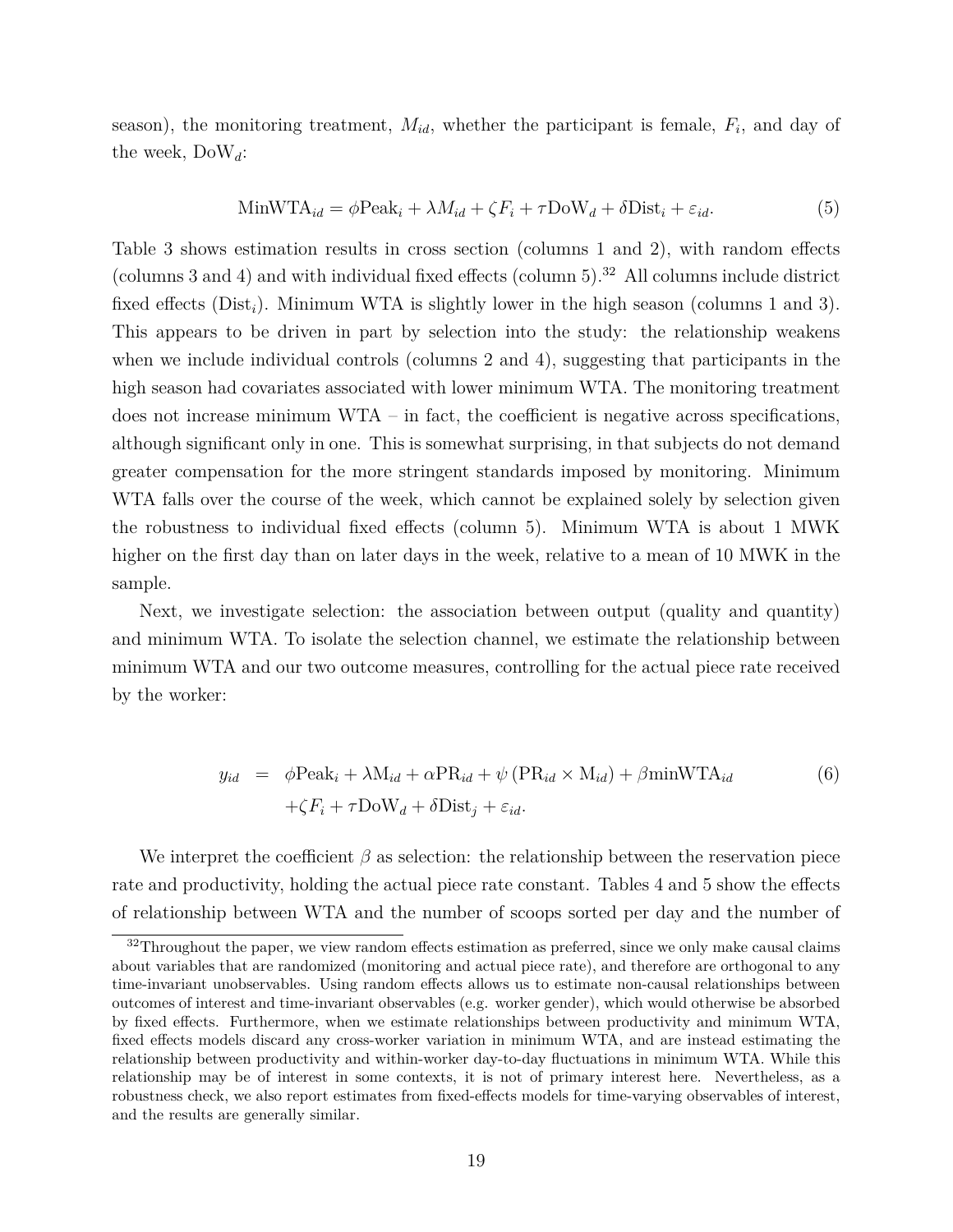errors per scoop, respectively.<sup>[33](#page--1-0)</sup> With respect to quantity, we observe *negative* selection: after controlling for the worker incentive provided by the piece rate (PR*id*), the monitoring treatment and the day of the week, minimum WTA is negatively related to quantity of output (Table [4\)](#page-32-0), though the size of the coefficient is small (a 10 MWK increase in minimum WTA lowers the number of units sorted per day by 0.20-0.30, relative to a mean of 7.4 units). The same specification with number of errors per scoop as the dependent variable shows no significant relationship between minimum WTA and quality of output, and the coefficient on minimum WTA is inconsistently signed (Table  $5$ ).<sup>[34](#page--1-0)</sup>

## **4.2 Incentives and productivity**

By controlling for minimum WTA, we can isolate the direct effect of incentives on productivity. These effects are due solely to changes in the worker's effort choice in response to a change in the piece rate or monitoring of output quality, both of which are randomized.[35](#page--1-0)

#### **4.2.1 Piece rate**

Since BDM reveals the reservation piece rate for the worker, as well as randomly assigning an actual piece rate, it is straightforward to test the effect of incentives on productivity. The estimate comes from Equation [\(6\)](#page-19-0) above: since we can control for minimum WTA, and the piece rate is (conditionally) random, we can interpret the coefficient  $\alpha$  causally as the incentive effect of the piece rate in the absence of incentives for quality. Below, we examine how the response to the piece rate changes in the presence of quality monitoring (*ψ*).

Table [4](#page-32-0) shows the effect of the piece rate on quantity of output, controlling for the worker's reservation piece rate (columns 2 - 4) and individual characteristics (column 4). Increasing the piece rate by 10 MWK increases the number of scoops sorted per day by between 0.24 and 0.50 units, relative to a mean of 7.4 units. Going from the lowest piece

<sup>&</sup>lt;sup>33</sup>While we present and discuss quantity and quality results separately, it is important to remember that they are jointly determined by the worker. That is, we should not think of determinants of quantity as operating with quality held fixed, nor vice versa.

 $34$ The preceding regressions impose a linear functional form. As an alternative, we estimate a more flexible model with indicators for each interval of minimum WTA and piece rate. The resulting semi-parametric relationship between minimum WTA and output is plotted in Figures S1 (quantity) and S2 (quality) in the Supplementary Materials. The results are generally similar to the linear specification: a slightly negative relationship between minimum WTA and quantity of output at low piece rates, which becomes insignificant at higher piece rates, while the relationship between minimum WTA and quality of output is insignificant at every piece rate category.

 $35$ Although monitoring is randomized, it is not random conditional on minimum WTA, since BDM participants announced their minimum WTA knowing whether or not they were assigned to the monitoring group. As noted in Section [4.1,](#page-18-2) we do not observe that being assigned to monitoring affects stated minimum WTA significantly.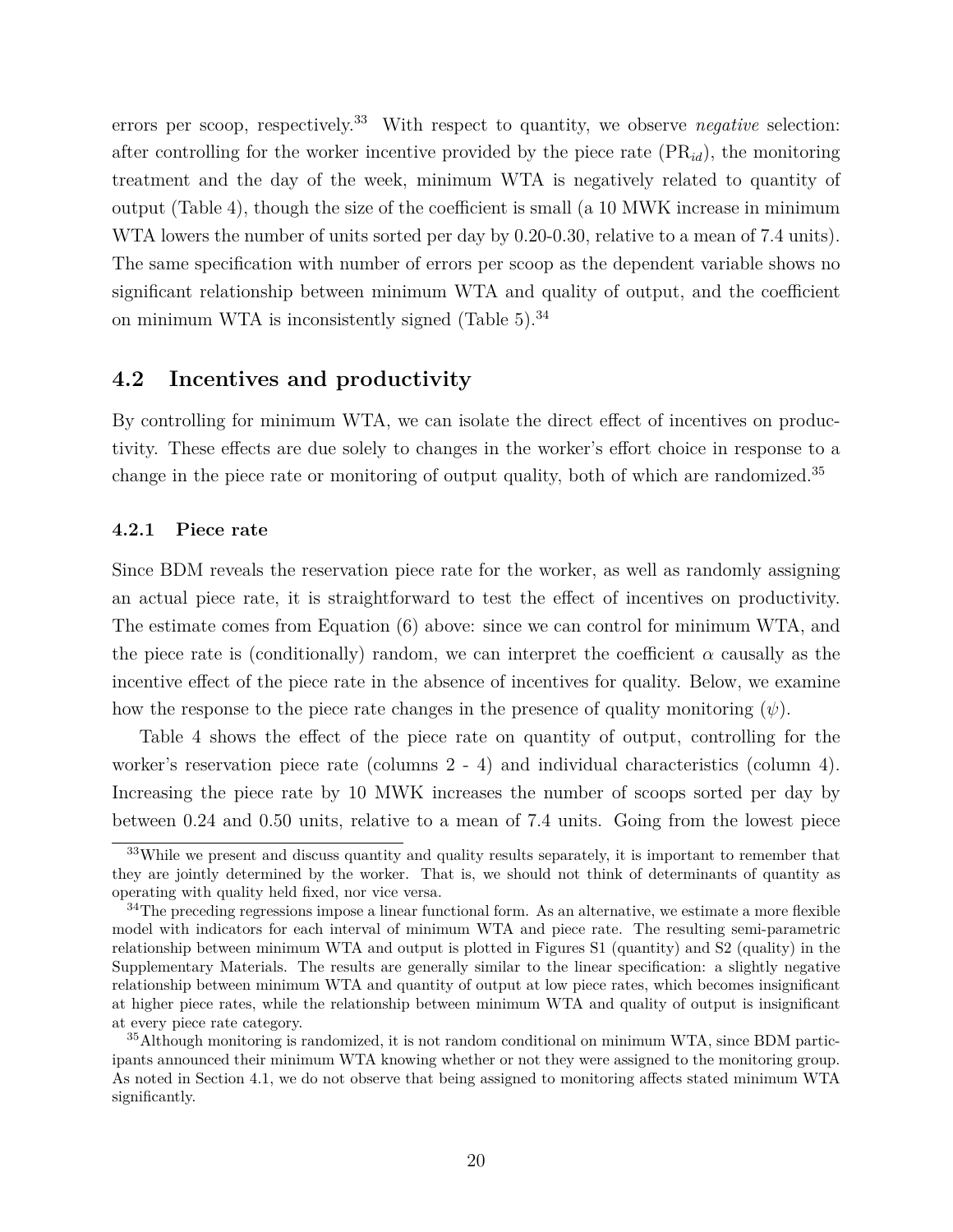rate (5 MWK) to the highest piece rate (25 MWK) increases output by between one-half to one unit per day. These effects are similar in magnitude to the selection effects described above, but with the opposite sign. The quantity of output is also increasing with the day of the week, an effect that is robust to the inclusion of individual fixed effects (column 5). In the high season, workers sort almost half a scoop more per day.[36](#page--1-0)

Table [5](#page-33-0) shows the effect of the piece rate on quality of output, measured by the number of errors per scoop of sorted beans. The piece rate appears to have little direct effect on quality of output, though the coefficient is consistently positive indicating that errors may be increasing in the piece rate. The number of errors per scoop is decreasing in the day of the week, consistent with individuals gaining experience with the task. This effect is robust to the inclusion of individual fixed effects (column 5), suggesting that it is not driven by changes in the composition of workers over the course of the week. The labor demand season does not appear to affect quality of output.

#### **4.2.2 Monitoring**

The effect of stricter monitoring on quantity and quality of output is measured by *λ* in Equation [\(6\)](#page-19-0) above. If quantity and quality are substitutes, then workers must choose to allocate effort toward quantity or toward quality (reduce errors). If this is the case,  $\lambda$  will take on the same sign for the two output regressions (quantity and errors).

The direct effect of the monitoring treatment on quantity of output is shown in Table [4.](#page-32-0)[37](#page--1-0) The coefficient on monitoring is negative and significant, lowering output by between −0*.*56 and −0*.*78 scoops per day, or about a third of a standard deviation. The loss in quantity of output is accompanied by a reduction in the number of errors per scoop, as shown in Table [5.](#page-33-0) The coefficient on monitoring is between −0*.*63 and −0*.*77 scoops per day, or around three-quarters of a standard deviation. Monitoring does appear to divert effort toward output quality at a cost of some quantity. As a more flexible alternative, Figure [2](#page-38-0) plots estimates from a semi-parametric model in which the effect of each piece rate interval, interacted with the monitoring treatment, is estimated separately, controlling as in Equation [\(6\)](#page-19-0) for WTA and indicators for female, day of week, high season, district and a level effect of

<sup>36</sup>As a robustness check, we also estimated a semi-parametric model with indicators for each piece rate, interacted with the monitoring treatment, controlling for minimum WTA and an indicator for female. The coefficients on each piece rate category are plotted in Figure S3 in the Supplementary Materials. The conclusions are generally similar to the simple linear specification of Equation [\(6\)](#page-19-0), with output increasing with the piece rate draw, although the estimates are not very precise.

 ${}^{37}$ By "direct," we mean holding selection constant by conditioning on minimum WTA. However, given that minimum WTA does not appear to respond to the monitoring treatment, this likely is a close approximation to the total effect.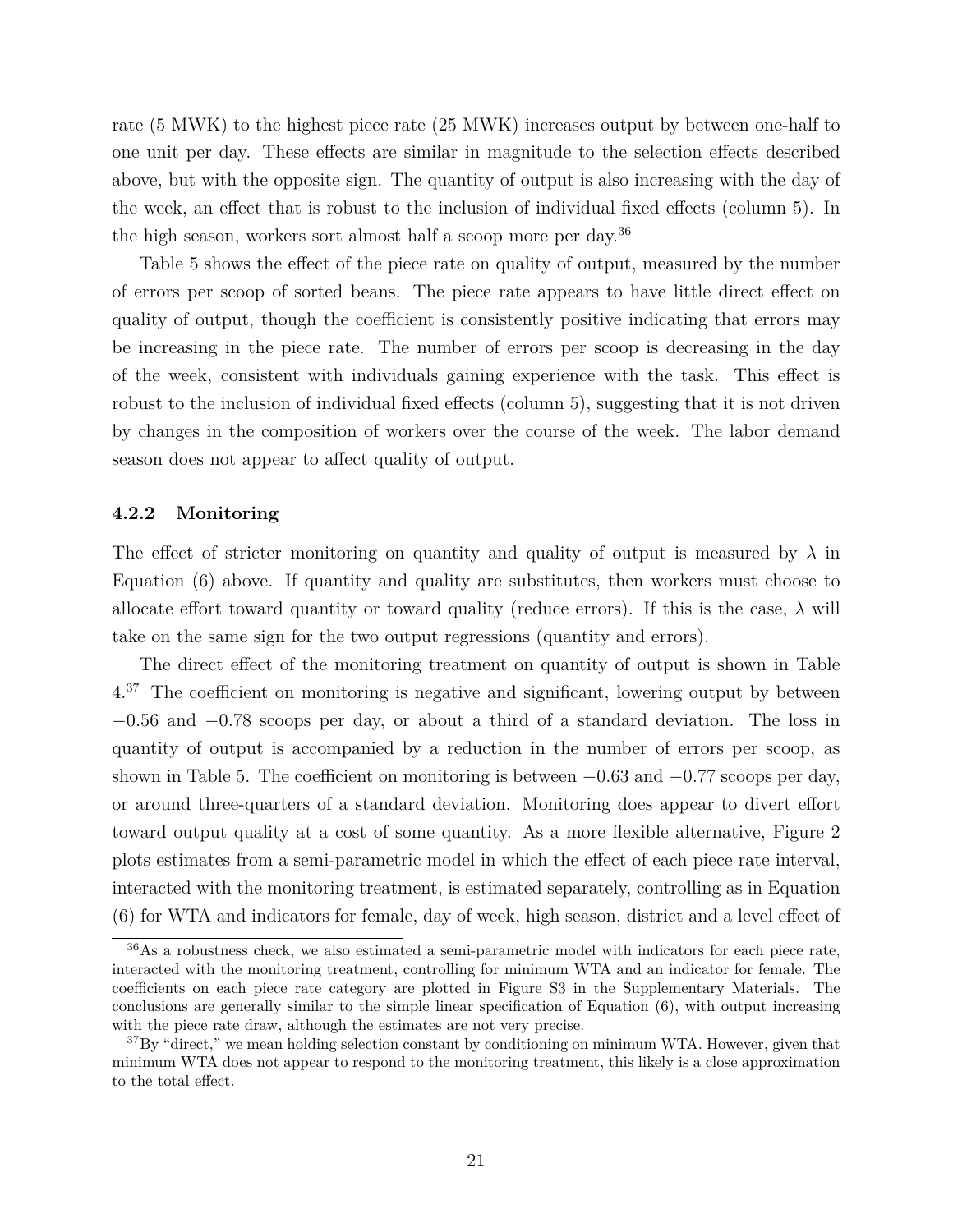monitoring.<sup>[38](#page--1-0)</sup> The results are generally similar to the linear specification: monitoring clearly reduces errors per unit, and there does not appear to be a strong interaction with the piece rate.

## **4.3 Gender differences**

To examine differential selection and effort choices by gender, we repeat the analyses and interact key regressors with a dummy variable indicating that the participant is female. Differences in reservation piece rates are obtained by re-estimating Equation [\(5\)](#page-19-1) with interactions of the female variable with the labor season (Peak) and monitoring treatment (M). Table [6](#page-34-0) shows the results for selection by gender. Women, but not men, display lower minimum WTA in the high season (columns 1 and 3). The strength of this relationship is reduced for both women and men when including individual controls (columns 2 and 4), but much more so for women, both in absolute and relative terms, suggesting very strong selection for women on covariates negatively associated with minimum WTA. Monitoring is significant in just one specification (for men), and with a perverse sign, since monitoring should not reduce minimum WTA.

Differences in productivity, controlling for reservation piece rates, are obtained by reestimating Equation [\(6\)](#page-19-0) allowing the effects of monitoring, minimum WTA, the piece rate and the labor season to vary by gender. Tables [7](#page-35-0) and [8](#page-36-0) show the effects on the quantity of output and quality of output respectively.

Monitoring reduces the quantity of output for both genders, but more so for females (Table [7\)](#page-35-0). The pure incentive effect of the piece rate on quantity of output is similar across genders. However, the selection effect of minimum WTA on quantity of output does vary by gender. Men who exhibit a higher minimum WTA rate sort significantly fewer units of beans (a 10 MWK increase in the reservation piece rate is associated with sorting 1/3 to 1/2 fewer units per day); among women, the relationship is inconsistently signed and significant in only one specification. Thus, the negative selection described in Section [4.1](#page-18-2) is driven entirely by the men in the sample. This is plausible if women's outside options are more similar to bean sorting, while men's outside options depend more on physical capacity, as in the returns to brawn in [Pitt, Rosenzweig, and Hassan](#page-28-4) [\(2012\)](#page-28-4). Men produce more output in the high season, approximately one-half unit per day, while women do not. This difference may also be related to the differences in men and women's outside options and how they vary with the labor season, or to differences in the subject pool in the low and high labor demand seasons.

<sup>&</sup>lt;sup>38</sup>The full set of regression coefficients are provided in Table S4 of the Supplementary Materials.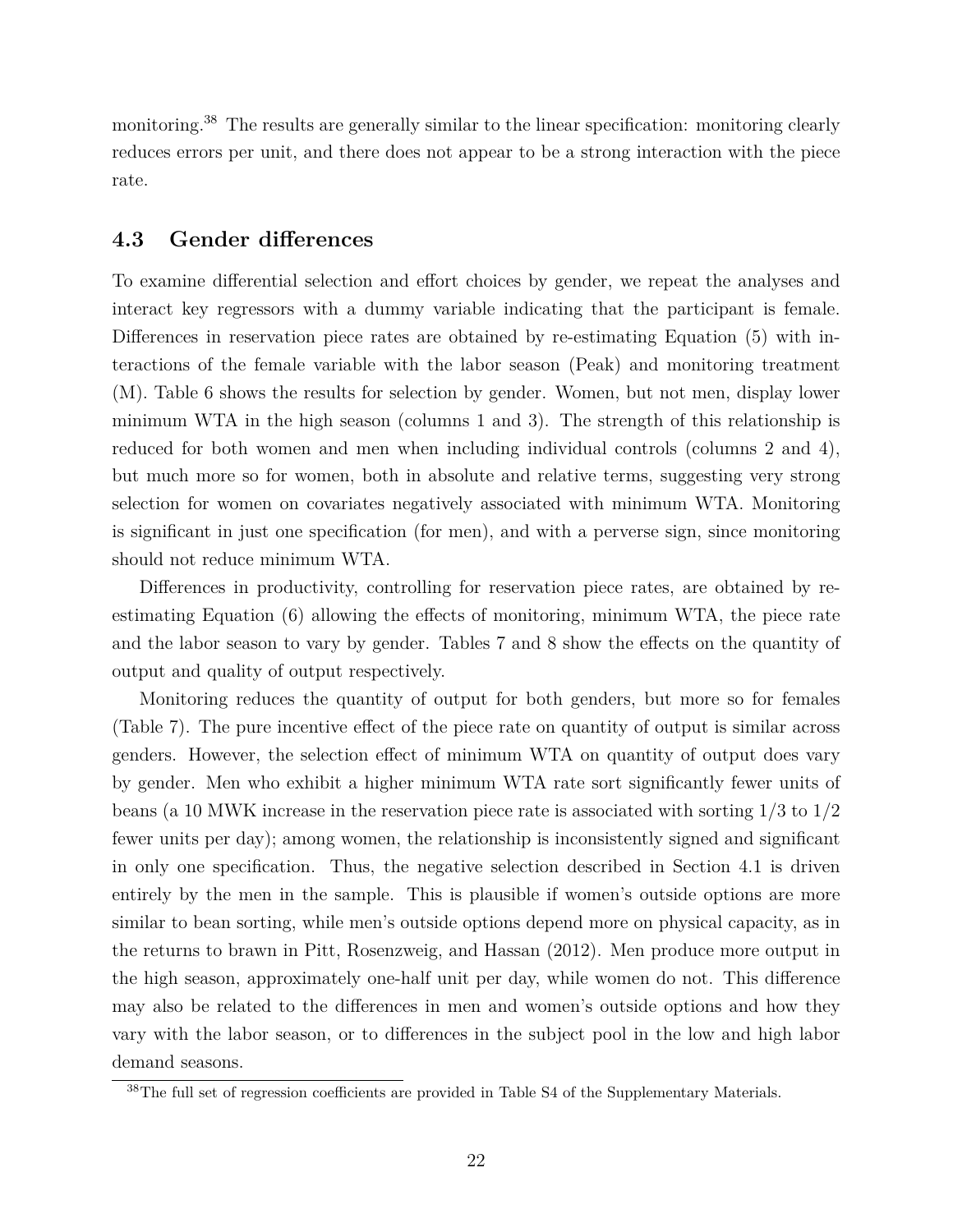Both men and women are similarly responsive to monitoring in their allocation of effort toward output quality (Table [8\)](#page-36-0). The incentive effect of the piece rate has a small positive effect on the error rate for men and no effect for women. Minimum WTA is not associated with the error rate for either men or for women. Men do, however, reduce the number of errors per unit sorted in the high season, while error rates for women do not differ significantly across seasons.

## **4.4 Peer effects**

In our design, workers self-select into work groups averaging 4 individuals. While these work groups are endogenously formed, workers in the same group experience different (random) piece rates.[39](#page--1-0) That is, for worker *i* in group *g*, the piece rates of the other workers in her group,  ${PR}_j$ <sub> $i,j \in g, j \neq i$ , are random, after conditioning on the reservation piece rates of all</sub> workers in the group. We use this variation in piece rates to identify the effect of peers' compensation on a worker's own effort. There are potentially many ways that peer piece rates could affect a worker's output; we use a simple specification in which a worker's output depends on the mean piece rate of her peers, and this effect is allowed to vary flexibly with group size. More specifically, we regress  $y_{idg}$ , output from individual *i* in group *g* on day *d*, on a cubic interaction of  $N_{idg}$ , the number of workers in *i*'s group on day *d*, and  $\overline{\text{PR}}_{-i,g,d}$ , the mean piece rate for other workers in the group, along with other controls:

$$
y_{idg} = \alpha \text{PR}_{id} + \beta \text{minWTA}_{id} + f\left(N_{idg}, \overline{\text{PR}}_{-i,g,d}\right) + \psi \overline{\text{minWTA}}_{-i,d,g} \tag{7}
$$

$$
+ \nu N_{idg} + \gamma \text{M}_{id} + \delta \text{Dist}_{ig} + \tau \text{DoW}_{d} + \varepsilon_{idg},
$$

where

$$
f\left(N_{idg}, \overline{\text{PR}}_{-i,g,d}\right) = \phi_0 \overline{\text{PR}}_{-i,g,d} + \phi_1 \left(\overline{\text{PR}}_{-i,g,d} \times N_{idg}\right) + \phi_2 \left(\overline{\text{PR}}_{-i,g,d} \times N_{idg}^2\right) + \phi_3 \left(\overline{\text{PR}}_{-i,g,d} \times N_{idg}^3\right).
$$

To address the potential effect of reservation rates on the mean piece rate, we also control for the mean reservation rate of other workers in the group. Workers of different types may sort into groups of different sizes, so the *Nidg* variable should be interpreted as capturing the combined effect of group size and any unobserved differences in worker characteristics that vary with group size. Since the regressors of interest vary at the work group level, we compute standard errors robust to two-way clustering by work group *g* and individual *i*

<sup>39</sup>Workers are separated by monitoring treatment, and are not aware of others workers' wage piece rates when they choose where to sit.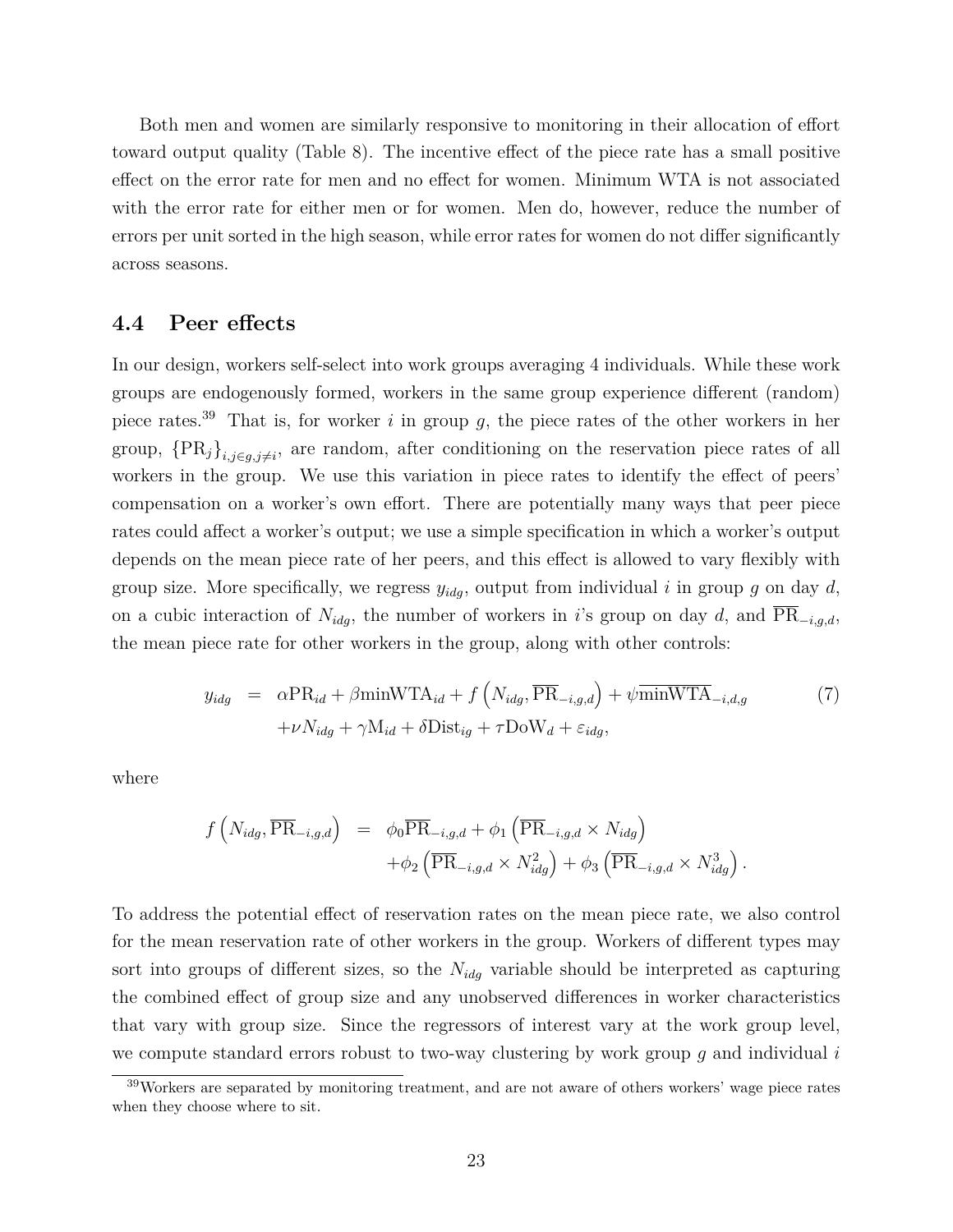(across days) [\(Cameron et al. 2011\)](#page-26-14).

We find that workers in groups of two respond positively to the piece rate of their co-worker, but this effect decreases with group size.<sup>[40](#page--1-0)</sup> Figure [3](#page-38-1) plots marginal effects on output quantity from the model with a cubic interaction.[41](#page--1-0) In a group of two workers, a one-MWK increase in the peer's piece rate results in an increase of one's own output of 0.036 (s.e. 0.016) units sorted per day. For every additional worker (beyond a minimum of one peer), in the work group, this effect decreases, and does so non-linearly. For groups of 3 to 5 workers, the peer effect is statistically indistinguishable from zero. For the largest relevant group size, the effect of a one-MWK increase in the average peer piece rate is negative, and lowers own productivity by 0.064 (s.e. 0.019) units per day. We do not find a similar effect on quality (Figure [4,](#page-39-0) Table S6), which suggests that workers are motivated to keep pace with their peers but do not sacrifice quality to do so. Overall, the results are inconsistent with either extreme fairness norms that depress the productivity of relatively less well paid group members or with redistribution norms that allow workers with lower compensation to expropriate the earnings of better paid peers.

## <span id="page-24-0"></span>**5 Discussion**

We implement a unique experimental design in casual labor markets in rural Malawi to measure selection and incentive effects, to observe gender differences in these markets and to test for other behavioral determinants of productivity. In our setting, production of quantity and quality are substitutes and workers allocate effort between these two types of output. A monitoring treatment shifts effort toward production of quality at a quantity cost.

The piece rate affects productivity through both the selection and incentive channels, but only the incentive channel improves productivity in our setting. Raising the piece rate significantly increases the quantity of output, controlling for workers' reservation rates, but does not reduce quality. Selection affects only quantity of output, not quality, and only for men. In fact, men display negative selection, with a higher piece rate associated with lower quantities. This relationship is stronger during the high season, when households are liquidity constrained and the opportunity cost of time is higher. Explicit incentives for output quality reduce the error rate in production, but do not affect worker selection into

 $40$ We observe 36 groups that include two workers, 83 with three, 211 with four, 41 with five and 10 with six workers. We only observe one group of seven workers form on one day and therefore omit it from our analysis of peer effects.

<sup>&</sup>lt;sup>41</sup>Specifically, we plot  $\hat{\phi}_0 + \hat{\phi}_1 N_{idg} + \hat{\phi}_2 N_{idg}^2 + \hat{\phi}_3 N_{idg}^3$ , i.e.  $\hat{\phi}_0 + 2\hat{\phi}_1 + 4\hat{\phi}_2 + 8\hat{\phi}_3$  for an individual in a group of size two (the smallest for which peer effects are relevant),  $\hat{\phi}_0 + 3\hat{\phi}_1 + 9\hat{\phi}_2 + 27\hat{\phi}_3$  for a group of size three, etc. Table S5 in the Supplementary Materials provides detailed regression results.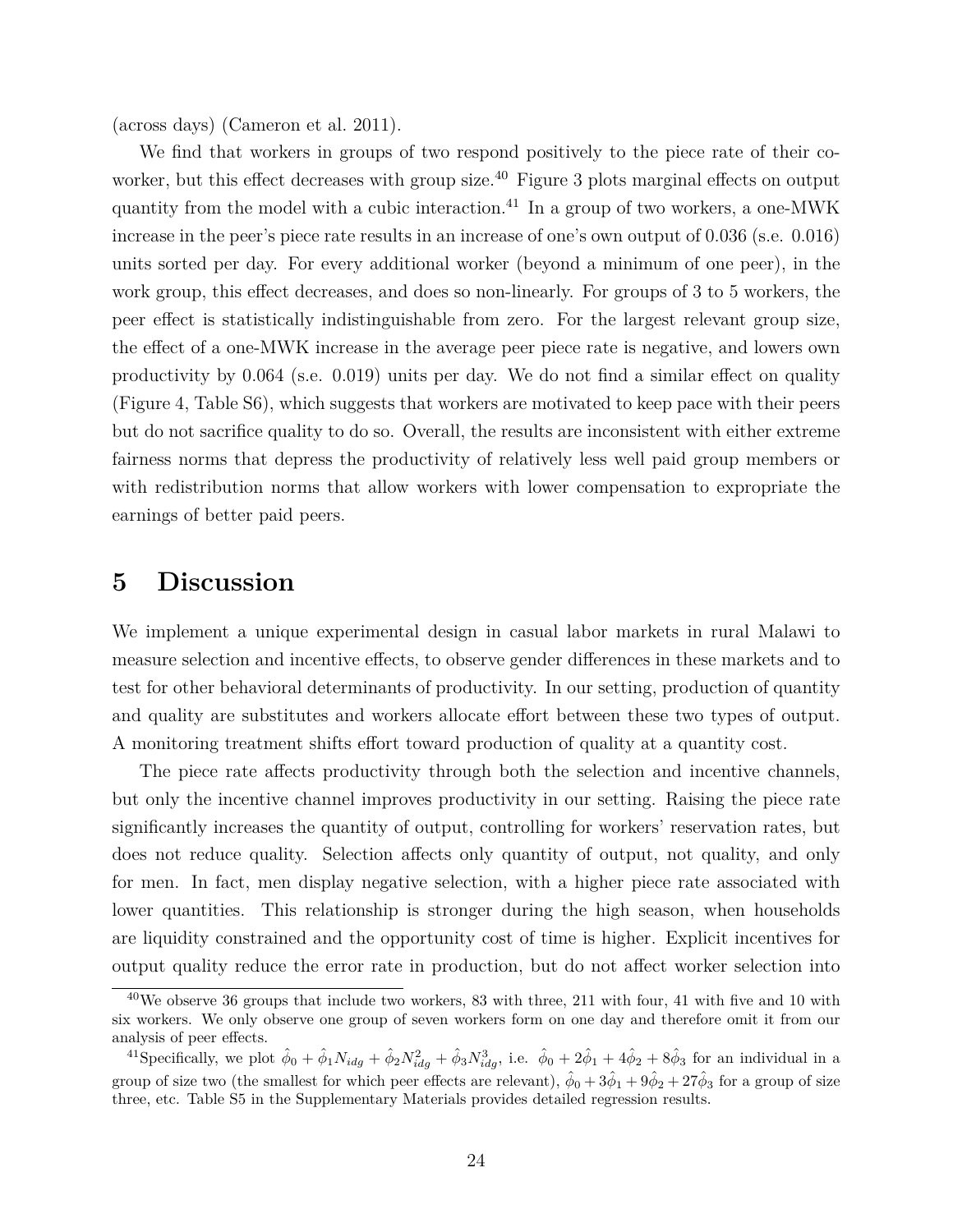the task. Finally, we see a nuanced picture of peer effects: peer compensation appears to encourage productivity in small groups, but discourage it in large groups.

Comparing the extensive (participation) versus intensive (effort) margins, it appears that participation is much more responsive to the piece rate than effort. Over the range of piece rates offered, the arc elasticity of participation with respect to the piece rate is 0.58, while the elasticity of output quantity with respect to the piece rate (controlling for the reservation piece rate) is 0.06. While monitoring lowers the level of output, it does not significantly affect the elasticity of output with respect to the piece rate, nor does it affect participation. (See Tables S7-S8 in the Supplementary Materials for details.) At the mean, introducing monitoring lowers output as much as a 30 MWK decrease in the piece rate. It takes workers in the monitoring treatment about 0.7 days longer to sort a 50 kg bag of beans than workers who are not being monitored. Well-sorted beans sell for up to 4,000 MWK more per 50 kg bag than unsorted beans, potentially justifying the time cost of monitoring.

The context in which the study takes place appears to shape several of the findings. Men and women in our setting face different outside options, which are more likely to involve hard manual labor for men and tasks like weeding or home activities for women, similar to the setting of [Pitt et al.](#page-28-4) [\(2012\)](#page-28-4). The negative selection in response to the piece rate demonstrated by men in our study is consistent with men who can make higher wages in manual labor being worse at detail oriented tasks, such as sorting beans. The available outside options also vary across the high and low labor demand seasons as do liquidity constraints. When the value of money is high, during the high labor demand season, workers have a lower WTA and are more responsive to incentives. Our study is limited in its ability to draw strong conclusions about the role of outside markets in shaping behavior within the experiment. Future work that generates exogenous variation in the value of the outside option would offer a more direct test of the hypothesis that labor market imperfections undermine sorting of workers based on productivity, with potential implications for efficiency and economic growth.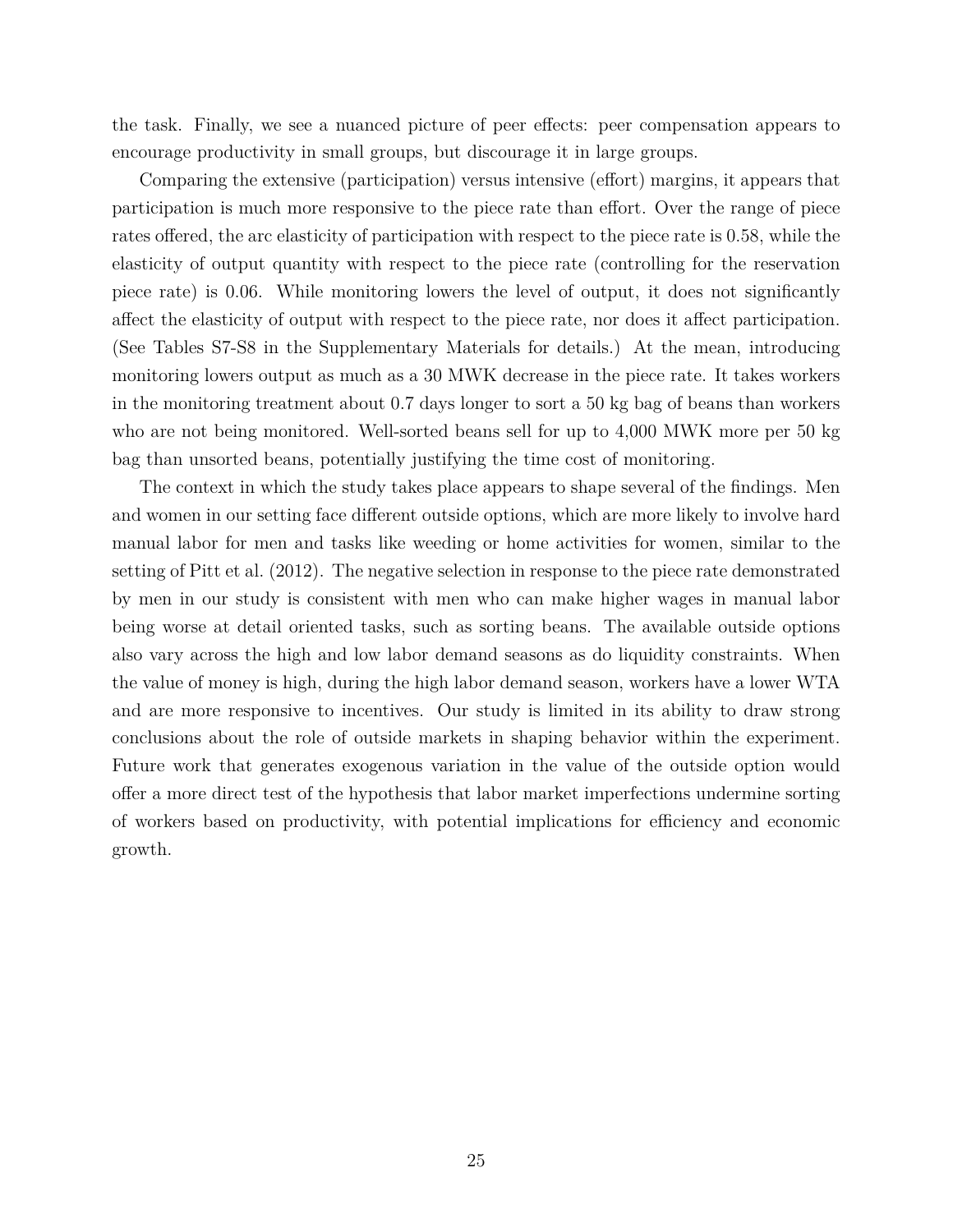# **References**

- <span id="page-26-0"></span>John M. Abowd, Francis Kramarz, and David N. Margolis. High wage workers and high wage firms. *Econometrica*, 67(2):251–333, 1999.
- <span id="page-26-10"></span>Nava Ashraf, James Berry, and Jesse M. Shapiro. Can higher prices stimulate product use? Evidence from a field experiment in Zambia. *American Economic Review*, 100(5): 2383–2413, 2010.
- <span id="page-26-8"></span>Oriana Bandiera, Iwan Barankay, and Imran Rasul. Social preferences and the response to incentives: Evidence from personnel data. *The Quarterly Journal of Economics*, 120(3): 917–962, 2005.
- <span id="page-26-9"></span>Oriana Bandiera, Iwan Barankay, and Imran Rasul. Social incentives in the workplace. *Review of Economic Studies*, 77(2):417–458, 2010.
- <span id="page-26-7"></span>Pranab K. Bardhan. Labor supply functions in a poor agrarian economy. *The American Economic Review*, 69(1):73–83, 1979.
- <span id="page-26-3"></span>Lori Beaman and Jeremy Magruder. Who gets the job referral? Evidence from a social networks experiment. *The American Economic Review*, 102(7):3574–3593, 2012.
- <span id="page-26-4"></span>Lori Beaman, Niall Keleher, and Jeremy Magruder. Do job networks disadvantage women? Evidence from a recruitment experiment in Malawi. Mimeo, 2013.
- <span id="page-26-2"></span>G. Becker, M. DeGroot, and J. Marschak. Measuring utility by a single-response sequential method. *Behavioral Science*, 9:226–236, 1964.
- <span id="page-26-12"></span>James Berry, Greg Fischer, and Raymond Guiteras. Eliciting and utilizing willingness to pay: Evidence from field trials in Northern Ghana. Mimeo, September 2011.
- <span id="page-26-5"></span>Nicholas Bloom, James Liang, John Roberts, and Zhichun Jenny Ying. Does working from home work? Evidence from a Chinese experiment. Mimeo, 2013.
- <span id="page-26-14"></span>A. Colin Cameron, Jonah B. Gelbach, and Douglas L. Miller. Robust inference with multiway clustering. *Journal of Business and Economic Statistics*, 29(2):238–249, 2011.
- <span id="page-26-13"></span>Sylvain Chassang, Gerard Padro i Miquel, and Erik Snowberg. Selective trials: A principalagent approach to randomized controlled experiments. *American Economic Review*, 102 (4):1279–1309, 2012.
- <span id="page-26-11"></span>Jessica Cohen and Pascaline Dupas. Free distribution or cost-sharing? Evidence from a randomized malaria prevention experiment. *Quarterly Journal of Economics*, 125(1):1– 45, 2010.
- <span id="page-26-1"></span>Thomas Dohmen and Armin Falk. Performance pay and multidimensional sorting: Productivity, preferences, and gender. *The American Economic Review*, 101(2):556–590, 2011.
- <span id="page-26-6"></span>P. Dupas and J. Robinson. The daily grind: Cash needs, labor supply and self-control. 2013.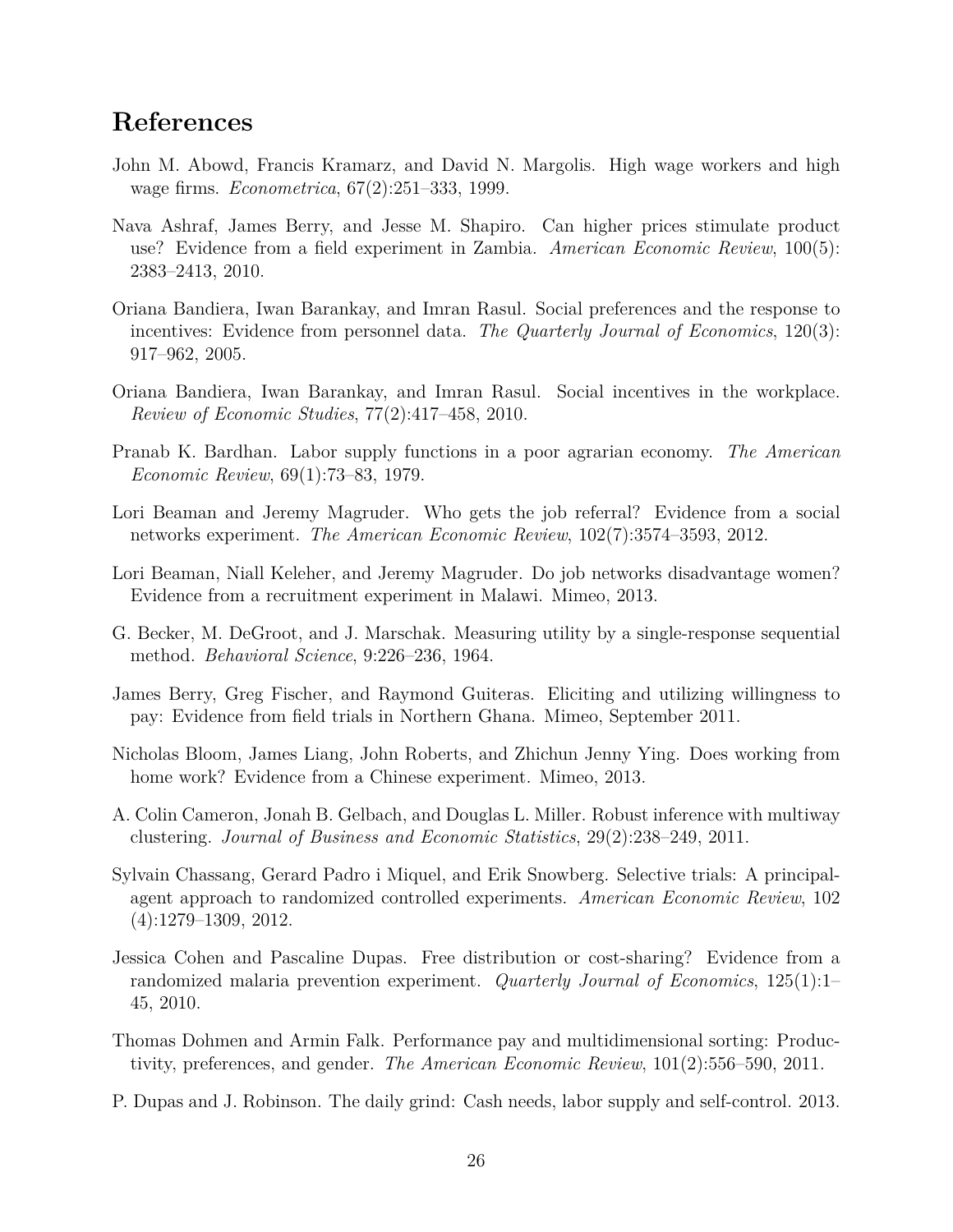- <span id="page-27-5"></span>Tor Eriksson and Marie Claire Villeval. Performance-pay, sorting and social motivation. *Journal of Economic Behavior and Organization*, 68(2):412 – 421, 2008.
- <span id="page-27-1"></span>Marcel Fafchamps, Måns Söderbom, and Najy Benhassine. Wage gaps and job sorting in African manufacturing. *Journal of African Economies*, 18(5):824–868, 2009.
- <span id="page-27-14"></span>Armin Falk and Andrea Ichino. Clean evidence on peer effects. *Journal of Labor Economics*, 24(1):39–57, 2006.
- <span id="page-27-8"></span>Ernst Fehr and Lorenz Goette. Do workers work more if wages are high? Evidence from a randomized field experiment. *The American Economic Review*, 97(1):298–317, 2007.
- <span id="page-27-3"></span>Simon Gaechter, Daniele Nosenzo, and Martin Sefton. The impact of social comparisons on reciprocity. Mimeo, May 2010.
- <span id="page-27-13"></span>Uri Gneezy, Kenneth L. Leonard, and John A. List. Gender differences in competition: Evidence from a matrilineal and a patriarchal society. *Econometrica*, 77(5):1637–1664, 2009.
- <span id="page-27-2"></span>Jessica Goldberg. Kwacha gonna do? Experimental evidence about labor supply in rural Malawi. Mimeo, September 2011.
- <span id="page-27-6"></span>J. Heywood, S. Siebert, and X. Wei. The consequences of a piece rate on quantity and quality: Evidence from a field experiment. 2013.
- <span id="page-27-10"></span>Pamela Jakiela and Owen Ozier. Does Africa need a rotten kin theorem? Experimental evidence from village economies. Mimeo, 2012.
- <span id="page-27-11"></span>Dean Karlan and Jonathan Zinman. Observing unobservables: Identifying information asymmetries with a consumer credit field experiment. *Econometrica*, 77(6):1993–2008, 2009.
- <span id="page-27-0"></span>Edward P. Lazear. Performance pay and productivity. *The American Economic Review*, 90 (5):1346–1361, 2000.
- <span id="page-27-4"></span>Alexandre Mas and Enrico Moretti. Peers at work. *American Economic Review*, 99(1): 112–145, 2009.
- <span id="page-27-9"></span>Daniel S. Nagin, James B. Rebitzer, Seth Sanders, and Lowell J. Taylor. Monitoring, motivation, and management: The determinants of opportunistic behavior in a field experiment. *The American Economic Review*, 92(4):850–873, 2002.
- <span id="page-27-12"></span>Muriel Niederle and Lise Vesterlund. Do women shy away from competition? Do men compete too much? *The Quarterly Journal of Economics*, 122(3):1067–1101, 2007.
- <span id="page-27-7"></span>Harry J. Paarsch and Bruce S. Shearer. The response of worker effort to piece rates: Evidence from the British Columbia tree-planting industry. *The Journal of Human Resources*, 34 (4):643–667, 1999.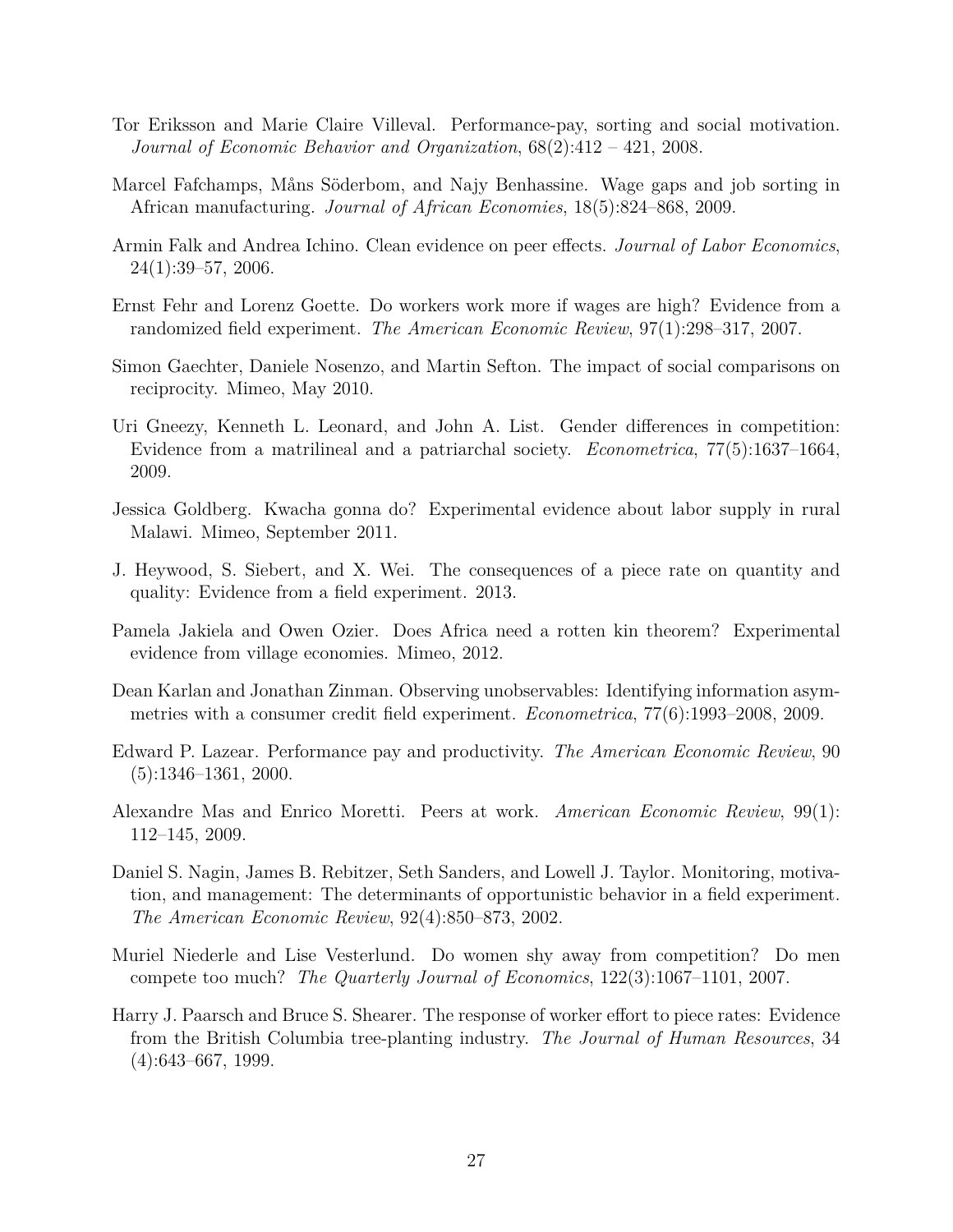- <span id="page-28-4"></span>Mark M. Pitt, Mark R. Rosenzweig, and Mohammad Nazmul Hassan. Human capital investment and the gender division of labor in a brawn-based economy. *American Economic Review*, 102(7):3531–60, 2012.
- <span id="page-28-2"></span>Mark R. Rosenzweig. Rural wages, labor supply, and land reform: A theoretical and empirical analysis. *The American Economic Review*, 68(5):847–861, 1978.
- <span id="page-28-0"></span>Michael Sattinger. Assignment models of the distribution of earnings. *Journal of Economic Literature*, 31(2):831–80, June 1993.
- <span id="page-28-1"></span>Robert Shimer and Lones Smith. Assortative matching and search. *Econometrica*, 68(2): 343–369, 2000.
- <span id="page-28-3"></span>Joseph E. Stiglitz. Incentives, risk, and information: Notes towards a theory of hierarchy. *The Bell Journal of Economics*, 6(2):552–579, 1975.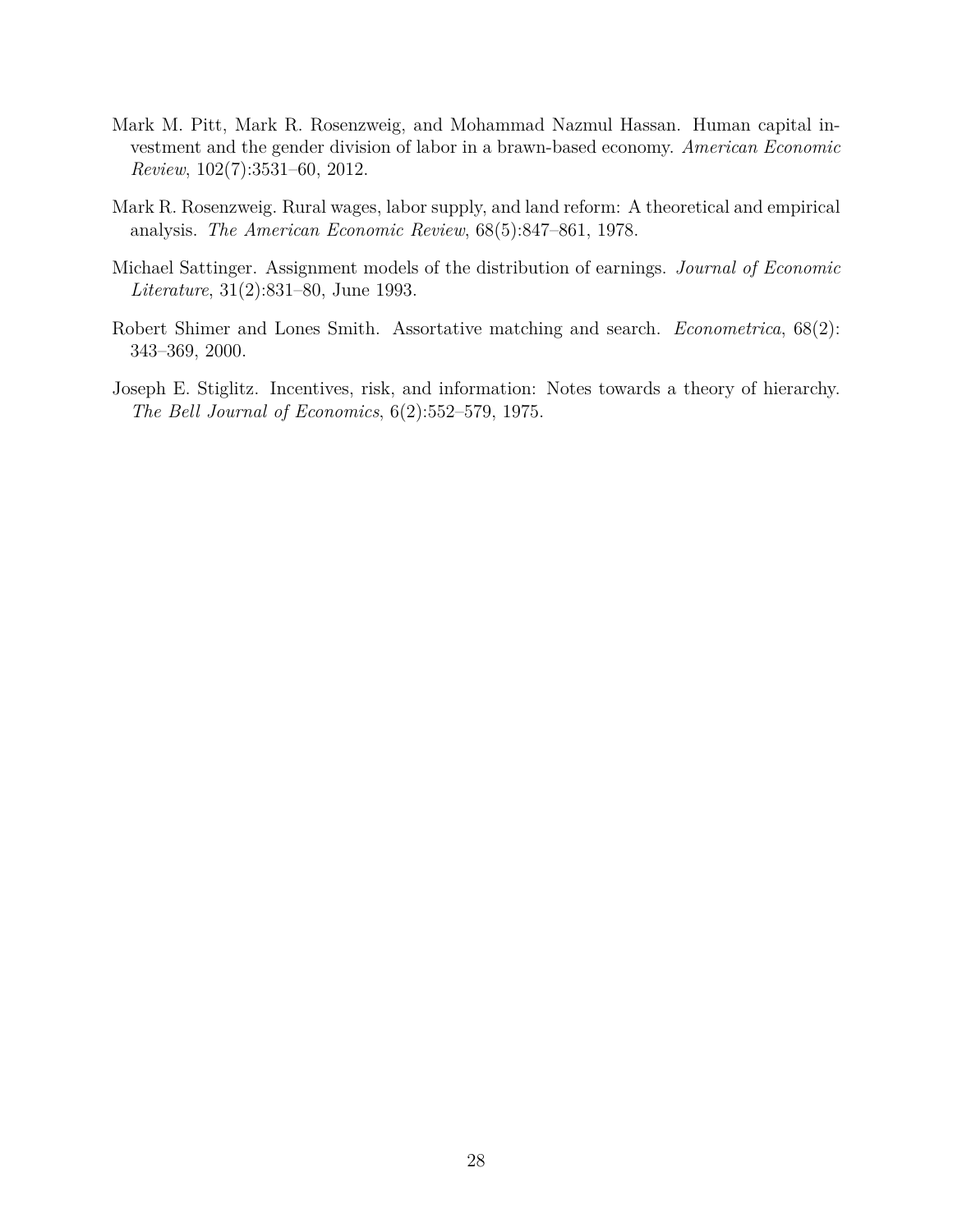| Table 1: Descriptive Statistics for Participants |  |  |  |
|--------------------------------------------------|--|--|--|
|--------------------------------------------------|--|--|--|

<span id="page-29-0"></span>

|                                                  |         | Low     | High    |                  |
|--------------------------------------------------|---------|---------|---------|------------------|
|                                                  | All     | Season  | Season  | Diff.            |
|                                                  | (1)     | (2)     | (3)     | (4)              |
| Number of participants                           | 689     | 355     | 334     |                  |
| Number of daily observations                     | 1875    | 1005    | 870     |                  |
| Female                                           | 0.665   | 0.690   | 0.638   | $-0.052$         |
|                                                  | (0.472) | (0.463) | (0.481) | [0.036]          |
| Age                                              | 34.9    | 34.6    | 35.2    | 0.6              |
|                                                  | (13.6)  | (13.2)  | (14.1)  | $[1.1]$          |
| Number of adults in household                    | 3.11    | 3.16    | 3.06    | $-0.10$          |
|                                                  | (1.68)  | (1.59)  | (1.77)  | [0.13]           |
| Years of education                               | 4.23    | 3.91    | 4.56    | 0.65<br>***      |
|                                                  | (3.28)  | (3.35)  | (3.17)  | [0.25]           |
| Female headed household                          | 0.251   | 0.201   | 0.303   | 0.102<br>***     |
|                                                  | (0.434) | (0.401) | (0.460) | [0.033]          |
| Participated in ganyu in last week               | 0.38    | 0.33    | 0.42    | 0.09<br>$**$     |
|                                                  | (0.48)  | (0.47)  | (0.49)  | [0.04]           |
| Days of ganyu last week, conditional on positive | 3.76    | 4.22    | 3.38    | $-0.84$<br>$***$ |
|                                                  | (2.07)  | (2.16)  | (1.93)  | [0.26]           |
| Daily wage from recent ganyu (MKW)               | 298.5   | 257.7   | 336.7   | 79.0<br>***      |
|                                                  | (303.2) | (179.0) | (381.0) | [24.1]           |
| Household produces maize                         | 0.999   | 1.000   | 0.997   | $-0.003$         |
|                                                  | (0.038) | (0.000) | (0.055) | [0.003]          |
| Household produces beans                         | 0.657   | 0.686   | 0.627   | $-0.059$         |
|                                                  | (0.475) | (0.465) | (0.484) | [0.037]          |
| Typical per year months without adequate food    | 3.35    | 3.56    | 3.12    | $-0.44$<br>***   |
|                                                  | (2.27)  | (2.34)  | (2.16)  | [0.17]           |
| Alternative activity: housework                  | 0.180   | 0.267   | 0.074   | $-0.193$<br>***  |
|                                                  | (0.385) | (0.443) | (0.262) | [0.034]          |
| Alternative activity: other ganyu                | 0.206   | 0.235   | 0.172   | $-0.063$ *       |
|                                                  | (0.405) | (0.425) | (0.378) | [0.038]          |

Notes: this table presents means of participants' characteristics during the low and high season, with standard deviations in parentheses, as well as differences in means, with the standard error of the estimated difference in brackets.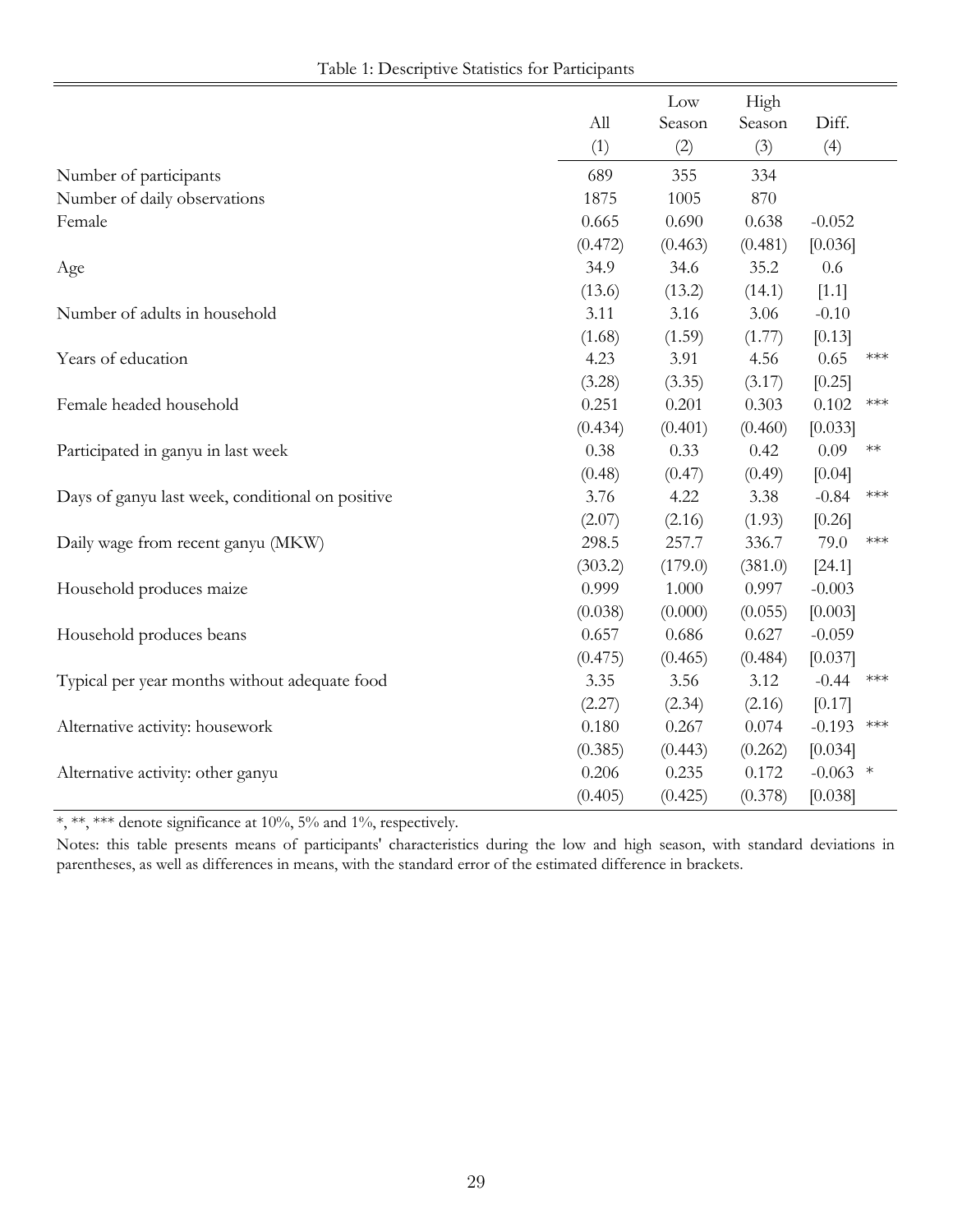<span id="page-30-0"></span>

|                                            |          |         |          | Day of Week |          |                                       | Season  |         | Gender  | Monitoring |         |
|--------------------------------------------|----------|---------|----------|-------------|----------|---------------------------------------|---------|---------|---------|------------|---------|
|                                            | All Days | Day 1   | Day 2    | Day 3       | Day 4    | Low                                   | High    | Male    | Female  | $\rm No$   | Yes     |
|                                            | (1)      | (2)     | (3)      | (4)         | (5)      | (6)                                   | (7)     | (8)     | (9)     | (10)       | (11)    |
|                                            |          |         |          |             |          | Panel A: Attendance and Participation |         |         |         |            |         |
| Number of attendees                        | 52.9     | 47.3    | 52.1     | 52.9        | 59.3     | 48.5                                  | 57.3    | 15.5    | 37.4    |            |         |
|                                            | (20.9)   | (22)    | (17.1)   | (21.3)      | (23.6)   | (10.7)                                | (27.1)  | (8.5)   | (16.4)  |            |         |
| Number of participants                     | 39.1     | 37.7    | 39.8     | 38.6        | 40.3     | 41.9                                  | 36.3    | 12.4    | 26.7    |            |         |
|                                            | (7)      | (8)     | (6.1)    | (8.1)       | (6.1)    | (5.9)                                 | (6.9)   | (5.9)   | (6)     |            |         |
| Number of contracts awarded                | 30.5     | 27.7    | 32.3     | 30.3        | 31.8     | 31.8                                  | 29.3    | 8.9     | 21.7    |            |         |
|                                            | (7.8)    | (8.2)   | (7.4)    | (8.8)       | (6.7)    | (8.1)                                 | (7.4)   | (5.5)   | (5.4)   |            |         |
| Proportion of registered workers attending | .474     | .425    | .467     | .475        | .531     | .727                                  | .367    | .378    | .53     |            |         |
|                                            | $[.007]$ | [.014]  | $[.014]$ | [.014]      | $[.014]$ | [.011]                                | [.008]  | [.011]  | [.009]  |            |         |
|                                            |          |         |          |             |          | Panel B: BDM                          |         |         |         |            |         |
| Minimum WTA (MWK)                          | 10.3     | 11.1    | 10.0     | 10.5        | 9.8      | 10.5                                  | 10.1    | 11.7    | 9.7     | 10.5       | 10.1    |
|                                            | (5.9)    | (6.6)   | (5.9)    | (5.6)       | (5.4)    | (6.1)                                 | (5.7)   | (6.6)   | (5.4)   | (6.0)      | (5.8)   |
| Ex post refused contract                   | 0.026    | 0.026   | 0.025    | 0.027       | 0.026    | 0.034                                 | 0.017   | 0.034   | 0.023   | 0.027      | 0.025   |
|                                            | (0.159)  | (0.161) | (0.157)  | (0.162)     | (0.158)  | (0.182)                               | (0.129) | (0.182) | (0.149) | (0.163)    | (0.156) |
| Ex post would have accepted                | 0.126    | 0.233   | 0.112    | 0.061       | 0.072    | 0.176                                 | 0.054   | 0.109   | 0.138   | 0.128      | 0.124   |
|                                            | (0.333)  | (0.425) | (0.318)  | (0.241)     | (0.260)  | (0.382)                               | (0.227) | (0.313) | (0.346) | (0.335)    | (0.330) |
|                                            |          |         |          |             |          | Panel C: Work outcomes                |         |         |         |            |         |
| Quantity: units sorted                     | 7.35     | 6.02    | 7.21     | 7.90        | 8.12     | 7.15                                  | 7.57    | 6.81    | 7.57    | 7.65       | 7.06    |
|                                            | (1.97)   | (1.61)  | (1.74)   | (1.97)      | (1.87)   | (1.81)                                | (2.12)  | (1.97)  | (1.93)  | (2.06)     | (1.85)  |
| Quality: errors per unit                   | 1.88     | 2.20    | 1.92     | 1.76        | 1.69     | 1.88                                  | 1.88    | 2.00    | 1.84    | 2.22       | 1.56    |
|                                            | (1.01)   | (1.19)  | (1.04)   | (0.91)      | (0.83)   | (1.05)                                | (0.97)  | (1.17)  | (0.93)  | (1.01)     | (0.90)  |

Table 2: Descriptive Statistics on Participation, BDM and Work Outcomes

 $\cdot$ 

Panel A: An attendee is defined as any subject who registers on the orientation day and is present at the beginning of a work day. A maximum of 40 attendees participate in BDM each development of a maximum of 40 attendees day (50 in the first three weeks, see discussion in text). If participation is oversubscribed, <sup>40</sup> (50) of the attendees are selected by lottery for participation. Standard deviations in parentheses. Standard error of estimated proportion in brackets. Panel B: Sample is all participants in BDM. Minimum WTA is the participant's bid in BDM. Ex post refused contract indicates that the participant ultimately rejected a piece rate she had agreed to prior to the draw. Ex post would have accepted indicates that a participant who did not receive a contract, i.e. drew higher than her minimum WTA, stated in the exit survey that she would have accepted the piece rate drawn had she been given the opportunity. Standard deviations in parentheses. Panel C: Sample is all participants in BDM who received contracts. Standard deviations in parentheses.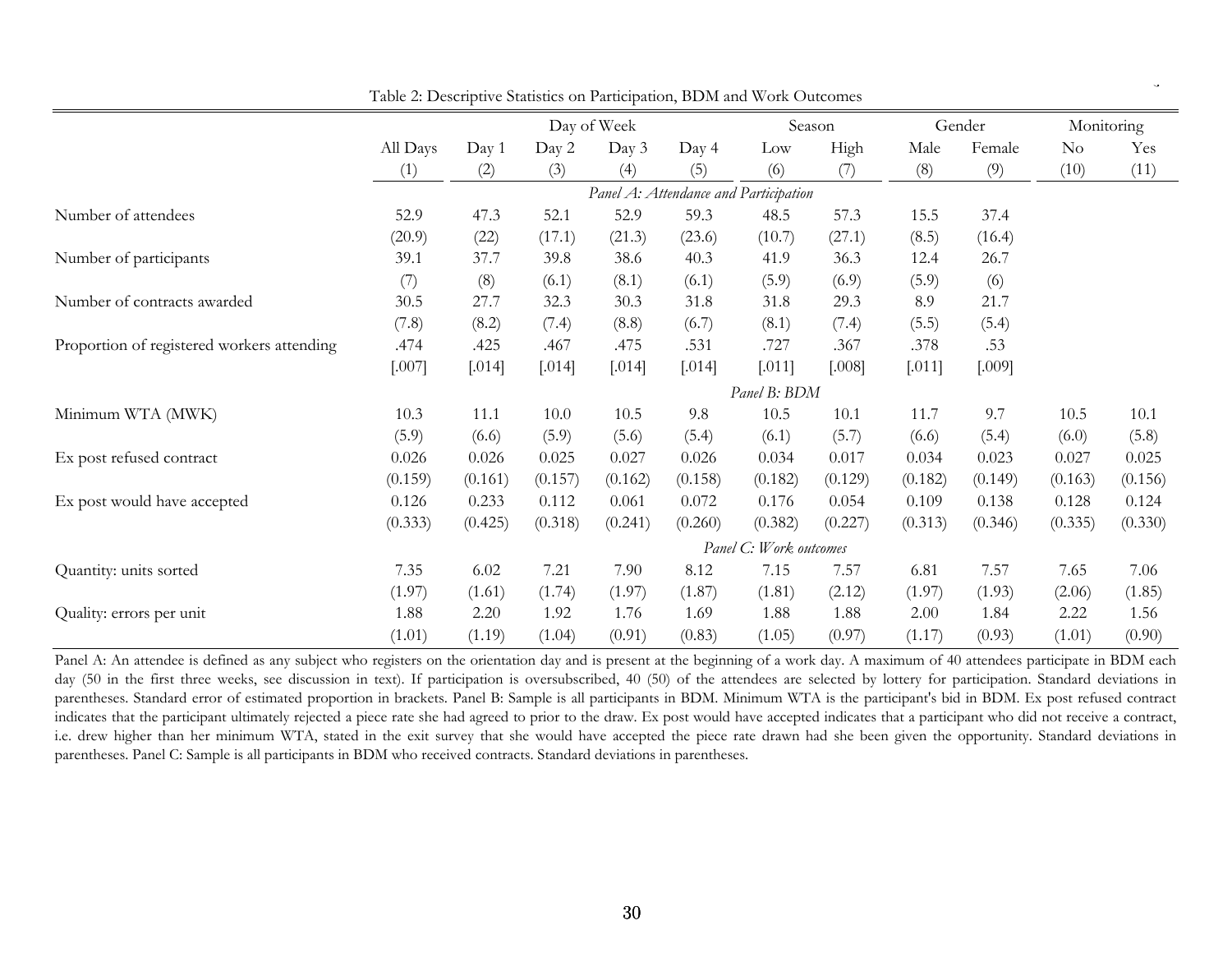<span id="page-31-0"></span>

|                      |                   | <b>Cross Section</b> | Random Effects    |                   | <b>Fixed Effects</b> |
|----------------------|-------------------|----------------------|-------------------|-------------------|----------------------|
|                      | (1)               | (2)                  | (3)               | (4)               | (5)                  |
| Peak Season          | $-0.780$<br>$**$  | $-0.223$             | $-0.901$<br>$***$ | $-0.362$          |                      |
|                      | (0.377)           | (0.399)              | (0.386)           | (0.408)           |                      |
| Monitoring Treatment | $-0.431$          | $-0.546$<br>$**$     | $-0.297$          | $-0.333$          | $-0.189$             |
|                      | (0.269)           | (0.265)              | (0.221)           | (0.221)           | (0.235)              |
| Female               | $-2.321$<br>$***$ | $-2.662$<br>$***$    | $-2.635$<br>$***$ | $-2.875$<br>$***$ |                      |
|                      | (0.449)           | (0.484)              | (0.453)           | (0.490)           |                      |
| Second day           | $-0.904$<br>$***$ | $-0.849$<br>$**$     | $-0.998$<br>$***$ | $-0.914$<br>***   | ***<br>$-1.040$      |
|                      | (0.343)           | (0.342)              | (0.319)           | (0.321)           | (0.330)              |
| Third day            | $-0.326$          | $-0.303$             | $-0.177$          | $-0.149$          | $-0.108$             |
|                      | (0.353)           | (0.349)              | (0.336)           | (0.335)           | (0.352)              |
| Fourth day           | $***$<br>$-1.086$ | $-1.095$<br>$***$    | $-1.072$<br>***   | $-1.048$<br>***   | $-1.077$<br>$***$    |
|                      | (0.351)           | (0.352)              | (0.339)           | (0.340)           | (0.353)              |
| Indiv. Controls      | $\rm No$          | Yes                  | $\rm No$          | Yes               |                      |
| Mean Dep. Var.       | 10.32             | 10.32                | 10.32             | 10.32             | 10.32                |
| SD Dep. Var.         | 5.899             | 5.899                | 5.899             | 5.899             | 5.899                |
| Observations         | 1857              | 1857                 | 1857              | 1857              | 1857                 |

Table 3: Determinants of Willingness to Accept

Notes: this table presents regressions of minimum willingness to accept (WTA) on season (peak labor demand), monitoring, whether the participant was female, and day-of-week fixed effects, with the first day as the omitted category. Columns (2) and (4) control for individual covariates. All regressions include district fixed effects, although in column (5) these are absorbed by the individual fixed effects. Standard errors robust to clustering at the participant level are in parentheses.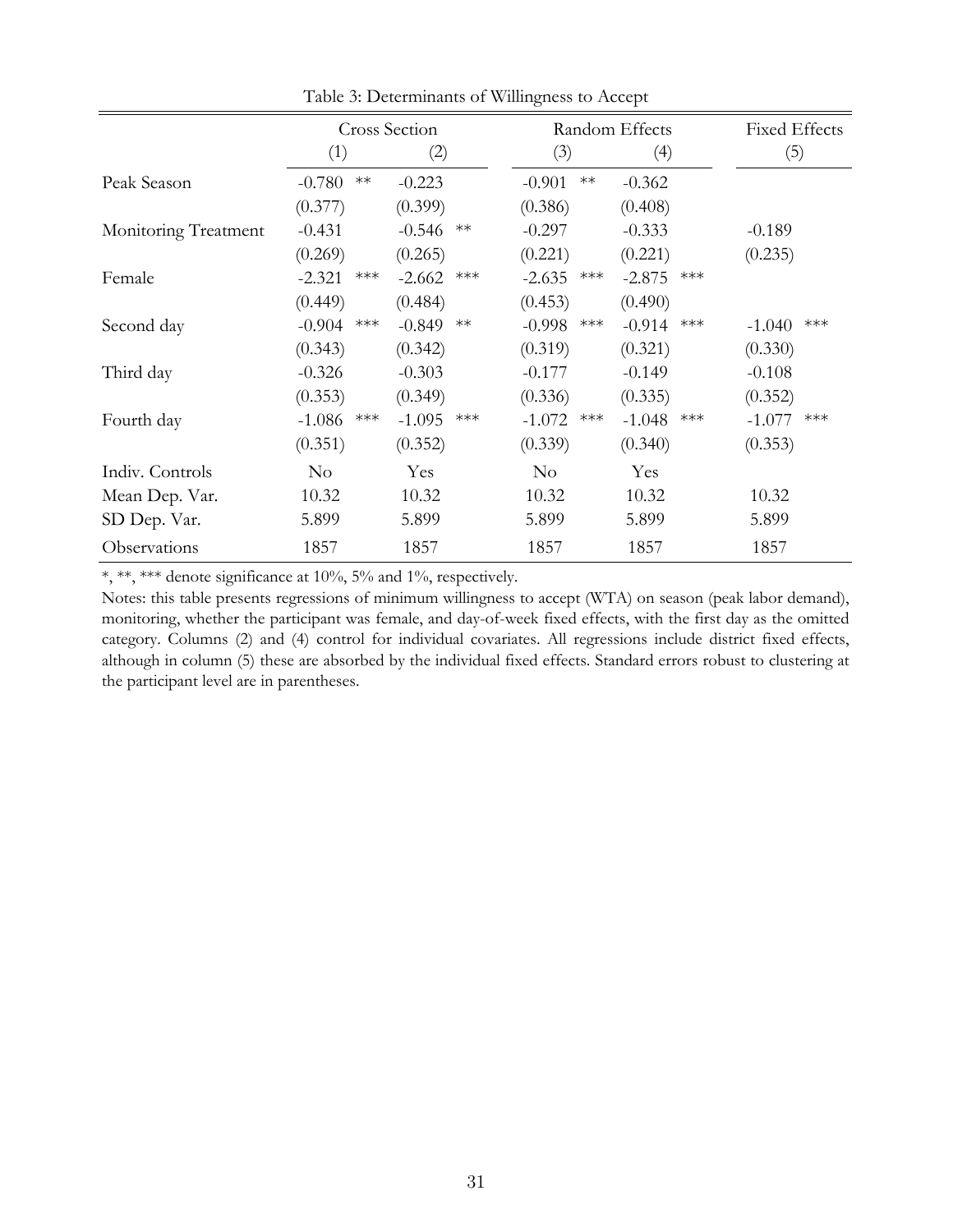<span id="page-32-0"></span>

|                         | Random Effects                    |                                   |                                   | <b>Fixed Effects</b> |                   |
|-------------------------|-----------------------------------|-----------------------------------|-----------------------------------|----------------------|-------------------|
|                         | (1)                               | (2)                               | (3)                               | (4)                  | (5)               |
| Monitoring treatment    | $\star\!\star\!\star$<br>$-0.564$ | $-0.558$<br>$\star\!\star\!\star$ | $-0.782$<br>$\star\!\star\!\star$ | $-0.689$<br>$***$    | $-0.769$<br>$***$ |
|                         | (0.066)                           | (0.064)                           | (0.195)                           | (0.198)              | (0.195)           |
| Piece rate              |                                   | 0.031<br>$***$                    | 0.024<br>$***$                    | 0.023<br>$***$       | 0.025<br>$***$    |
|                         |                                   | (0.005)                           | (0.007)                           | (0.007)              | (0.007)           |
| Monitoring X Piece rate |                                   |                                   | 0.013                             | 0.007                | 0.012             |
|                         |                                   |                                   | (0.010)                           | (0.010)              | (0.010)           |
| Minimum WTA             | $-0.006$                          | $-0.020$<br>$\ast$                | $-0.020$<br>$\ast$                | $-0.022$<br>∗∗       | $-0.026$<br>$**$  |
|                         | (0.010)                           | (0.011)                           | (0.011)                           | (0.010)              | (0.011)           |
| High season             | 0.412<br>$***$                    | 0.410<br>$***$                    | 0.409<br>$***$                    | 0.455<br>$***$       |                   |
|                         | (0.130)                           | (0.131)                           | (0.131)                           | (0.131)              |                   |
| Female                  | 0.731<br>$***$                    | 0.739<br>$***$                    | 0.741<br>$***$                    | 0.830<br>$***$       |                   |
|                         | (0.139)                           | (0.139)                           | (0.139)                           | (0.142)              |                   |
| Day 2                   | 1.169<br>$***$                    | 1.175<br>$***$                    | 1.178<br>$***$                    | 1.161<br>$***$       | $***$<br>1.189    |
|                         | (0.086)                           | (0.084)                           | (0.084)                           | (0.087)              | (0.084)           |
| Day 3                   | 1.847<br>$***$                    | 1.847<br>$***$                    | 1.848<br>$***$                    | 1.820<br>$***$       | 1.871<br>$***$    |
|                         | (0.091)                           | (0.091)                           | (0.091)                           | (0.093)              | (0.091)           |
| Day 4                   | 2.064<br>$***$                    | 2.072<br>$***$                    | 2.072<br>$***$                    | 2.016<br>$***$       | $***$<br>2.094    |
|                         | (0.083)                           | (0.081)                           | (0.081)                           | (0.081)              | (0.081)           |
| Indiv. Controls         | No                                | $\rm No$                          | $\rm No$                          | Yes                  |                   |
| Mean Dep. Var.          | 7.350                             | 7.350                             | 7.350                             | 7.350                | 7.350             |
| SD Dep. Var.            | 1.975                             | 1.975                             | 1.975                             | 1.975                | 1.975             |
| Observations            | 1461                              | 1461                              | 1461                              | 1461                 | 1461              |

Table 4: Determinants of Quantity (Number of Units Sorted per Day)

Notes: this table presents regressions of quantity sorted (number of units) on whether the participant was assigned to the monitoring treatment, the piece rate the participant received, the interaction of monitoring and the piece rate, the minimum piece rate the participant was willing to accept (Minimum WTA), and dayof-week fixed effects, with the first day as the omitted category. All regressions include season and district fixed effects, although in column (5) these are absorbed by the individual fixed effects. Standard errors robust to clustering at the participant level are in parentheses.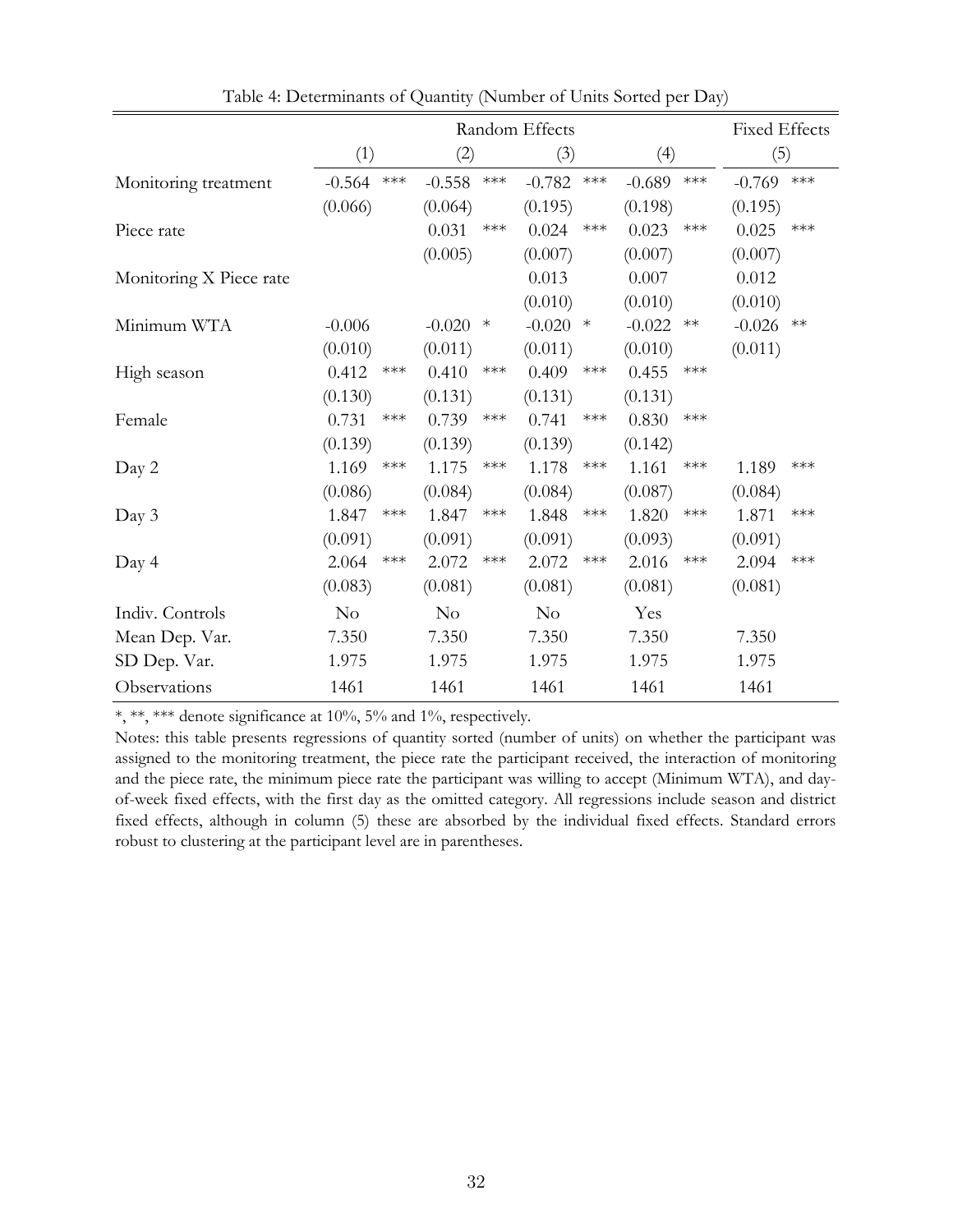<span id="page-33-0"></span>

|                         | Random Effects                    |                   |                   | <b>Fixed Effects</b> |                   |
|-------------------------|-----------------------------------|-------------------|-------------------|----------------------|-------------------|
|                         | (1)                               | (2)               | (3)               | (4)                  | (5)               |
| Monitoring treatment    | $-0.628$<br>$***$                 | $-0.627$<br>$***$ | $-0.670$<br>$***$ | $-0.722$<br>$***$    | $-0.696$<br>$***$ |
|                         | (0.042)                           | (0.042)           | (0.136)           | (0.137)              | (0.136)           |
| Piece rate              |                                   | 0.008<br>$**$     | 0.007             | 0.006                | 0.005             |
|                         |                                   | (0.004)           | (0.006)           | (0.006)              | (0.006)           |
| Monitoring X Piece Rate |                                   |                   | 0.002             | 0.006                | 0.004             |
|                         |                                   |                   | (0.008)           | (0.008)              | (0.008)           |
| Minimum WTA             | 0.001                             | $-0.003$          | $-0.003$          | $-0.003$             | 0.000             |
|                         | (0.006)                           | (0.006)           | (0.006)           | (0.006)              | (0.006)           |
| High season             | $-0.064$                          | $-0.064$          | $-0.064$          | $-0.051$             |                   |
|                         | (0.057)                           | (0.057)           | (0.057)           | (0.066)              |                   |
| Female                  | $-0.171$<br>$**$                  | $-0.168$<br>$**$  | $-0.168$<br>$**$  | $-0.257$<br>$***$    |                   |
|                         | (0.071)                           | (0.071)           | (0.071)           | (0.075)              |                   |
| Day 2                   | $-0.309$<br>$***$                 | $-0.308$<br>$***$ | $-0.307$<br>$***$ | $-0.292$<br>$***$    | $-0.310$<br>$***$ |
|                         | (0.076)                           | (0.076)           | (0.076)           | (0.076)              | (0.076)           |
| Day 3                   | $-0.462$<br>$\star\!\star\!\star$ | ***<br>$-0.462$   | $-0.462$<br>$***$ | $-0.443$<br>$***$    | $***$<br>$-0.476$ |
|                         | (0.073)                           | (0.073)           | (0.073)           | (0.072)              | (0.072)           |
| Day 4                   | $-0.529$<br>$***$                 | $-0.528$<br>$***$ | $-0.528$<br>$***$ | $-0.491$<br>$***$    | $***$<br>$-0.541$ |
|                         | (0.073)                           | (0.073)           | (0.073)           | (0.073)              | (0.074)           |
| Indiv. Controls         | $\rm No$                          | $\rm No$          | $\rm No$          | Yes                  |                   |
| Mean Dep. Var.          | 1.883                             | 1.883             | 1.883             | 1.883                | 1.883             |
| SD Dep. Var.            | 1.013                             | 1.013             | 1.013             | 1.013                | 1.013             |
| Observations            | 1461                              | 1461              | 1461              | 1461                 | 1461              |

Table 5: Determinants of Quality (Number of Errors per Unit)

Notes: this table presents regressions of quality (number of errors per unit) on whether the participant was assigned to the monitoring treatment, the piece rate the participant received, the interaction of monitoring and the piece rate, the minimum piece rate the participant was willing to accept (Minimum WTA), and day-ofweek fixed effects, with the first day as the omitted category. All regressions include season and district fixed effects, although in column (5) these are absorbed by the individual fixed effects. Standard errors robust to clustering at the participant level are in parentheses.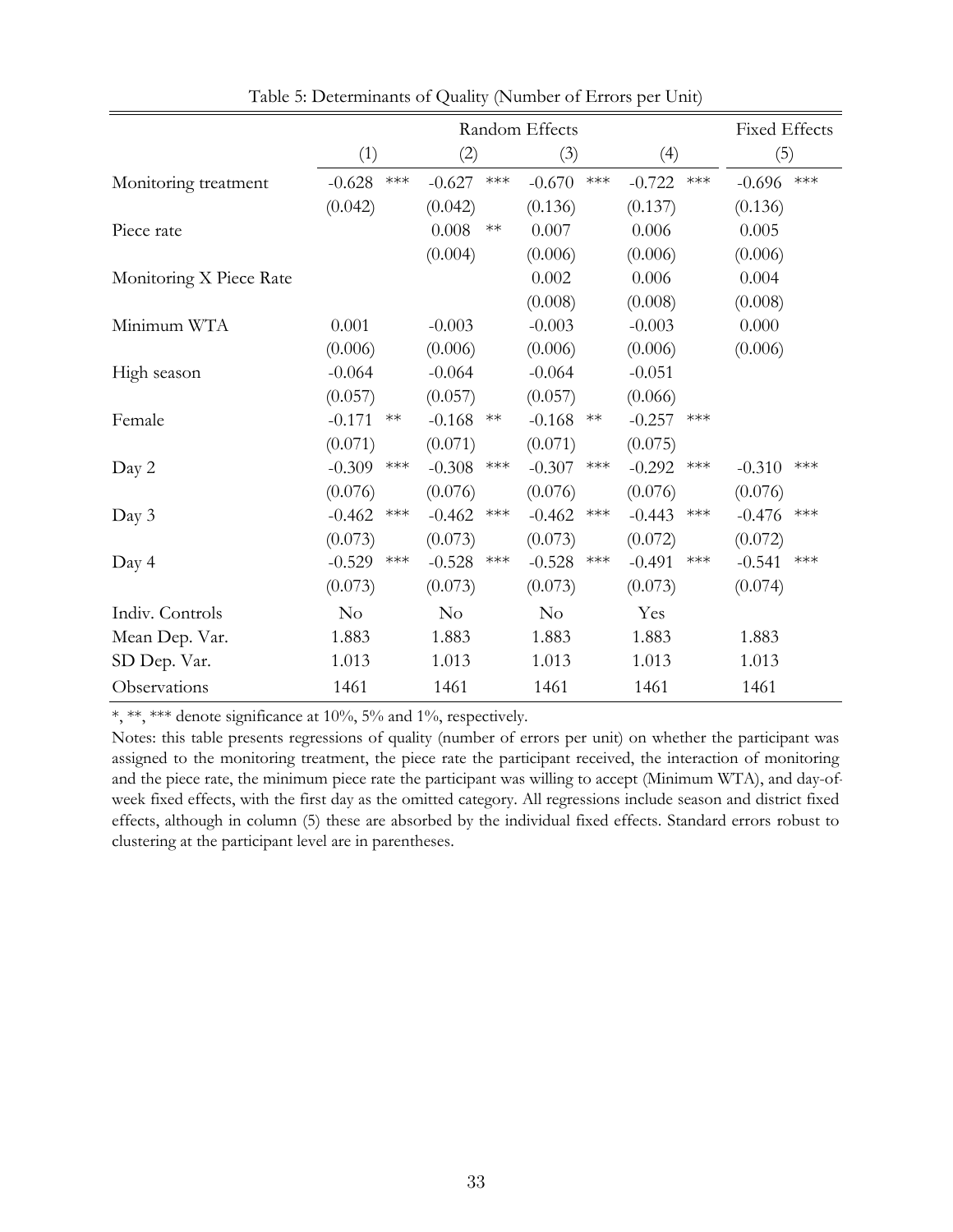<span id="page-34-0"></span>

|                 |             | <b>Cross Section</b> |              | Random Effects |  |
|-----------------|-------------|----------------------|--------------|----------------|--|
|                 | (1)         | (2)                  | (3)          | (4)            |  |
| High Season     |             |                      |              |                |  |
| Among Men       | $-0.234$    | $-0.113$             | $-0.423$     | $-0.268$       |  |
|                 | (0.790)     | (0.764)              | (0.793)      | (0.772)        |  |
| Among Women     | $-1.029$ ** | $-0.282$             | $-1.126$ *** | $-0.411$       |  |
|                 | (0.415)     | (0.449)              | (0.427)      | (0.463)        |  |
| Monitoring      |             |                      |              |                |  |
| Among Men       | $-0.887$    | $-0.900$             | $-0.622$     | $-0.650$       |  |
|                 | (0.574)     | (0.559)              | (0.439)      | (0.433)        |  |
| Among Women     | $-0.223$    | $-0.385$             | $-0.155$     | $-0.193$       |  |
|                 | (0.288)     | (0.289)              | (0.252)      | (0.255)        |  |
| Indiv. Controls | $\rm No$    | Yes                  | $\rm No$     | Yes            |  |
| Mean Dep. Var.  | 10.32       | 10.32                | 10.32        | 10.32          |  |
| SD Dep. Var.    | 5.899       | 5.899                | 5.899        | 5.899          |  |
| Observations    | 1857        | 1857                 | 1857         | 1857           |  |

Table 6: Determinants of Willingness to Accept Differential Effects by Gender

Notes: this table presents differential effects by gender of season and monitoring. Additional regressors not reported are as in Table 3: whether the participant was female (i.e. the level effect), day-of-week fixed effects, district fixed effects, and, in columns (2) and (4), individual covariates. Standard errors robust to clustering at the participant level are in parentheses.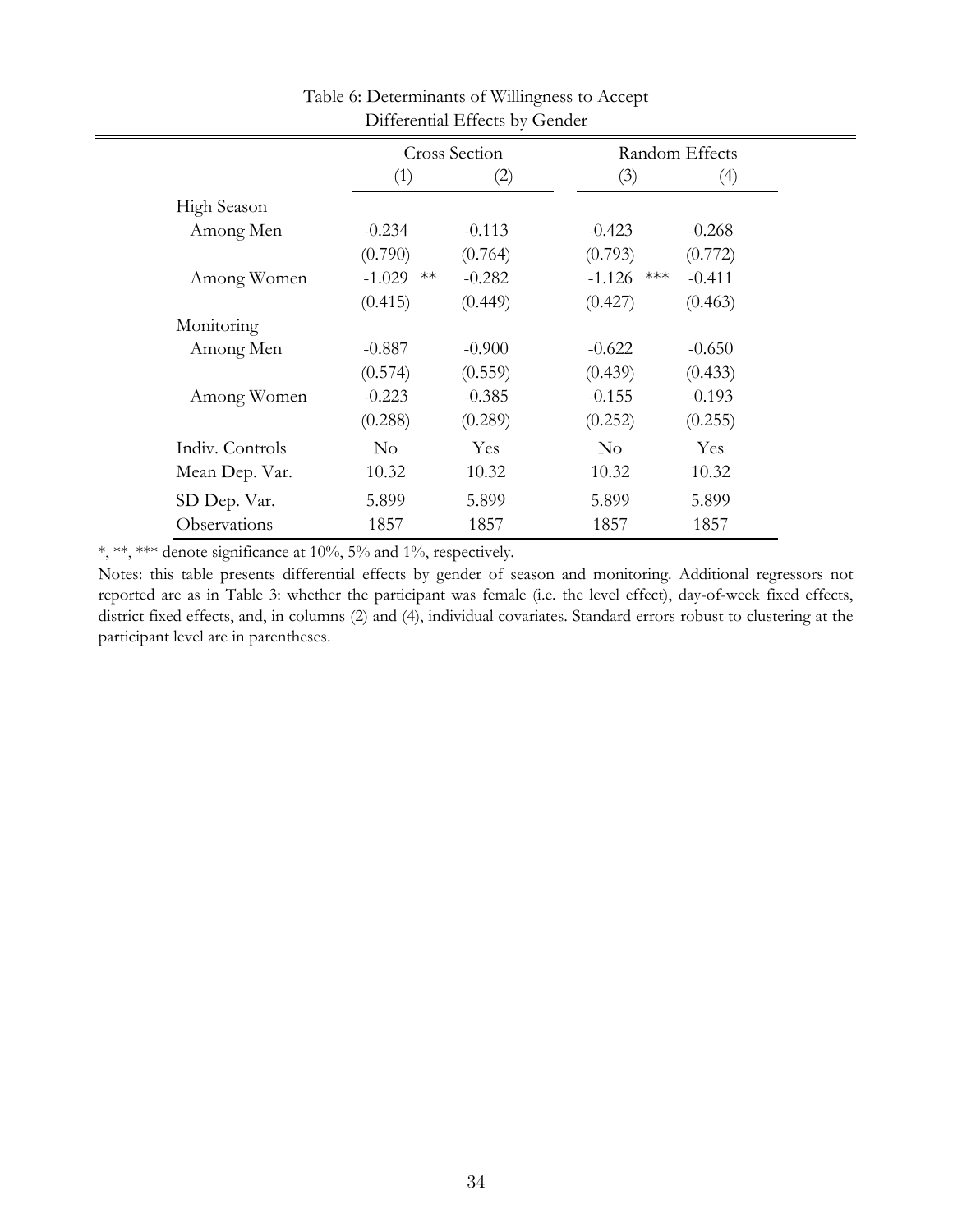<span id="page-35-0"></span>

|                         | (1)               | (2)                                        | (3)               | (4)               |  |
|-------------------------|-------------------|--------------------------------------------|-------------------|-------------------|--|
| Monitoring              |                   |                                            |                   |                   |  |
| Among Men               | $-0.325$<br>$***$ | $-0.339$<br>$***$                          | $-0.452$          | $-0.127$          |  |
|                         | (0.125)           | (0.121)                                    | (0.364)           | (0.343)           |  |
| Among Women             | $-0.659$          | $\star\!\star\!\star$<br>$-0.645$<br>$***$ | $-0.914$ ***      | $-0.901$<br>$***$ |  |
|                         | (0.076)           | (0.074)                                    | (0.229)           | (0.239)           |  |
| Piece rate              |                   |                                            |                   |                   |  |
| Among Men               |                   | 0.032<br>$***$                             | 0.028<br>$**$     | $***$<br>0.035    |  |
|                         |                   | (0.010)                                    | (0.013)           | (0.013)           |  |
| Among Women             |                   | 0.030<br>$\star\!\star\!\star$             | 0.022<br>$***$    | 0.019<br>$***$    |  |
|                         |                   | (0.006)                                    | (0.008)           | (0.008)           |  |
| Monitoring X Piece rate |                   |                                            |                   |                   |  |
| Among Men               |                   |                                            | 0.006             | $-0.014$          |  |
|                         |                   |                                            | (0.018)           | (0.017)           |  |
| Among Women             |                   |                                            | 0.016             | 0.014             |  |
|                         |                   |                                            | (0.012)           | (0.013)           |  |
| Minimum WTA             |                   |                                            |                   |                   |  |
| Among Men               | $-0.034$<br>$**$  | $-0.049$<br>$***$                          | $***$<br>$-0.049$ | $-0.049$<br>$***$ |  |
|                         | (0.017)           | (0.018)                                    | (0.018)           | (0.018)           |  |
| Among Women             | 0.008             | $-0.006$                                   | $-0.006$          | $-0.009$          |  |
|                         | (0.012)           | (0.013)                                    | (0.013)           | (0.012)           |  |
| High season             |                   |                                            |                   |                   |  |
| Among Men               | 1.013             | $***$<br>$***$<br>1.020                    | $***$<br>1.024    | 0.956<br>$***$    |  |
|                         | (0.225)           | (0.226)                                    | (0.226)           | (0.210)           |  |
| Among Women             | 0.180             | 0.173                                      | 0.167             | 0.253             |  |
|                         | (0.156)           | (0.157)                                    | (0.157)           | (0.155)           |  |
| Indiv. Controls         | No                | No                                         | No                | Yes               |  |
| Mean Dep. Var.          | 7.350             | 7.350                                      | 7.350             | 7.350             |  |
| SD Dep. Var.            | 1.975             | 1.975                                      | 1.975             | 1.975             |  |
| Observations            | 1461              | 1461                                       | 1461              | 1461              |  |

Table 7: Determinants of Quantity (Number of Units Sorted per Day) Differential Effects by Gender

Notes: this table presents differential effects by gender of whether the participant was assigned to the monitoring treatment, the piece rate the participant received, the interaction of monitoring and the piece rate, the minimum piece rate the participant was willing to accept (Minimum WTA), and season on the quality of output (number of errors per unit). Additional regressors not reported include whether the participant was female (i.e. the level effect), day-of-week fixed effects, district fixed effects, and, in column (4), individual covariates. Individual random effects in all specifications. Standard errors robust to clustering at the participant level are in parentheses.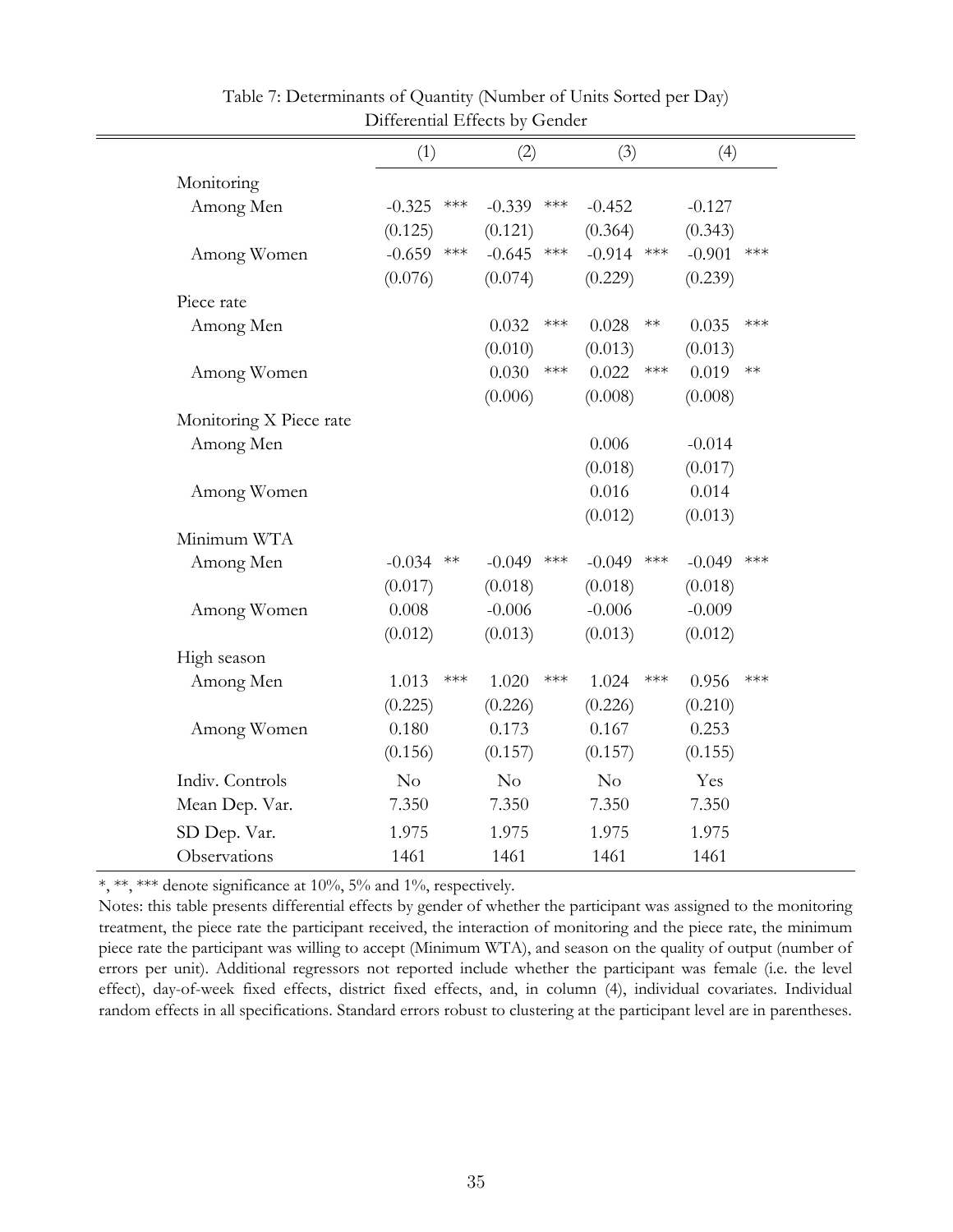<span id="page-36-0"></span>

|                         | (1)                               | (2)               | (3)                | (4)               |
|-------------------------|-----------------------------------|-------------------|--------------------|-------------------|
| Monitoring              |                                   |                   |                    |                   |
| Among Men               | $***$<br>$-0.626$                 | $-0.636$<br>$***$ | $-0.712$<br>$**$   | $-0.761$<br>$**$  |
|                         | (0.089)                           | (0.090)           | (0.298)            | (0.300)           |
| Among Women             | $-0.629$<br>$\star\!\star\!\star$ | $-0.628$<br>$***$ | $-0.618$ ***       | $-0.674$<br>$***$ |
|                         | (0.047)                           | (0.047)           | (0.148)            | (0.150)           |
| Piece rate              |                                   |                   |                    |                   |
| Among Men               |                                   | 0.019<br>$**$     | 0.017              | 0.015             |
|                         |                                   | (0.009)           | (0.014)            | (0.014)           |
| Among Women             |                                   | 0.004             | 0.004              | 0.003             |
|                         |                                   | (0.004)           | (0.007)            | (0.007)           |
| Monitoring X Piece rate |                                   |                   |                    |                   |
| Among Men               |                                   |                   | 0.004              | 0.010             |
|                         |                                   |                   | (0.017)            | (0.017)           |
| Among Women             |                                   |                   | $-0.001$           | 0.003             |
|                         |                                   |                   | (0.008)            | (0.008)           |
| Minimum WTA             |                                   |                   |                    |                   |
| Among Men               | 0.004                             | $-0.004$          | $-0.004$           | $-0.006$          |
|                         | (0.010)                           | (0.011)           | (0.011)            | (0.011)           |
| Among Women             | $-0.001$                          | $-0.002$          | $-0.002$           | $-0.002$          |
|                         | (0.006)                           | (0.007)           | (0.007)            | (0.007)           |
| Peak Labor              |                                   |                   |                    |                   |
| Among Men               | $-0.237$<br>$\ast$                | $-0.232$<br>$*$   | $-0.230$<br>$\ast$ | $-0.195$          |
|                         | (0.127)                           | (0.127)           | (0.127)            | (0.128)           |
| Among Women             | 0.005                             | 0.005             | 0.005              | 0.020             |
|                         | (0.062)                           | (0.062)           | (0.063)            | (0.069)           |
| Indiv. Controls         | No                                | No                | No                 | Yes               |
| Mean Dep. Var.          | 1.883                             | 1.883             | 1.883              | 1.883             |
| SD Dep. Var.            | 1.013                             | 1.013             | 1.013              | 1.013             |
| Observations            | 1461                              | 1461              | 1461               | 1461              |

## Table 8: Determinants of Quality (Number of Errors per Unit) Differential Effects by Gender

\*, \*\*, \*\*\* denote significance at 10%, 5% and 1%, respectively.

Notes: this table presents differential effects by gender of whether the participant was assigned to the monitoring treatment (Monitoring), the piece rate the participant received, the interaction of monitoring and the piece rate, the minimum piece rate the participant was willing to accept (Minimum WTA), and season on the quality of output (number of errors per unit). Additional regressors not reported include whether the participant was female (i.e. the level effect), day-of-week fixed effects, district fixed effects, and, in column (4), individual covariates. Individual random effects in all specifications. Standard errors robust to clustering at the participant level are in parentheses.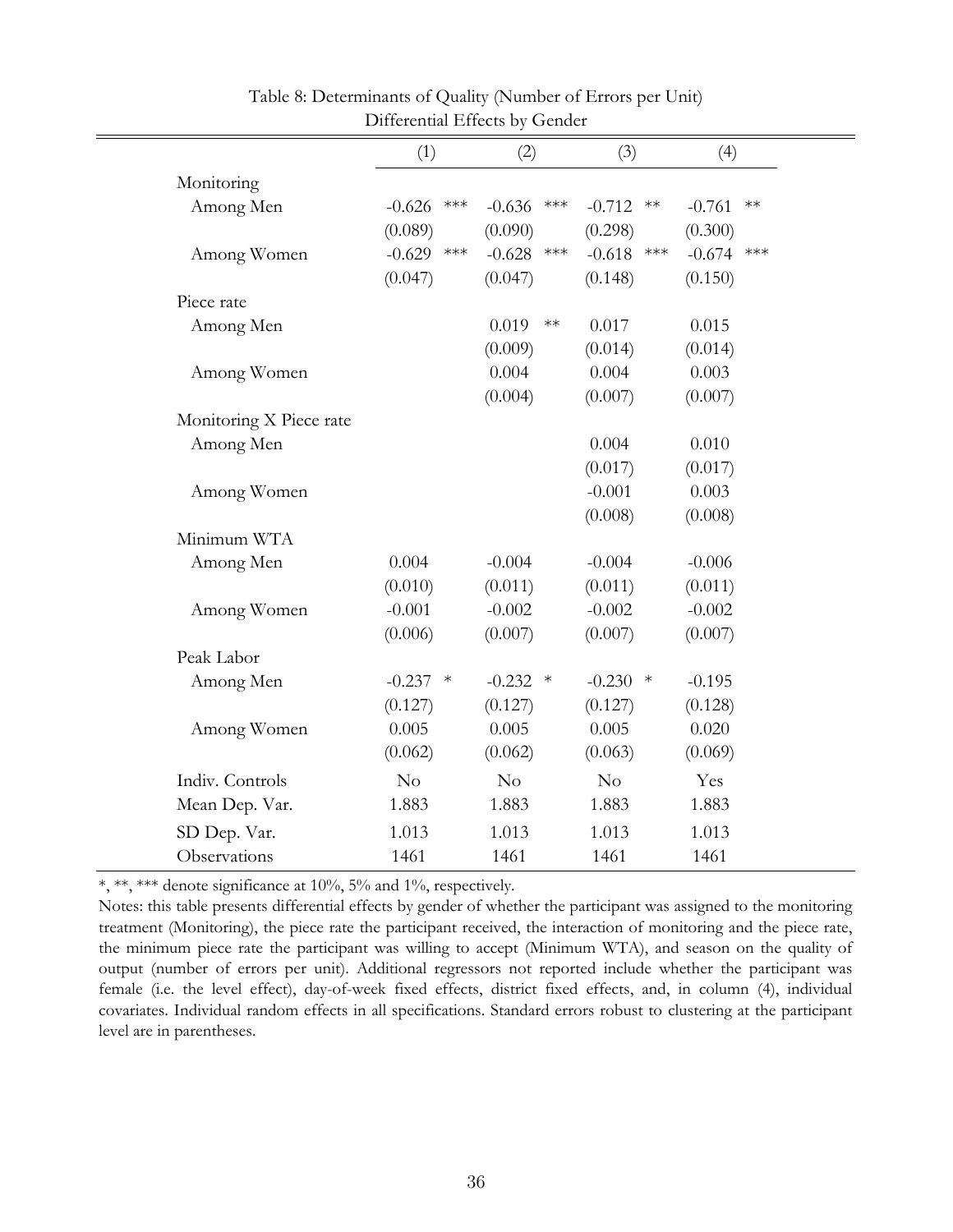<span id="page-37-0"></span>

## Figure 1: CDFs of minimum <sup>p</sup>iece rate accepted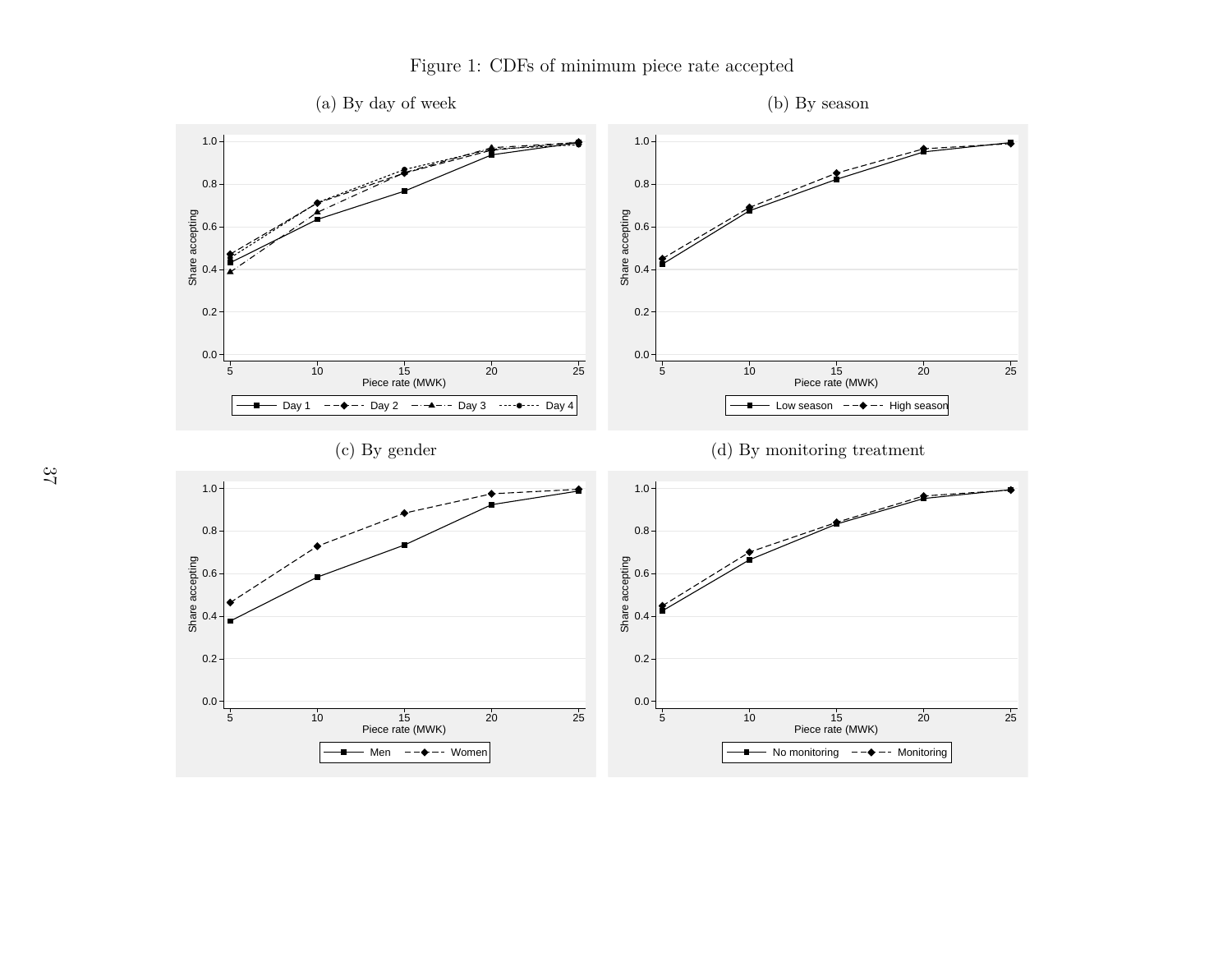Figure 2: Errors per unit, by piece rate and monitoring treatment Estimated coefficients

<span id="page-38-0"></span>

Figure 3: Peer effects: quantity Marginal effect of mean piece rate, by group size

<span id="page-38-1"></span>